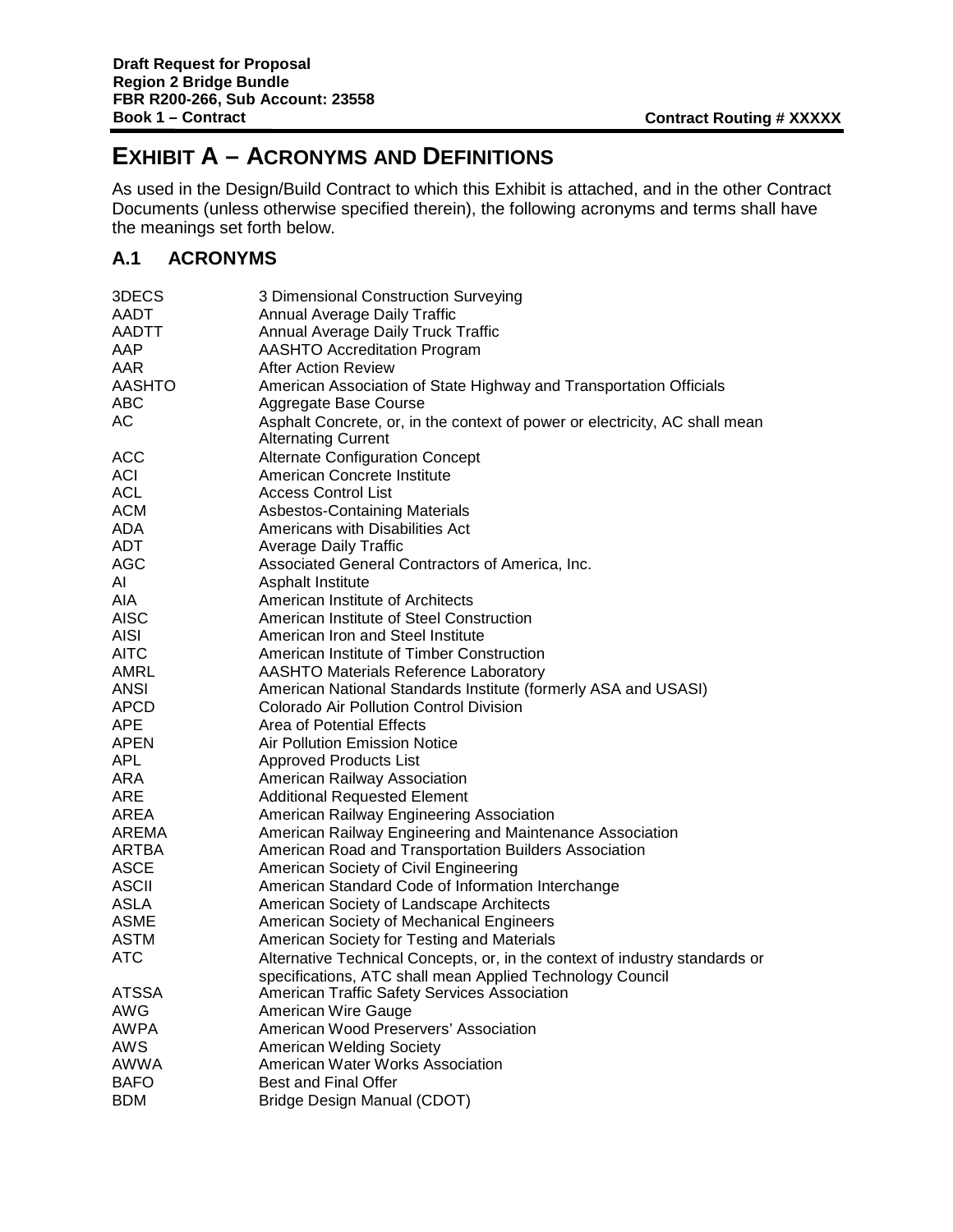BFE Base Flood Elevation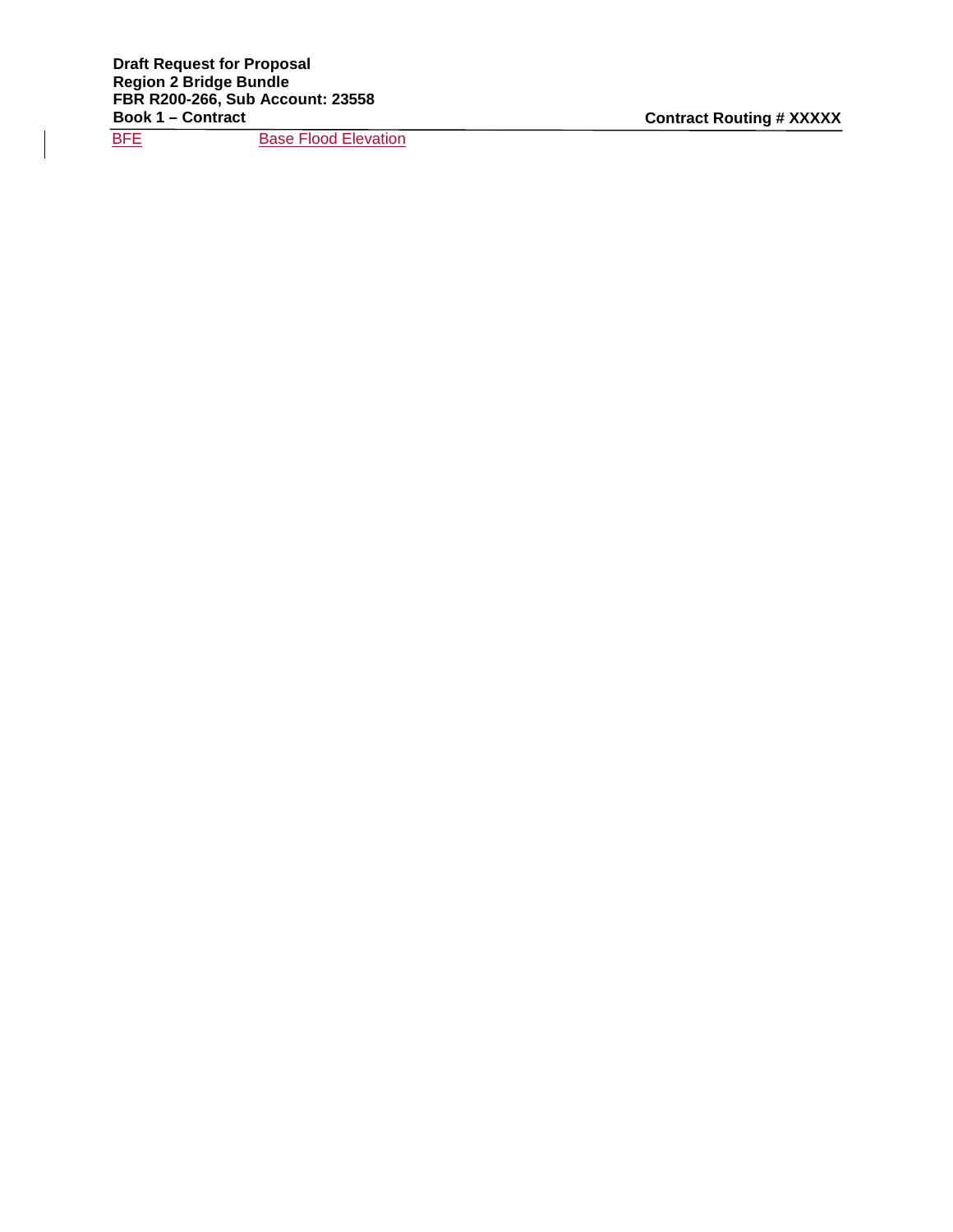|                 | <b>Base Flood Elevation</b>                                              |
|-----------------|--------------------------------------------------------------------------|
| <b>BMP</b>      | <b>Best Management Practices</b>                                         |
| <b>BRRB</b>     | <b>AASHTOWare Bridge Rating</b>                                          |
| BT.             | <b>Bulb-Tee</b>                                                          |
| <b>BTPD</b>     | <b>Black-Tailed Prairie Dog</b>                                          |
| C.R.S.          | <b>Colorado Revised Statutes</b>                                         |
| CADD            | Computer-Assisted Drafting and Design                                    |
| C&M             | <b>Construction and Maintenance Agreements</b>                           |
| <b>CAR</b>      | <b>Corrective Action Request</b>                                         |
| <b>CBCP</b>     | Category B Change Proposal                                               |
| <b>CCA</b>      | <b>Colorado Contractors Association</b>                                  |
| <b>CCI</b>      | <b>Construction Cost Index</b>                                           |
| CCP             | <b>Crisis Communications Plan</b>                                        |
| <b>CCR</b>      | Colorado Code of Regulations                                             |
| <b>CCSE</b>     | <b>Corridor Common Structural Element</b>                                |
| <b>CCTV</b>     | <b>Closed Circuit Television</b>                                         |
| CD.             | Collector-Distributor                                                    |
| <b>CDMA</b>     | <b>Code Division Multiple Access</b>                                     |
| <b>CDNR</b>     | <b>Colorado Department of Natural Resources</b>                          |
| <b>CDOT</b>     | Colorado Department of Transportation                                    |
| <b>CDOT FMM</b> | <b>CDOT Field Materials Manual</b>                                       |
| <b>CDPHE</b>    | Colorado Department of Public Health and Environment                     |
| CDPS-SCP        | Colorado Discharge Permit System - Stormwater Construction permit        |
| <b>CERCLA</b>   | Comprehensive Environmental Response, Compensation and Liability Act, 42 |
|                 | U.S.C. §§ 9601, et. seq.                                                 |
| <b>CFR</b>      | Code of Federal Regulations                                              |
| cfs             | <b>Cubic Feet per Second</b>                                             |

| CRP           | Civil Rights Plan                                           |
|---------------|-------------------------------------------------------------|
| <b>CSP</b>    | Colorado State Patrol                                       |
| CIH.          | Certified Industrial Hygienist                              |
| <b>CIP</b>    | Cost in Place                                               |
| <b>CLOMR</b>  | Conditional Letter of Map Revision                          |
| <b>CMS</b>    | Changeable Message Sign                                     |
| COC           | Certificates of Compliance                                  |
| <b>COMM</b>   | Communications                                              |
| CP.           | Colorado Procedure                                          |
| <b>CPM</b>    | <b>Critical Path Method</b>                                 |
| <b>CPW</b>    | Colorado Parks and Wildlife                                 |
| <b>CQMP</b>   | <b>Construction Quality Management Plan</b>                 |
| CR.           | La Plata County Road                                        |
| <b>CRAL</b>   | Construction of Relocation Acceptance Letter                |
| <b>CRMCA</b>  | Colorado Ready Mix Concrete Association                     |
| CRQC          | <b>Civil Rights Quality Control</b>                         |
| CRS.          | <b>Colorado Revised Statutes</b>                            |
| <b>CRSI</b>   | <b>Concrete Reinforcing Steel Institute</b>                 |
| <b>CSEO</b>   | Colorado State Engineer's Office                            |
| CSL           | Cross Sonic Log                                             |
| <b>CTMC</b>   | Colorado Traffic Management Center                          |
| CTR.          | <b>Certified Test Reports</b>                               |
| <b>CURPAL</b> | <b>Contractor Utility Relocation Plan Acceptance Letter</b> |
| <b>CWCB</b>   | Colorado Water Conservation Board                           |
|               |                                                             |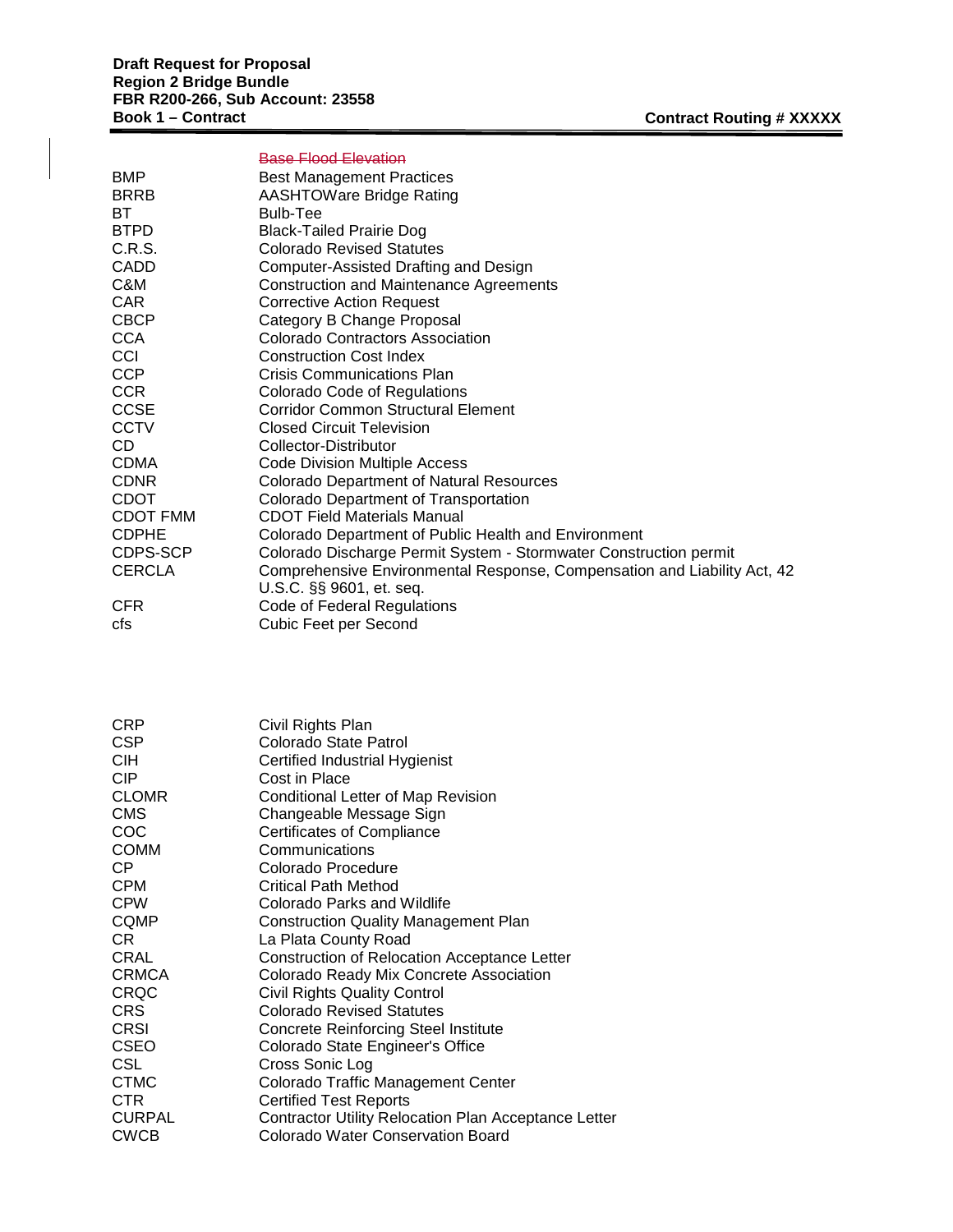#### **Draft Request for Proposal Region 2 Bridge Bundle FBR R200-266, Sub Account: 23558 Book 1 – Contract Contract Routing # XXXXX**

| <b>DBRA</b> | Davis Bacon and Related Acts             |
|-------------|------------------------------------------|
| D/B         | Design/Build                             |
| dВ          | Decibels                                 |
| <b>DBE</b>  | <b>Disadvantaged Business Enterprise</b> |
| <b>DBH</b>  | Diameter at Breast Height                |
| DCS         | Document Control System                  |
|             |                                          |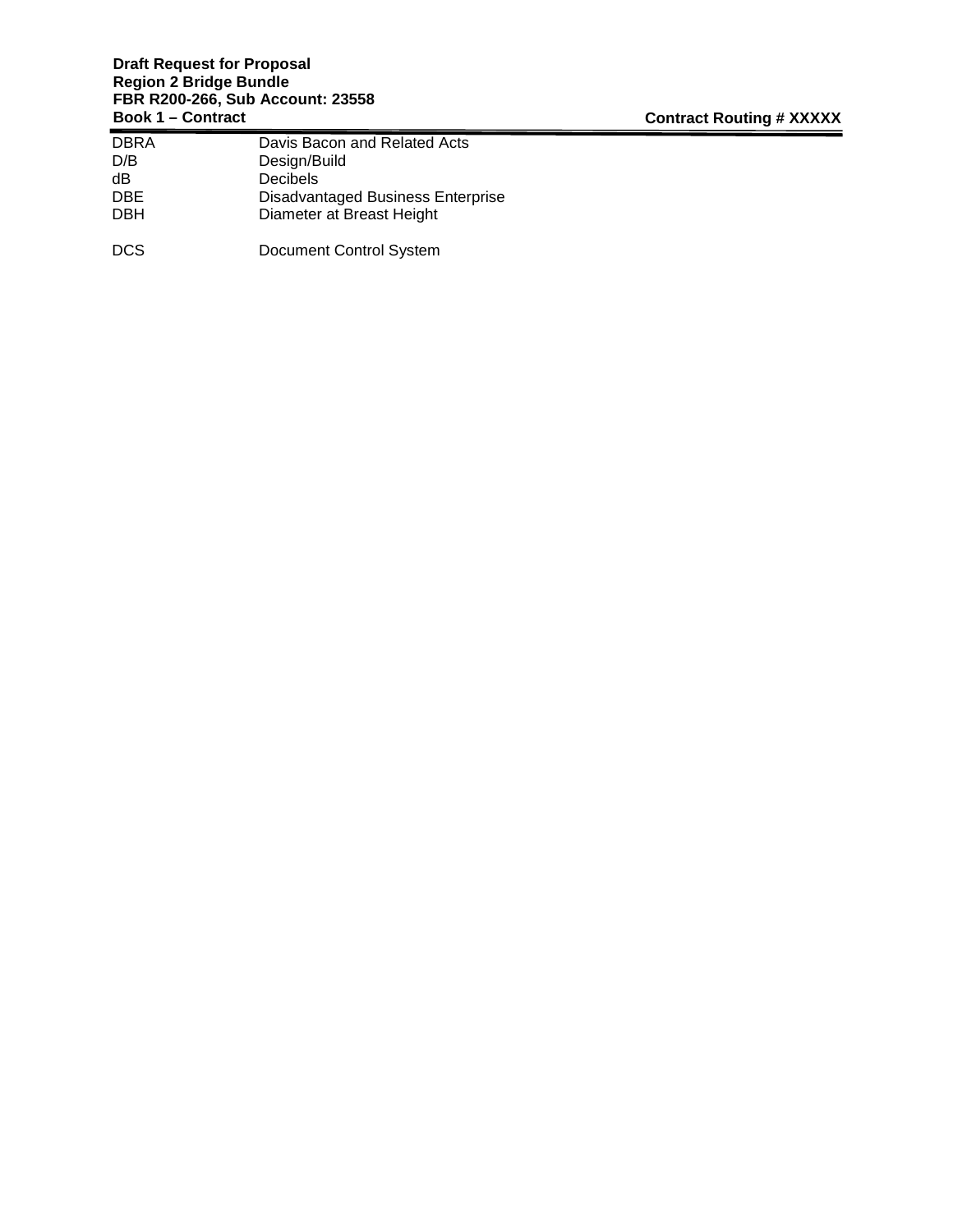| <b>DDM</b>   | Drainage Design Manual                                      |
|--------------|-------------------------------------------------------------|
| <b>DFIRM</b> | Digital Flood Insurance Rate Maps                           |
| DH.          | Design Height                                               |
| <b>DMDDR</b> | Draft Master Drainage Design Report                         |
| <b>DMS</b>   | Document Management System                                  |
| <b>DMWQR</b> | Draft Master Water Quality Report                           |
| dpi          | Dots per inch                                               |
| <b>DQM</b>   | Design Quality Manager                                      |
| <b>DQMP</b>  | Design Quality Management Plan                              |
| <b>DRAL</b>  | Design of Relocation Acceptance Letter                      |
| <b>DRB</b>   | <b>Dispute Review Board</b>                                 |
| <b>DTA</b>   | Design Technical Approach                                   |
| <b>DTD</b>   | Division of Transportation Development                      |
| <b>DTM</b>   |                                                             |
|              | <b>Digital Terrain Model</b>                                |
| <b>DWG</b>   | Drawing                                                     |
| EA.          | <b>Environmental Assessment</b>                             |
| ECI          | <b>Erosion Control Inspector</b>                            |
| <b>ECM</b>   | <b>Environmental Compliance Manager</b>                     |
| <b>ECMTP</b> | <b>Environmental Compliance Mitigation Training Program</b> |
| <b>ECP</b>   | <b>Emissions Control Plan</b>                               |
| <b>ECSR</b>  | <b>Environmental Status Report</b>                          |
| <b>ECWP</b>  | <b>Environmental Compliance Work Plan</b>                   |
| EDB          | <b>Extended Detention Basin</b>                             |
| EEO          | <b>Equal Employment Opportunity</b>                         |
| EGL          | <b>Energy Grade Line</b>                                    |
| <b>EIA</b>   | Electronic Industries Alliance                              |
| EIP          | Environmental Investigation Plan                            |
| EMT          | <b>Executive Management Team</b>                            |
| <b>ENTP</b>  | <b>Earthwork Notice to Proceed</b>                          |
| <b>EOP</b>   | Edge of Pavement                                            |
| <b>EPA</b>   | (U.S.) Environmental Protection Agency                      |
| <b>EPD</b>   | <b>Escrowed Proposal Documents</b>                          |
| <b>ESB</b>   | <b>Emerging Small Business</b>                              |
| <b>ESRI</b>  | <b>Environmental Systems Research Institute</b>             |
| <b>FAR</b>   | <b>Federal Acquisition Regulation</b>                       |
| <b>FCDC</b>  | Florida Consolidated Ditch Company                          |
| FACWet       | <b>Functional Assessment of Colorado Wetlands</b>           |
| <b>FAST</b>  | <b>Fixed Automated Spray Technology</b>                     |
| <b>FCMs</b>  | <b>Fracture Critical Members</b>                            |
| FDC          | Field Design Changes                                        |
| <b>FDP</b>   | Floodplain Development Permit                               |
| <b>FEIS</b>  | <b>Final Environmental Impact Statement</b>                 |
| <b>FEMA</b>  | <b>Federal Emergency Management Agency</b>                  |
| <b>FHWA</b>  | Federal Highway Administration                              |
| FIR          | <b>Field Inspection Review</b>                              |
| <b>FIRM</b>  | Flood Insurance Rate Maps                                   |
| <b>FMV</b>   | <b>Fair Market Value</b>                                    |
| <b>FPUP</b>  | Floodplain Use Permit                                       |
| <b>FRA</b>   | <b>Federal Railroad Administration</b>                      |
| <b>FTP</b>   | <b>File Transfer Protocol</b>                               |
| <b>FWD</b>   | <b>Falling Weight Deflectometer</b>                         |
| GAAP         |                                                             |
| <b>GDP</b>   | <b>Generally Accepted Accounting Principles</b>             |
|              | General Development Plan or Gunnison Prairie Dog            |
| GIS          | Geographic Information Systems                              |
| <b>GRS</b>   | Geosynthetic Reinforced Soil                                |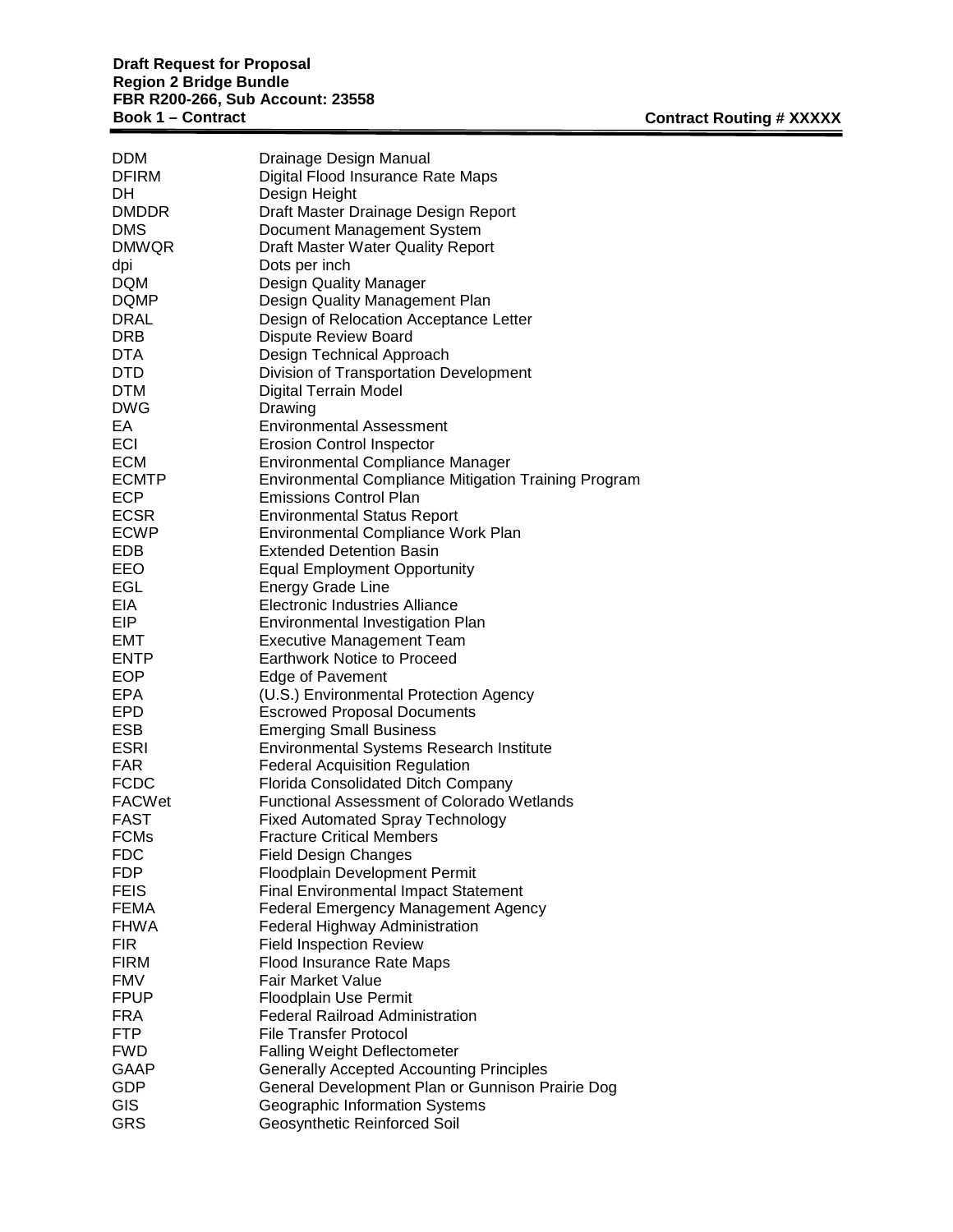| HASP         | Health and Safety Plan                                  |
|--------------|---------------------------------------------------------|
| HBP          | <b>Hot Bituminous Pavement</b>                          |
| HDPE         | <b>High-Density Polyethylene</b>                        |
| HDS          | <b>Hydraulic Design Series</b>                          |
| HEC          | <b>Hydraulic Engineering Circular</b>                   |
| HFS          | <b>Hydraulic Floodplain Studies</b>                     |
| HGL          | <b>Hydraulic Grade Line</b>                             |
| HIRSYS       | Hotline Information Retrieval System                    |
| HLMR         | <b>High Load Multi-Rotational</b>                       |
| HMA          | Hot Mix Asphalt                                         |
| ΙA           | <b>Independent Assurance</b>                            |
| IAR          | Interstate Access Request                               |
| IAT          | <b>Independent Assurance Testing</b>                    |
| ICQC         | <b>Independent Contractor Quality Control</b>           |
| ID           | <b>Identification</b>                                   |
| IEEE         | Institute of Electrical and Electronics Engineers       |
| IEQM         | <b>Independent Environmental Quality Manager</b>        |
| <b>IES</b>   | <b>Illuminating Engineering Society</b>                 |
| <b>IESNA</b> | Illuminating Engineering Society of North America       |
| IGA          |                                                         |
|              | Intergovernmental Agreement                             |
| IIMS         | Incident Information Management System                  |
| IMP          | Incident Management Plan                                |
| IMSA         | International Municipal Signal Association              |
| <b>INWMP</b> | Integrated Noxious Weed Management Plan                 |
| IP           | Internet Protocol                                       |
| <b>IPCEA</b> | <b>Insulated Power Cable Engineers Association</b>      |
| IRI          | International Roughness Index                           |
| ISA          | <b>Initial Site Assessment</b>                          |
| <b>ISDN</b>  | <b>Integrated Services Digital Network</b>              |
| ISO          | International Organization for Standards                |
| ISP          | Information or Internet Service Providers               |
| ITC          | Interface Terminal Cabinet                              |
| ITE          | Institute of Transportation Engineers                   |
| ITP          | <b>Instructions to Proposers</b>                        |
| ITS          | <b>Intelligent Transportation Systems</b>               |
| <b>JPCP</b>  | <b>Jointed Plain Concrete Pavement</b>                  |
| ksi          | Kilopound per Square Inch                               |
| KW.          | Kilowatt                                                |
| L/s          | Liters per Second                                       |
| LabCAT       | Laboratory for the Certification of Asphalt Technicians |
| LAN          | Local Area Network                                      |
| LAPB         | Link Access Protocol, Balanced                          |
| Lc           | Length of Simple Curve                                  |
| LCCA         | Life-Cycle Cost Analysis                                |
| LDA          | Limits of Disturbed Area                                |
| LED          | <b>Light Emitting Diode</b>                             |
| LEP          | <b>Limited English Proficient</b>                       |
| LFR          | Load Factor Rating                                      |
| LID          | Low Impact Development                                  |
| LIMS         | Laboratory Information Management Systems               |
| LLRU         | Lowest Level Replaceable Unit                           |
|              |                                                         |

LOC Limits of Construction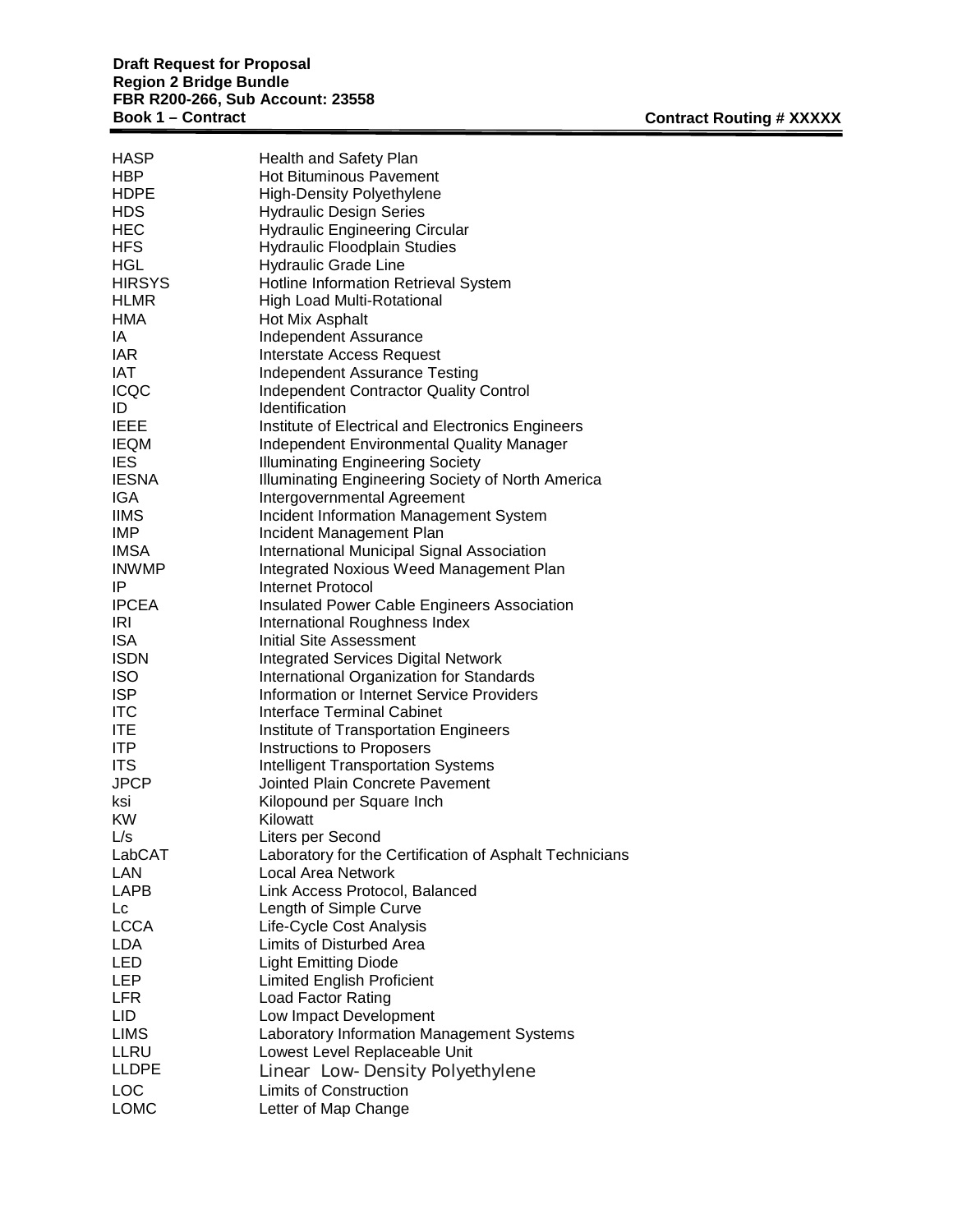| <b>LOMR</b>       | Letter of Map Revision                            |
|-------------------|---------------------------------------------------|
| LOS               | Level of Service                                  |
| <b>LPEA</b>       | La Plata Electric Association, Inc.               |
| <b>LRFD</b>       | Load and Resistance Factor Design                 |
| <b>LRFR</b>       | Load and Resistance Factor Rating                 |
| Ls                | Length of Spiral Curve                            |
| LS                | Line Section                                      |
| <b>LSCD</b>       | Land Survey Control Diagram                       |
| <b>LTDS</b>       | Long-Term Design Strength                         |
| <b>MACM</b>       | Maximum Achievable Control Measures               |
| <b>MAPCO</b>      | Midstream American Production Company/NW Pipeline |
| <b>MARV</b>       | Minimum Average Roll Value                        |
| <b>MASH</b>       | Manual for Assessing Safety Hardware              |
| Mb                | Megabit                                           |
| <b>Mbps</b>       | Megabits per Second                               |
| <b>MBTA</b>       | <b>Migratory Bird Treaty Act</b>                  |
| MCL               | <b>Maintenance Consent Letters</b>                |
| MESA              | <b>Modified Environmental Site Assessment</b>     |
| mg/L              | Milligrams per Liter                              |
| MHT               | Method for Handling Traffic                       |
| MIL               | <b>Military Specification</b>                     |
| <b>MIMR</b>       | Minor Interchange Modification Request            |
| <b>MIS</b>        | <b>Management Information System</b>              |
| <b>MLOS</b>       | Maintenance Level of Service                      |
|                   | Millimeter                                        |
| mm<br><b>MMIS</b> |                                                   |
| <b>MMP</b>        | Maintenance Management Information System         |
|                   | Materials Management Plan                         |
| <b>MMU</b>        | <b>Malfunction Management Unit</b>                |
| <b>MOA</b>        | Memorandum of Agreement                           |
| MOE               | <b>Measures of Effectiveness</b>                  |
| <b>MOT</b>        | Maintenance of Traffic                            |
| <b>MOU</b>        | Memorandum of Understanding                       |
| MP                | Milepost                                          |
| mph               | Miles per Hour                                    |
| MRI               | Mean Roughness Index                              |
| MS4               | Municipal Separate Storm Sewer System             |
| <b>MSE</b>        | Mechanically Stabilized Earth                     |
| <b>MTIP</b>       | Materials Testing and Inspection Plan             |
| MTT               | <b>Materials Testing Technician</b>               |
| <b>MUTCD</b>      | Manual on Uniform Traffic Control Devices         |
| <b>MVRD</b>       | Microwave Vehicle Radar Detectors                 |
| <b>NAD</b>        | North American Datum                              |
| <b>NFAD</b>       | No Further Action Determination                   |
| <b>NAVD</b>       | North American Vertical Datum                     |
| <b>NBIS</b>       | National Bridge Inspection Standards              |
| <b>NBS</b>        | National Bureau of Standards                      |
| <b>NCHRP</b>      | National Cooperative Highway Research Program     |
| <b>NCN</b>        | Nonconformance Notice                             |
| <b>NCR</b>        | Nonconformance Report                             |
| <b>NDC</b>        | Notice of Design Changes                          |
| <b>NDRD</b>       | New Development and Redevelopment                 |
| <b>NEC</b>        | National Electrical Code (NFPA-70)                |
| <b>NEMA</b>       | National Electrical Manufacturers Association     |
| <b>NEPA</b>       | National Environmental Policy Act                 |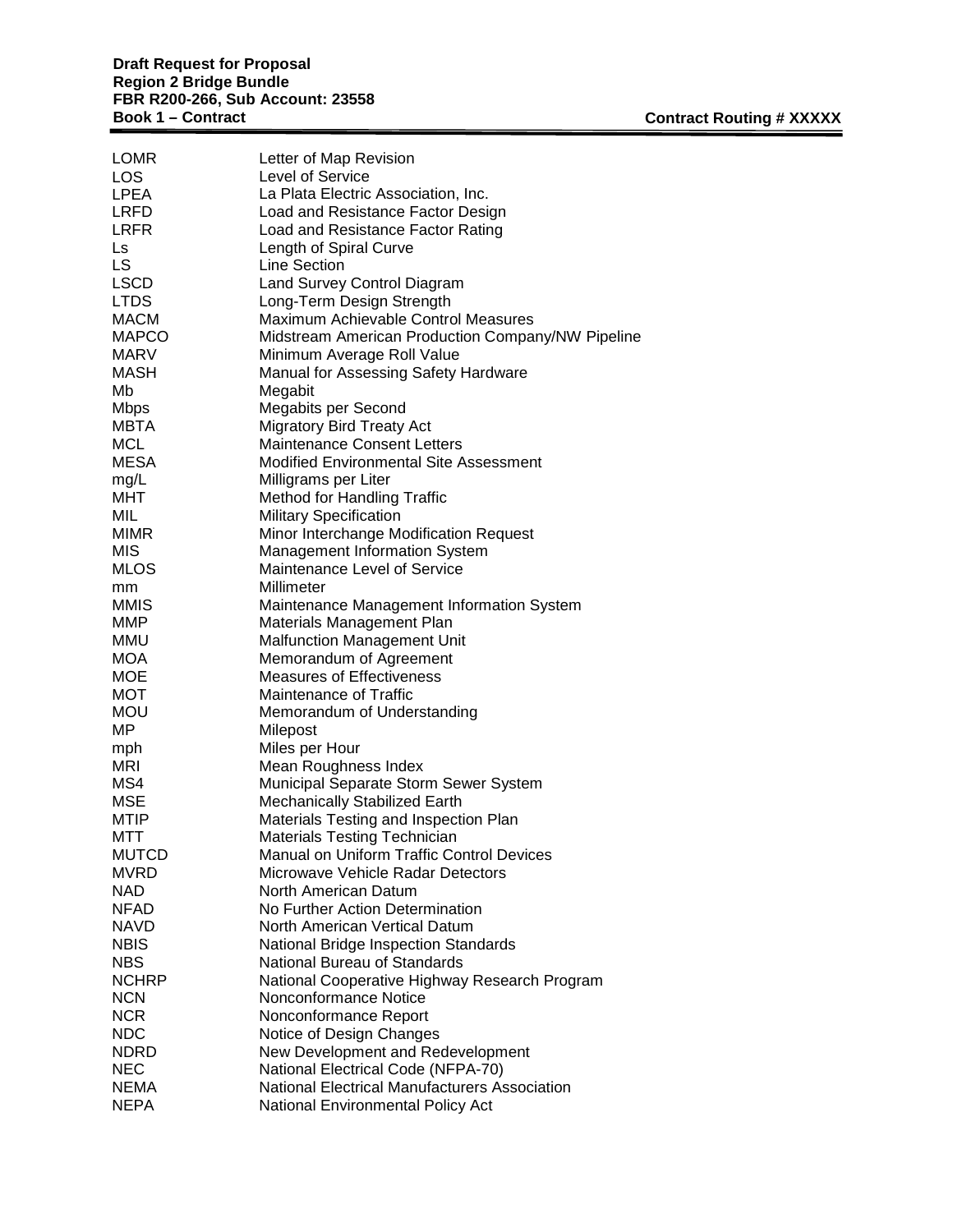| <b>NESC</b><br>NESHAP      | <b>National Electrical Safety Code</b><br>National Emissions Standards for Hazardous Air Pollutants |
|----------------------------|-----------------------------------------------------------------------------------------------------|
| <b>NFPA</b>                | <b>National Fire Protection Association</b>                                                         |
| <b>NGS</b>                 | <b>National Geodetic Survey</b>                                                                     |
| <b>NHS</b><br>NICET        | National Highway System<br>National Institute for Certification in Engineering Technologies         |
| <b>NIOSH</b>               | National Institute for Occupational Safety and Health                                               |
| <b>NIST</b>                | National Institute of Standards and Technology                                                      |
| <b>NOAA</b>                | National Oceanic and Atmospheric Administration                                                     |
| <b>NPDES</b>               | National Pollution Discharge Elimination System                                                     |
| <b>NRHP</b>                | National Register of Historic Places                                                                |
| <b>NSBA</b>                | National Steel Bridge Alliance                                                                      |
| <b>NSF</b>                 | <b>National Sanitation Foundation</b>                                                               |
| <b>NTCIP</b>               | National Transportation Communications for ITS Protocol                                             |
| NTP <sub>1</sub>           | <b>First Notice to Proceed</b>                                                                      |
| NTP <sub>2</sub>           | Second Notice to Proceed                                                                            |
| <b>NTS</b>                 | Not to Scale                                                                                        |
| <b>NWN</b>                 | Nonconforming Work Notice                                                                           |
| OA.                        | <b>Owner Acceptance</b>                                                                             |
| <b>OAHP</b>                | Office of Archaeology and Historic Preservation                                                     |
| <b>OCIP</b>                | Owner Controlled Insurance Policy                                                                   |
| <b>OCR</b>                 | <b>Optical Character Recognition</b>                                                                |
| <b>OJT</b>                 | On-the-Job Training                                                                                 |
| <b>OSHA</b>                | Occupational Safety and Health Administration                                                       |
| <b>OTS</b>                 | Over the Shoulder                                                                                   |
| OURPAL                     | Owner Utility Relocation Plan Acceptance Letter                                                     |
| <b>OV</b>                  | <b>Owner Verification</b>                                                                           |
| <b>OVT</b>                 | <b>Owner Verification Testing</b>                                                                   |
| PC.                        | <b>Process Control</b>                                                                              |
| <b>PCCP</b><br><b>PCI</b>  | <b>Portland Cement Concrete Pavement</b><br><b>Prestressed Concrete Institute</b>                   |
| <b>PCO</b>                 | <b>Potential Change Order</b>                                                                       |
| <b>PCP</b>                 | <b>Product Control Plan</b>                                                                         |
| PD.                        | <b>Policy Directive</b>                                                                             |
| <b>PDA</b>                 | <b>Pile-Driving Analyzer</b>                                                                        |
| <b>PE</b>                  | Professional Engineer, or, in the context of right-of-way, PE shall mean                            |
|                            | <b>Permanent Easements</b>                                                                          |
| <b>PET</b>                 | Polyester                                                                                           |
| PG                         | Performance Grade                                                                                   |
| <b>PGDHS</b>               | A Policy on Geometric Design on Highways and Streets                                                |
| PI                         | Plasticity Index                                                                                    |
| <b>PIM</b>                 | <b>Public Information Manager</b>                                                                   |
| <b>PIP</b>                 | Public Information Plan                                                                             |
| <b>PIV</b>                 | Peak Inverse Voltage                                                                                |
| <b>PLD</b>                 | Porous Landscape Detention                                                                          |
| <b>PLS</b>                 | Professional Land Surveyor                                                                          |
| <b>PM</b>                  | Program Manager                                                                                     |
| <b>POSS</b>                | Point of Slope Selection                                                                            |
| PP.                        | Polyester polypropylene                                                                             |
| <b>PPE</b>                 | Personal Protective Equipment                                                                       |
| Ppm                        | Parts per Million                                                                                   |
| <b>PQCI</b><br><b>PQCT</b> | Process Quality Control Inspection<br><b>Process Quality Control Testing</b>                        |
| PRI                        | <b>Pavement Rutting Index</b>                                                                       |
|                            |                                                                                                     |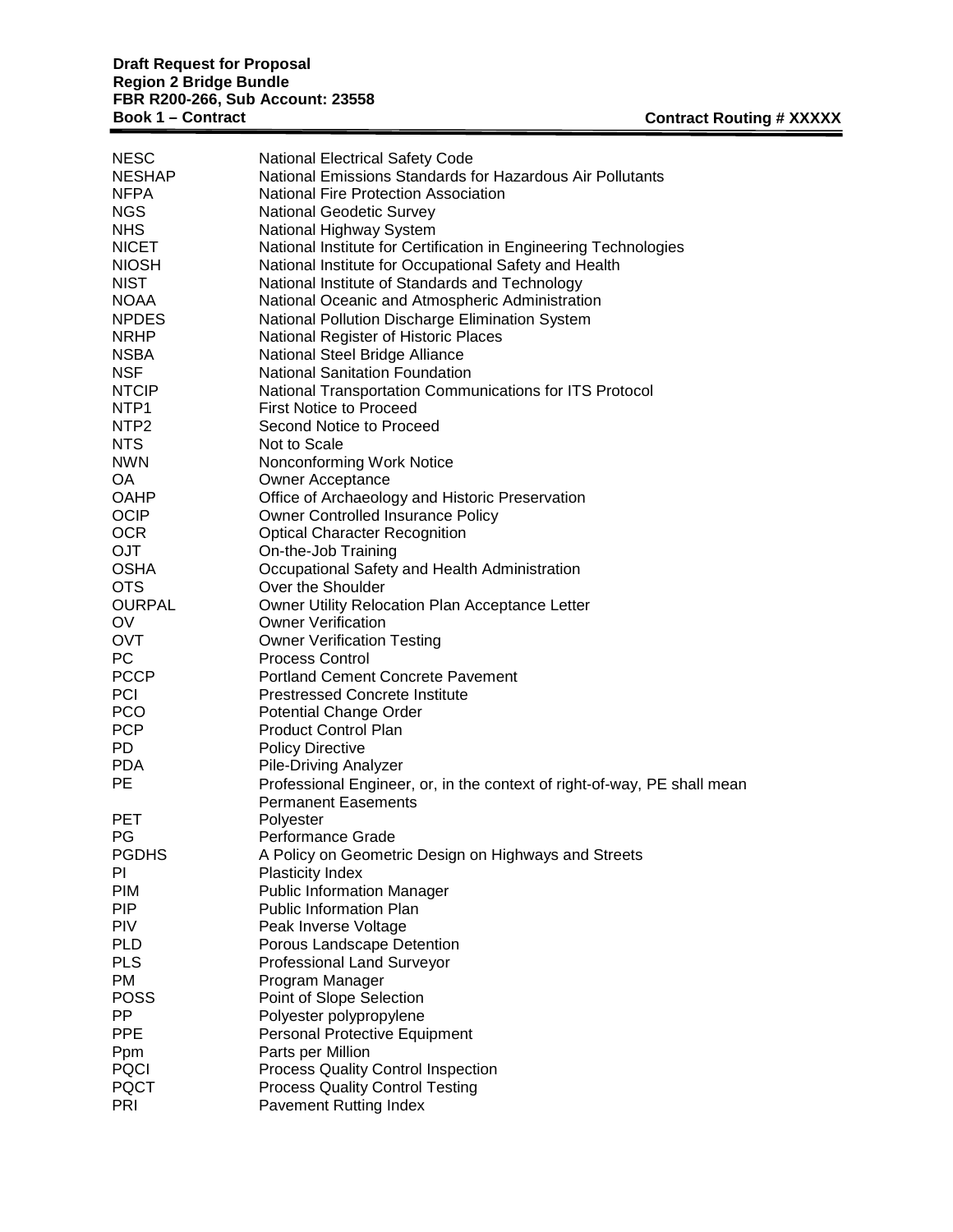PTFE<br>PTI

PWR<br>QA

QCP<br>QMP

| Psf         | Pounds per Square Foot                                                                 |
|-------------|----------------------------------------------------------------------------------------|
| PSI         | <b>Pavement Serviceability Index</b>                                                   |
| Psi         | Pounds per Square Inch                                                                 |
| PSMP        | Project Safety Management Plan                                                         |
| PSQF        | <b>Permanent Stormwater Quality Features</b>                                           |
| PSR         | <b>Pavement Serviceability Rating</b>                                                  |
| PSURA       | Project Specific Utility Relocation Agreement or Utility Relocation Agreement<br>(URA) |
| Pt          | <b>Potential Transformer</b>                                                           |
| PTFE        | Polytetrafloroethylene                                                                 |
| PTI         | Post-Tensioning Institute                                                              |
| <b>PUC</b>  | <b>Colorado Public Utilities Commission</b>                                            |
| <b>PVC</b>  | <b>Polyvinyl Chloride</b>                                                              |
| PVI         | Point of Vertical Intersection                                                         |
| PVT         | Point of Vertical Tangency                                                             |
| PWQ         | <b>Permanent Water Quality</b>                                                         |
| PWR         | Power                                                                                  |
| QA          | <b>Quality Assurance</b>                                                               |
| QC          | <b>Quality Control</b>                                                                 |
| QCA         | <b>Quality Control Administrator</b>                                                   |
| QCP         | <b>Quality Checkpoint</b>                                                              |
| QMP         | <b>Quality Management Plan</b>                                                         |
| QRD         | <b>Quality Records Database</b>                                                        |
| R.          | Radius                                                                                 |
| RACM        | Reasonable Achievable Control Measures                                                 |
| RAS         | <b>River Analysis System</b>                                                           |
| RCM         | <b>Regional Communications Manager</b>                                                 |
| RCO         | Request for Change Order                                                               |
| RCP         | <b>Request for Change Proposal</b>                                                     |
| <b>RCRA</b> | Resource Conservation and Recovery Act, 42 U.S.C. §§ 6901 et seq.                      |
| REC         | <b>Recognized Environmental Conditions</b>                                             |

- RFI Request for Information<br>RFP Request for Proposals RFP Request for Proposals<br>RFQ Request for Qualification **Request for Qualifications**
- RHM Recognized Hazardous Materials
- RL Reinforcement Length<br>RLA Registered Landscape
- RLA Registered Landscape Architect<br>ROD Record of Decision
- ROD Record of Decision<br>ROM Rough Order of Ma ROM Rough Order of Magnitude<br>
ROW Right-of-Way
- ROW Right-of-Way<br>ROWPR Right-of-Way ROWPR Right-of-Way Plan Review<br>RSC Rigid Steel Conduit Rigid Steel Conduit
- RW Fee Parcel<br>RWIS Roadway a Roadway and Weather Information System
- RWPCM Regional Water Pollution Control Manager
- SAE Society of Automotive Engineers<br>
SAP Sampling Analysis Plan
- Sampling Analysis Plan
- SB 212 Senate Bill 212, Storm Water Facilities Not Injure Water Rights
- SB 40 Senate Bill 40 Wildlife Certification<br>SBA Small Business Administration
- SBA Small Business Administration<br>SD Sight Distance
- Sight Distance
- SDBP Small and Disadvantaged Business Plan<br>SE Slope Easement Slope Easement

**Book 1 – Contract Contract Routing # XXXXX**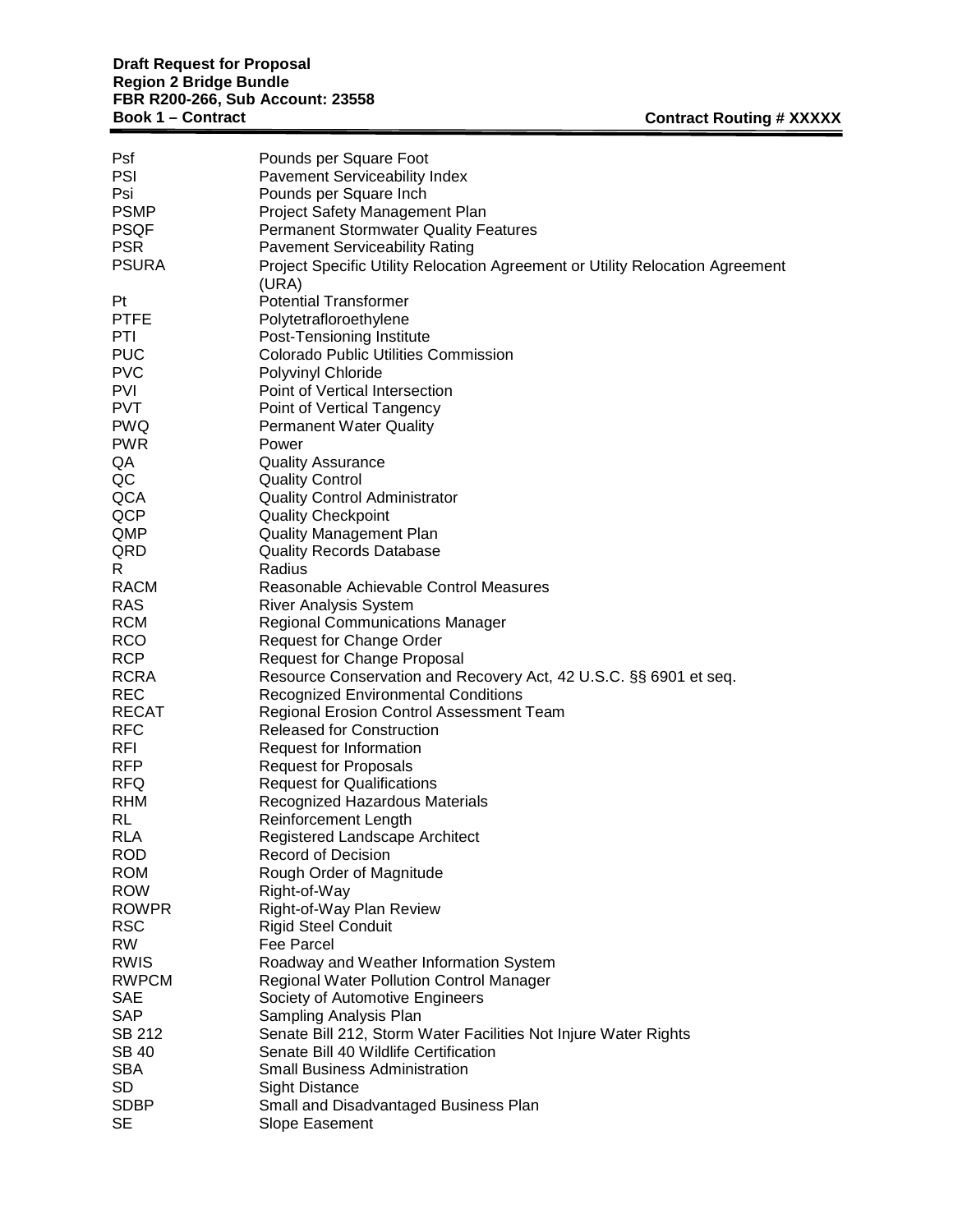| SFP          | Small Form-Factor Pluggable                                                              |
|--------------|------------------------------------------------------------------------------------------|
| SН           | State Highway                                                                            |
| <b>SHFA</b>  | Special Flood Hazard Area                                                                |
| <b>SHPO</b>  | <b>State Historic Preservation Office</b>                                                |
| SI&A         | Structural Inventory and Appraisal                                                       |
| <b>SIC</b>   | Standard Industrial Code, U.S. Department of Labor                                       |
| <b>SMA</b>   | <b>Stone Matrix Asphalt</b>                                                              |
| SMFO         | Single-Mode Fiber Optic                                                                  |
| <b>SMP</b>   | Safety Management Plan                                                                   |
| SOP          | <b>Standard Operating Procedure</b>                                                      |
| SOQ          | <b>Statement of Qualifications</b>                                                       |
| SOV          | Single Occupancy Vehicle                                                                 |
| <b>SPCC</b>  | Spill Prevention Control and Countermeasures                                             |
| <b>SPCS</b>  | State Plane Coordinate System                                                            |
| <b>SRP</b>   | Spill Response Plan                                                                      |
| <b>SSD</b>   | <b>Stopping Sight Distance</b>                                                           |
| <b>SSPC</b>  | <b>Steel Structures Painting Counsel</b>                                                 |
| STD          | Standard                                                                                 |
| <b>STP</b>   | <b>Shielded Twisted Pair</b>                                                             |
| <b>SUE</b>   | <b>Subsurface Utility Engineering</b>                                                    |
|              | Storm Water Management Model                                                             |
| <b>SWMM</b>  |                                                                                          |
| <b>SWMP</b>  | Stormwater Management Plan                                                               |
| TA           | <b>Technical Approach</b>                                                                |
| TC           | <b>Transportation Commission</b>                                                         |
| <b>TCC</b>   | (CDOT) Traffic Communications Center                                                     |
| <b>TCP</b>   | <b>Traffic Control Plan</b>                                                              |
| <b>TCS</b>   | <b>Traffic Control Supervisor</b>                                                        |
| <b>TDM</b>   | <b>Transportation Demand Management</b>                                                  |
| TE.          | <b>Temporary Easement</b>                                                                |
| <b>TERO</b>  | Tribal Employment Right Office or Ordinance                                              |
| <b>TFE</b>   | <b>CDOT Furnished Equipment</b>                                                          |
| <b>TIC</b>   | (CDOT) Transportation Information Center                                                 |
| TIG.         | <b>Tungsten Inert Gas</b>                                                                |
| TL.          | <b>Testing Level</b>                                                                     |
| TMP          | <b>Transportation Management Plan</b>                                                    |
| <b>TMSRs</b> | <b>Traffic Management Strategy Reports</b>                                               |
| TNM          | <b>Traffic Noise Model</b>                                                               |
| тос          | (CDOT) Traffic Operations Center                                                         |
| TOP          | <b>Traffic Operations Plan</b>                                                           |
| TRB          | Transportation Research Board (of National Research Council)                             |
| TRM          | <b>Turf Reinforcement Mat</b>                                                            |
| TV           | <b>Television</b>                                                                        |
| <b>TYP</b>   | <b>Typical</b>                                                                           |
| UA           | <b>Upset Amount</b>                                                                      |
| U.S.C.       | <b>United States Code</b>                                                                |
| <b>UDFCD</b> | Urban Drainage and Flood Control District                                                |
| <b>UDS</b>   | <b>Utility Design Sheet</b>                                                              |
| UE           | <b>Utility Easement</b>                                                                  |
| <b>UIS</b>   | <b>Utility Information Sheet</b>                                                         |
| UL           | <b>Underwriters Laboratories</b>                                                         |
| <b>UNCC</b>  | Utility Notification Center of Colorado                                                  |
| <b>UPS</b>   | Uninterruptible Power Supply                                                             |
| <b>URA</b>   |                                                                                          |
|              | Utility Relocation Agreement or Project Specific Utility Relocation Agreement<br>(PSURA) |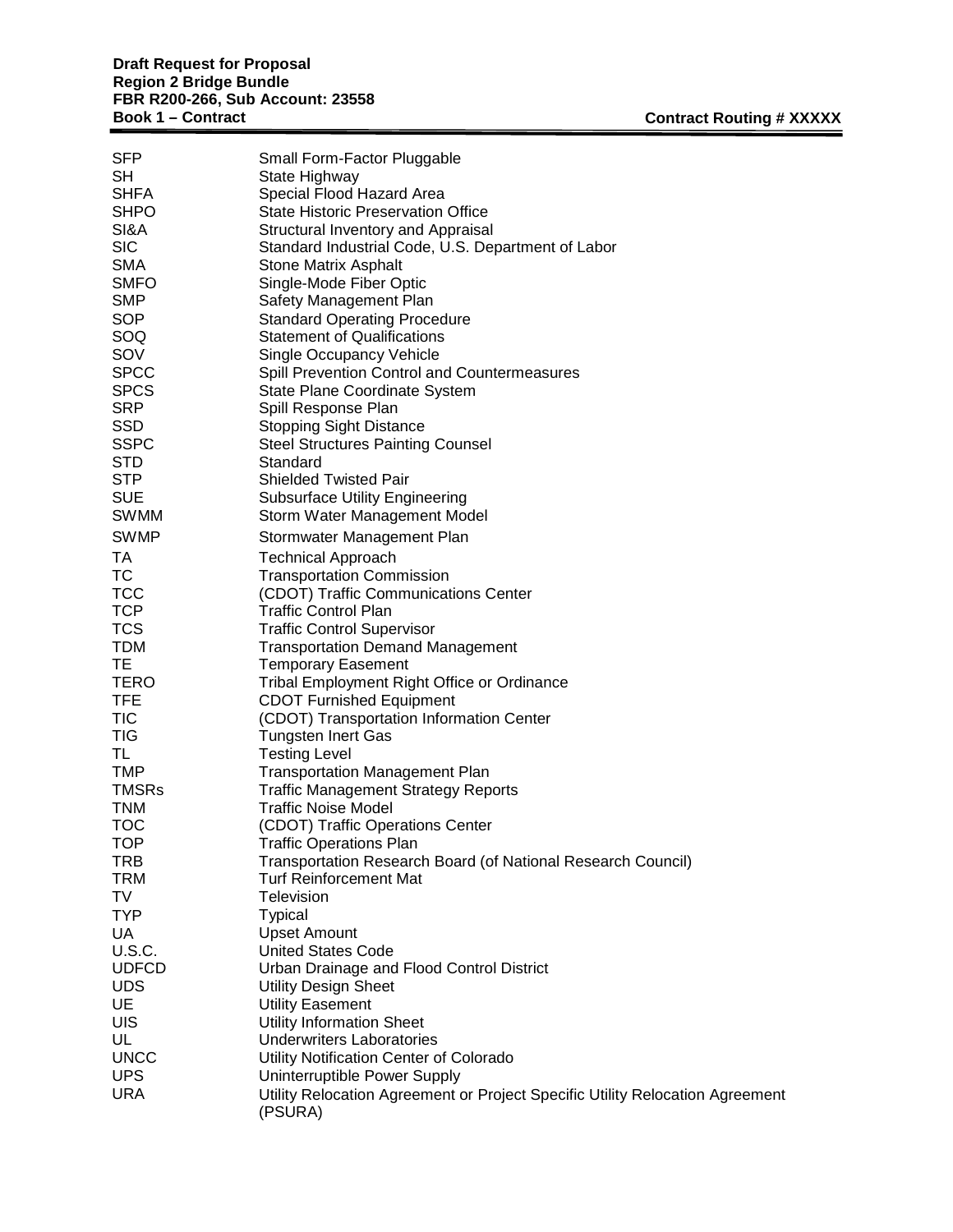| US           | U.S. Highway                                                             |
|--------------|--------------------------------------------------------------------------|
| <b>USACE</b> | United States Army Corps of Engineers                                    |
| USASI        | United States of America Standards Institute                             |
| <b>USB</b>   | Universal Serial Bus                                                     |
| <b>USBR</b>  | U.S. Bureau of Reclamation                                               |
| <b>USDCM</b> | Urban Storm Drainage Criteria Manual                                     |
| <b>USDOL</b> | United States Department of Labor                                        |
| <b>USDOT</b> | United States Department of Transportation                               |
| <b>USFWS</b> | U.S. Fish and Wildlife Service                                           |
| <b>USGS</b>  | United States Geological Survey                                          |
| <b>VCc</b>   | Length of Vertical Curve                                                 |
| <b>VCUP</b>  | Voluntary Clean Up Program                                               |
| <b>VDS</b>   | <b>Vehicle Detection System</b>                                          |
| VE.          | Value Engineering                                                        |
| <b>VECP</b>  | Value Engineering Change Proposal                                        |
| VLAN         | <b>Virtual LAN</b>                                                       |
| VM.          | Video Monitor                                                            |
| <b>VMS</b>   | Variable Message Sign                                                    |
| <b>WAQTC</b> | Western Alliance for Quality Transportation Construction                 |
| <b>WBS</b>   | Work Breakdown Structure                                                 |
| <b>WPA</b>   | <b>Works Progress Administration</b>                                     |
| WQ.          | <b>Water Quality</b>                                                     |
| <b>WQCD</b>  | Water Quality Control Division, Colorado Department of Public Health and |
|              | Environment                                                              |
| <b>WQCV</b>  | <b>Water Quality Capture Volume</b>                                      |
| <b>WQPCM</b> | <b>Water Quality Pollution Control Manager</b>                           |
| <b>WTVI</b>  | <b>Working Time Violations Incidents</b>                                 |
|              |                                                                          |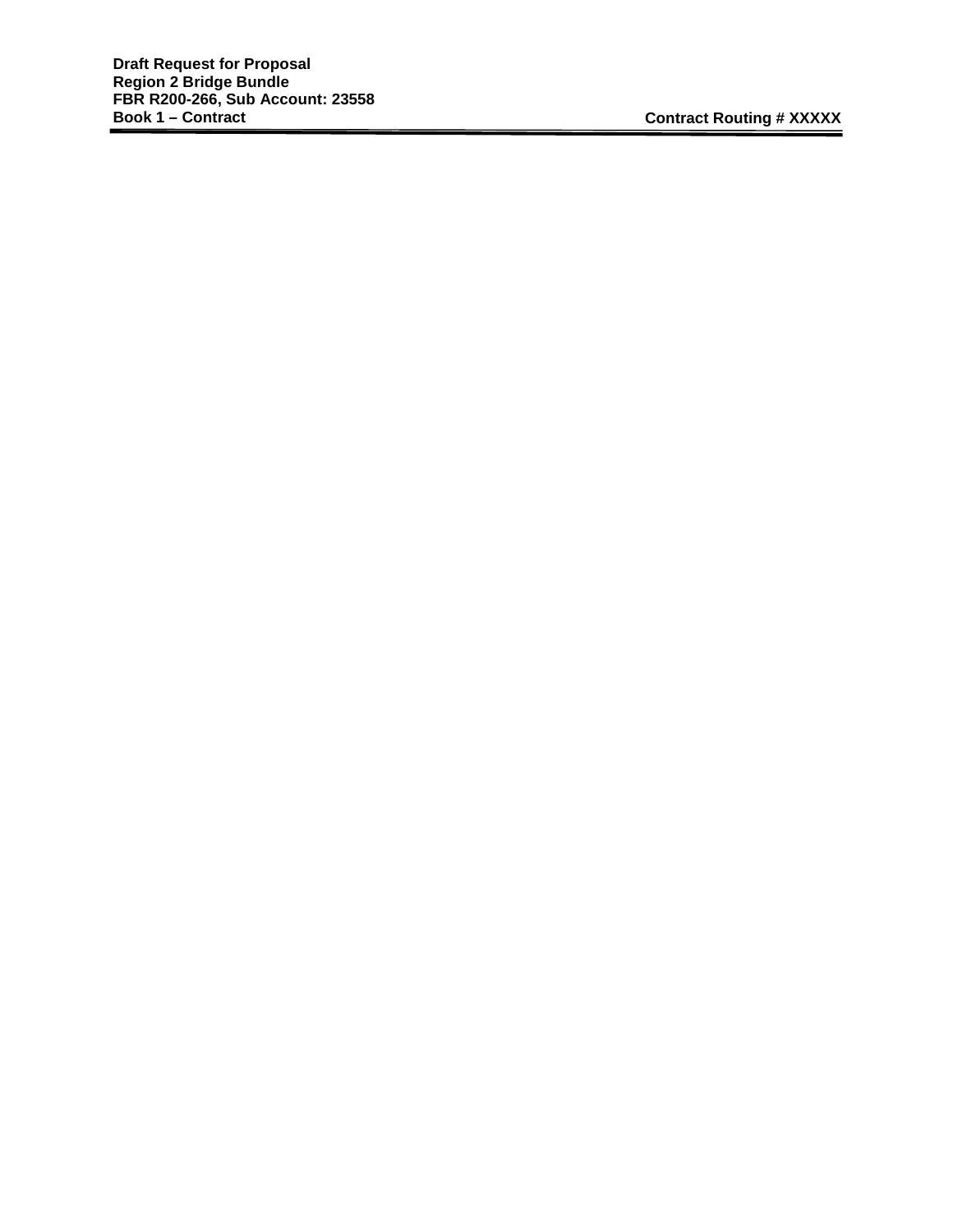### **A.2 DEFINITIONS**

 $\hat{\mathbf{r}}$ 

| Abandonment                                        | As related to Utilities, shall have the meaning set forth in Book 2, Section 7.                                                                                                                                                                                                                                                                                                                                                                                                                                                                                                                                                             |
|----------------------------------------------------|---------------------------------------------------------------------------------------------------------------------------------------------------------------------------------------------------------------------------------------------------------------------------------------------------------------------------------------------------------------------------------------------------------------------------------------------------------------------------------------------------------------------------------------------------------------------------------------------------------------------------------------------|
| <b>Acceleration Costs</b>                          | Shall mean those fully documented increased costs reasonably incurred by<br>the Contractor; (i.e., costs over and above what the Contractor would<br>otherwise have incurred) which are directly attributable to increasing the<br>performance level of the Work in an attempt to complete necessary Activities<br>of the Work earlier than otherwise anticipated, such as for additional<br>equipment, additional crews, lost productivity, overtime and shift premiums,<br>increased supervision, and any unexpected movement of materials,<br>equipment, or crews necessary for resequencing in connection with<br>acceleration efforts. |
| Accept, Accepted, or<br>Acceptance                 | Formal conditional determination in writing by the CDOT that a particular<br>matter or item appears to meet the requirements of the Contract Documents.                                                                                                                                                                                                                                                                                                                                                                                                                                                                                     |
| <b>Activity</b>                                    | Parts of the Work including finished products or functional processes required<br>as subcomponents of the Work Breakdown Structure, as defined by the<br>Contractor.                                                                                                                                                                                                                                                                                                                                                                                                                                                                        |
| <b>Additional Requested</b><br><b>Elements</b>     | The meaning set forth in Book 2, Section 1.                                                                                                                                                                                                                                                                                                                                                                                                                                                                                                                                                                                                 |
| <b>Advanced Utility</b><br><b>Relocations</b>      | The meaning set forth in Book 2, Section 6.                                                                                                                                                                                                                                                                                                                                                                                                                                                                                                                                                                                                 |
| <b>Affected Area</b>                               | As related to mined land reclamation, the total disturbed surface of a pit or<br>quarry such as sand, gravel, topsoil, or borrow, that is being mined or will be<br>mined. The area includes, but is not limited to, the excavation area, plant, and<br>stockpile areas, parking and storage areas, and the haul roads.                                                                                                                                                                                                                                                                                                                     |
| <b>Affiliate</b>                                   | (1) Any Person that directly or indirectly through one or more<br>intermediaries controls, or is controlled by, or is under common control<br>with the: (i)<br>Contractor or (ii) any Major Participant; and                                                                                                                                                                                                                                                                                                                                                                                                                                |
|                                                    | Any Person for which 10% or more of the equity interest in such Person<br>(2)<br>is held directly or indirectly, beneficially, or of record by the: (i)<br>Contractor, (ii) any Major Participant, or (iii) any Affiliate of the<br>Contractor under Part (1) of this definition.                                                                                                                                                                                                                                                                                                                                                           |
|                                                    | For purposes of this definition, the term "control" means the possession,<br>directly or indirectly, of the power to cause the direction of the management of<br>a Person, whether through voting securities, by contract, family relationship, or<br>otherwise.                                                                                                                                                                                                                                                                                                                                                                            |
| <b>Agreement</b>                                   | A legal contract between two or more parties respecting the transmission of<br>some property, right, or benefit with a view of contracting an obligation.                                                                                                                                                                                                                                                                                                                                                                                                                                                                                   |
| <b>Alternative Configuration</b><br><b>Concept</b> | A proposer-recommended alternative to the requirements found in Book 2,<br>Section 1 and as set forth in the Instructions to Proposers.                                                                                                                                                                                                                                                                                                                                                                                                                                                                                                     |
| <b>Alternative Technical</b><br><b>Concept</b>     | A proposer-recommended alternative to the requirements found in Book 2,<br>Section 2 through Section 20 and as set forth in the Instructions to Proposers.                                                                                                                                                                                                                                                                                                                                                                                                                                                                                  |
| <b>Applicable Laws</b>                             | See Legal Requirements.                                                                                                                                                                                                                                                                                                                                                                                                                                                                                                                                                                                                                     |
| <b>Application for Final</b><br><b>Payment</b>     | The application described in Book 1, Section 11.6.1.                                                                                                                                                                                                                                                                                                                                                                                                                                                                                                                                                                                        |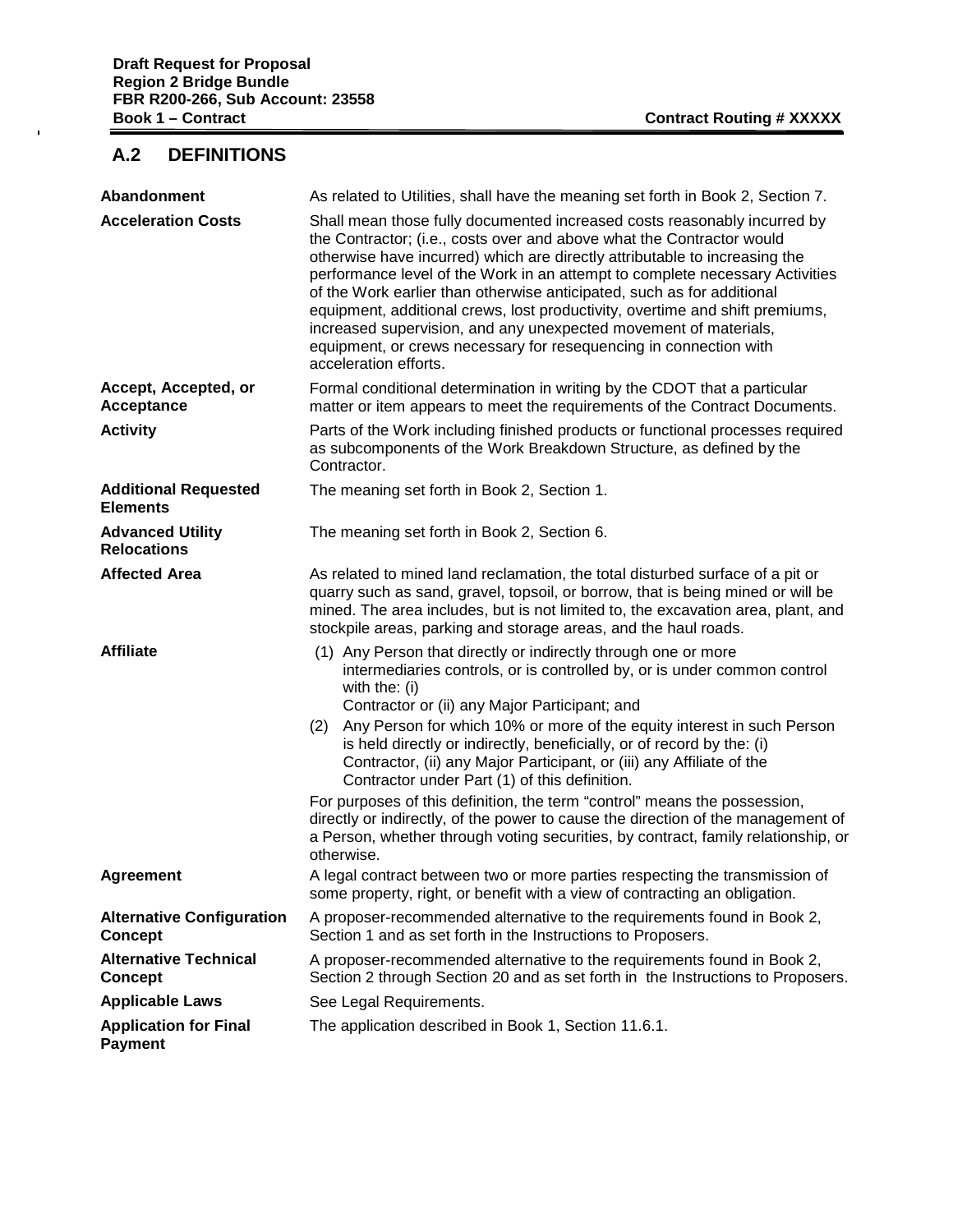| <b>Approve or Approval</b>                                | Formal conditional determination in writing by the CDOT that a particular<br>matter or item is good or satisfactory for the Project. Such determination may<br>be based on requirements beyond those set forth in the Contract Documents<br>without payment of additional compensation or a time extension and may<br>reflect preferences of CDOT.                                                                                                                                                                                                                                                   |
|-----------------------------------------------------------|------------------------------------------------------------------------------------------------------------------------------------------------------------------------------------------------------------------------------------------------------------------------------------------------------------------------------------------------------------------------------------------------------------------------------------------------------------------------------------------------------------------------------------------------------------------------------------------------------|
| <b>Architectural and</b><br><b>Engineering Services</b>   | All Work relating to the design, including preparation and interpretation of<br>architectural and engineering plans and specifications, development of design<br>solutions for conformance with all codes and public safety requirements and<br>other design related decision-making, and any other activities, collectively,<br>which are required to be practiced by an architect or engineer in accordance<br>with the laws of the State of Colorado.                                                                                                                                             |
| <b>As-Constructed</b><br><b>Documents</b>                 | The documents to be provided by the Contractor as described in Book 2,<br>Section 3.                                                                                                                                                                                                                                                                                                                                                                                                                                                                                                                 |
| <b>As-Built Schedule</b>                                  | The meaning set forth in Book 2, Section 2.                                                                                                                                                                                                                                                                                                                                                                                                                                                                                                                                                          |
| <b>Alternative Technical</b><br><b>Concept Conditions</b> | Conditions that CDOT identified during the ATC process that were necessary<br>for Approval of the ATC.                                                                                                                                                                                                                                                                                                                                                                                                                                                                                               |
| Archaeological                                            | Cultural materials, including human remains, that are eligible for or listed on<br>the National Register of Historic Places.                                                                                                                                                                                                                                                                                                                                                                                                                                                                         |
| Award                                                     | The Acceptance of the Proposal by CDOT (with the understanding that the<br>order of priority of the various Contract Documents shall be as set forth in<br>Book 1, Section 1.3, and that CDOT shall have the right to require<br>compliance with the requirements of the Contract Documents, even though it<br>may necessitate performance of Work by the Contractor not contemplated in<br>the Proposal Documents).                                                                                                                                                                                 |
| <b>Backfill</b>                                           | Material used to replace or the act of replacing material removed during<br>construction.                                                                                                                                                                                                                                                                                                                                                                                                                                                                                                            |
| <b>Base Course</b>                                        | The layer or layers of specified or selected Material of designed thickness<br>placed on a Subbase or a Subgrade to support a Surface Course.                                                                                                                                                                                                                                                                                                                                                                                                                                                        |
| <b>Baseline Schedule</b>                                  | The meaning set forth in Book 1, Section 13 and Book 2, Section 2.                                                                                                                                                                                                                                                                                                                                                                                                                                                                                                                                   |
| <b>Basic Configuration</b>                                | The elements defining the Project as set forth in Book 2, Section 1, subject to<br>any permitted modifications thereto contained in the Proposal Documents.                                                                                                                                                                                                                                                                                                                                                                                                                                          |
| <b>Betterment</b>                                         | As related to Utilities, a betterment is generally defined as the upgrading;<br>(e.g. increase in capacity) of a Utility being relocated that is not attributable to<br>the construction of the Project or is made solely for the benefit of and at the<br>election of the Utility Owner (not including a technology improvement which<br>can be implemented at a cost equal to or less than the cost of a "like for like"<br>replacement or relocation). The use of new materials or compliance with<br>current standards in the performance of the Utility Work is not considered a<br>Betterment. |
| <b>Blue Book</b>                                          | The meaning set forth in Book 1, Section 13.7.3.1.                                                                                                                                                                                                                                                                                                                                                                                                                                                                                                                                                   |
| Book 1                                                    | The Contract Document designated as Book 1 in the RFP.                                                                                                                                                                                                                                                                                                                                                                                                                                                                                                                                               |
| Book 2                                                    | The Contract Document designated as Book 2 in the RFP.                                                                                                                                                                                                                                                                                                                                                                                                                                                                                                                                               |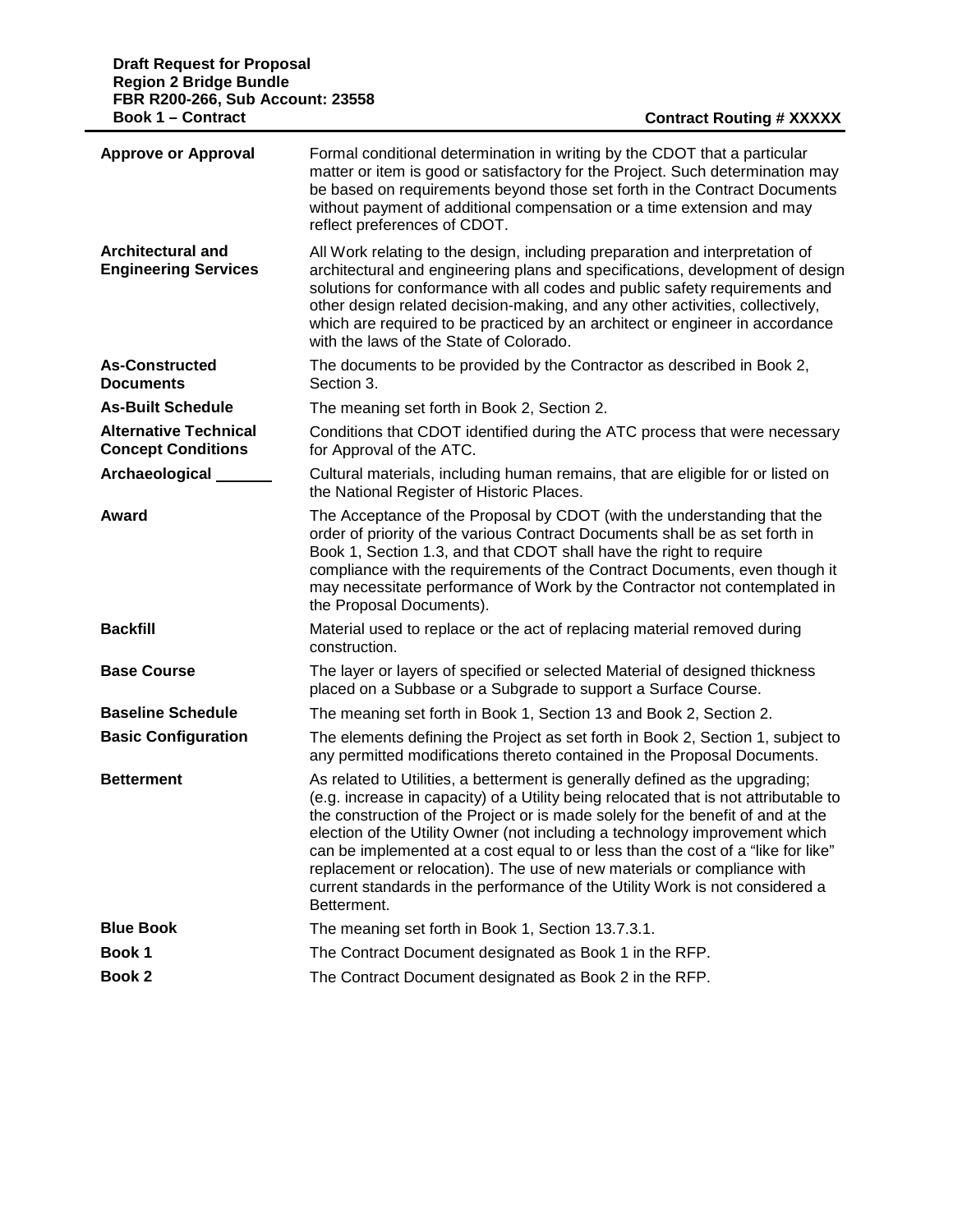| <b>Bridge</b>                    | A structure, including supports, erected over a depression or an obstruction<br>such as water, highway, or railroad, and having a track or passageway for<br>carrying traffic or other moving loads and having a length measured along the<br>center of roadway of more than 20 feet (6 m) between undercopings of<br>abutments or extreme ends of openings for multiple boxes.<br>Length. The length of a bridge structure is the over-all length measured along<br>the line of survey stationing back to back of backwalls of abutments, if<br>present, otherwise, end to end of the bridge floor; but in no case less than the<br>total clear opening of the structure.<br>Roadway Width. The clear width measured at right angles to the longitudinal<br>centerline of the bridge between the bottom of curbs or guard timbers, or in<br>the case of multiple heights of curbs, between the bottoms of the lower risers. |
|----------------------------------|------------------------------------------------------------------------------------------------------------------------------------------------------------------------------------------------------------------------------------------------------------------------------------------------------------------------------------------------------------------------------------------------------------------------------------------------------------------------------------------------------------------------------------------------------------------------------------------------------------------------------------------------------------------------------------------------------------------------------------------------------------------------------------------------------------------------------------------------------------------------------------------------------------------------------|
| <b>Calendar Day</b>              | Each and every day shown on the calendar, beginning and ending at<br>midnight.                                                                                                                                                                                                                                                                                                                                                                                                                                                                                                                                                                                                                                                                                                                                                                                                                                               |
| <b>CDOT</b>                      | The Project Director for the Project, acting directly or through a representative<br>authorized in writing, who is responsible for administrative supervision of the<br>Project; or the State of Colorado for the use and benefit of the Department of<br>Transportation, whichever the context requires.                                                                                                                                                                                                                                                                                                                                                                                                                                                                                                                                                                                                                    |
| <b>CDOT-Caused Delays</b>        | Unavoidable delays, to the extent that they affect the Critical Path, arising<br>from the following matters and no others:                                                                                                                                                                                                                                                                                                                                                                                                                                                                                                                                                                                                                                                                                                                                                                                                   |
|                                  | (a) A suspension order pursuant to Book 1, Section 14.1;                                                                                                                                                                                                                                                                                                                                                                                                                                                                                                                                                                                                                                                                                                                                                                                                                                                                     |
|                                  | (b) CDOT-Directed Changes;                                                                                                                                                                                                                                                                                                                                                                                                                                                                                                                                                                                                                                                                                                                                                                                                                                                                                                   |
|                                  | (c) Failure or inability of CDOT to provide the Contractor with access to ROW<br>identified on the ROW Plans on or before the deadline for such access set<br>forth in the ROW Access Schedule;                                                                                                                                                                                                                                                                                                                                                                                                                                                                                                                                                                                                                                                                                                                              |
|                                  | (d) Failure or inability of CDOT to provide responses to proposed schedules,<br>design submittals and other submittals and matters for which response by<br>CDOT is required, within the time periods indicated in the Contract<br>Documents;                                                                                                                                                                                                                                                                                                                                                                                                                                                                                                                                                                                                                                                                                |
|                                  | (e) Uncovering, removing, and restoring Work, to the extent provided in Book<br>1, Section 5.5.3;                                                                                                                                                                                                                                                                                                                                                                                                                                                                                                                                                                                                                                                                                                                                                                                                                            |
|                                  | (f) Delay in issuance of NTP2 or provision of reasons why it was unable to do<br>so to the extent provided in Book 1, Section 4.2.2;                                                                                                                                                                                                                                                                                                                                                                                                                                                                                                                                                                                                                                                                                                                                                                                         |
|                                  | (g) Any improper action by CDOT as representative with binding authority or<br>improper failure to act by CDOT within a reasonable time after delivery of<br>notice by the Contractor to CDOT requesting such action; and                                                                                                                                                                                                                                                                                                                                                                                                                                                                                                                                                                                                                                                                                                    |
|                                  | (h) Any court order to suspend Work shall not be considered a CDOT-<br>Caused Delay (although it may qualify as a Force Majeure event) despite<br>the fact that CDOT may specifically direct the Contractor to comply with<br>the court order.                                                                                                                                                                                                                                                                                                                                                                                                                                                                                                                                                                                                                                                                               |
| <b>CDOT-Directed Changes</b>     | Any changes in the Work (including changes in the standards applicable to<br>the Work), which CDOT has directed the Contractor to perform as described<br>in Book 1, Section 13.                                                                                                                                                                                                                                                                                                                                                                                                                                                                                                                                                                                                                                                                                                                                             |
| <b>Certificate of Compliance</b> | A certification, including a signature by a person having legal authority to act<br>for the manufacturer, stating that the product or assembly to be incorporated<br>into the Project was fabricated in accordance with and meets the applicable<br>requirements of the Contract Documents, or verifying the quality and quantity<br>of material delivered which shall be accepted by the Contractor, whichever is<br>applicable.                                                                                                                                                                                                                                                                                                                                                                                                                                                                                            |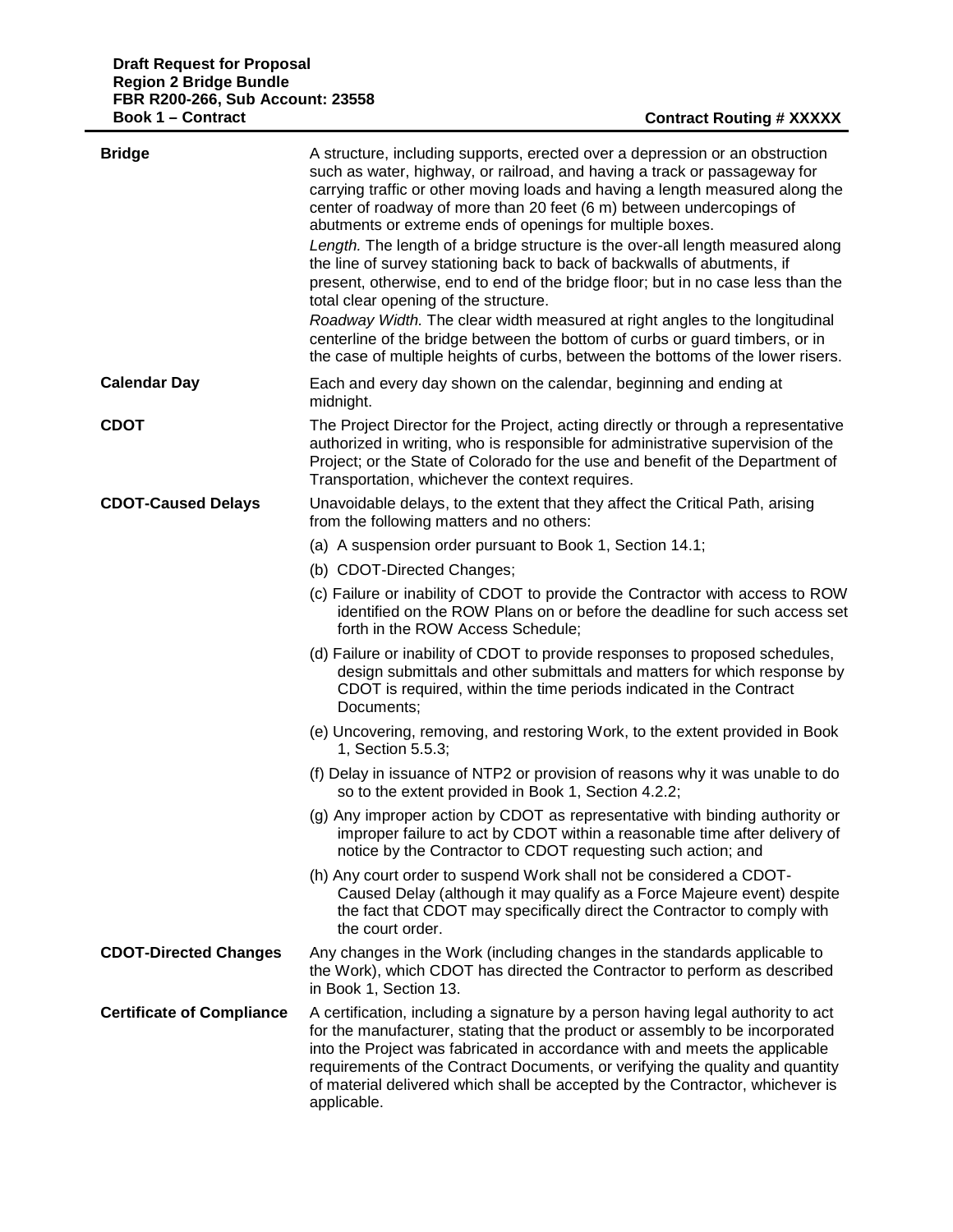| <b>Certified Invoice</b>                          | Any invoice or billing endorsed by the Contractor, certifying that material,<br>specialty work, subcontract work, rental, lease, services, etc. were acquired<br>for the Project and that the invoiced or billed amount represents the actual<br>costs.                                                                                                                                                                                                                                                                                                                                                                                                   |
|---------------------------------------------------|-----------------------------------------------------------------------------------------------------------------------------------------------------------------------------------------------------------------------------------------------------------------------------------------------------------------------------------------------------------------------------------------------------------------------------------------------------------------------------------------------------------------------------------------------------------------------------------------------------------------------------------------------------------|
| <b>Certified Test Report</b>                      | A test report from the manufacturer or an independent testing laboratory,<br>including a signature by a person having legal authority to act for the<br>manufacturer or the independent testing laboratory stating that the test results<br>show that the product or assembly to be incorporated into the Project has<br>been sampled and tested and the samples have passed all specified tests.                                                                                                                                                                                                                                                         |
| <b>Change Order</b>                               | The meaning set forth in Book 1, Section 13.1.1.1.                                                                                                                                                                                                                                                                                                                                                                                                                                                                                                                                                                                                        |
| <b>Chief Engineer</b>                             | The Chief Engineer of the Colorado Department of Transportation                                                                                                                                                                                                                                                                                                                                                                                                                                                                                                                                                                                           |
| <b>Civil Rights Plan</b>                          | The meaning set forth in Book 1, Section 7.                                                                                                                                                                                                                                                                                                                                                                                                                                                                                                                                                                                                               |
| Claim                                             | A separate demand by the Contractor for: (i) a time extension which is<br>disputed by CDOT, or (ii) payment of money or damages arising from work<br>done by or on behalf of the Contractor in connection with the Contract which<br>is disputed by CDOT. A claim will cease to be a Claim upon resolution<br>thereof, including resolution by delivery of a Change Order or Contract<br>amendment signed by all parties.                                                                                                                                                                                                                                 |
| <b>Colorado State</b><br><b>Engineer's Office</b> | The Colorado Division of Water Resources (DWR) or any authorized<br>representative of the DWR.                                                                                                                                                                                                                                                                                                                                                                                                                                                                                                                                                            |
| <b>Commercial Vehicle(s)</b>                      | A vehicle used on highways, in interstate commerce, that meets one of the<br>following criteria: (i) has a Gross Vehicle Weight Rating (GVWR) or Gross<br>Combination Weight Rating (GCWR), or gross vehicle weight or gross<br>combination weight of 10,001 pounds or more, whichever is greater; (ii) is<br>designed to transport more than eight passengers (including the driver) for<br>compensation; (iii) is designed to transport 16 or more people, including the<br>driver and is not used to transport passengers for compensation; (iv) functions<br>to transport hazardous materials in quantities requiring the vehicle to be<br>placarded. |
| <b>Completion Deadline</b>                        | Any or all contract deadlines as defined in Contract Documents and most<br>specifically in Book 1, Section 17.                                                                                                                                                                                                                                                                                                                                                                                                                                                                                                                                            |
| <b>Constructive</b>                               | When used in connection with the terms "change in the Work," "delay,"<br>"suspension," or "acceleration," that change in the Work, delay, suspension,<br>or acceleration which, but for the express terms of the Contract Documents,<br>could be inferred or implied at law.                                                                                                                                                                                                                                                                                                                                                                              |
| <b>Contaminated</b><br>Groundwater                | Extracted groundwater including contaminants above legally-permitted<br>discharge levels so as to require treatment prior to re-use or disposal.<br>Contaminated groundwater, which may legally be re-used without treatment,<br>including use for dust control, or which merely requires dilution prior to re-use<br>or disposal, shall specifically be excluded from the definition.                                                                                                                                                                                                                                                                    |
| <b>Contaminated Soils</b>                         | Soils containing Hazardous Substance constituents in an amount above the<br>applicable CDPHE remediation levels, and less than the amounts set forth in<br>40 CFR, Part 261.                                                                                                                                                                                                                                                                                                                                                                                                                                                                              |
| <b>Contract</b>                                   | Depending on the context: (i) the Design/Build Contract, or (ii) collectively, the<br>Contract Documents, which establish the rights and obligations of CDOT and<br>the Contractor.                                                                                                                                                                                                                                                                                                                                                                                                                                                                       |
| <b>Contract Deadlines</b>                         | The deadlines set forth in Book 1, Section 4.3                                                                                                                                                                                                                                                                                                                                                                                                                                                                                                                                                                                                            |
| <b>Contract Documents</b>                         | The meaning set forth in Book 1, Section 1.2.                                                                                                                                                                                                                                                                                                                                                                                                                                                                                                                                                                                                             |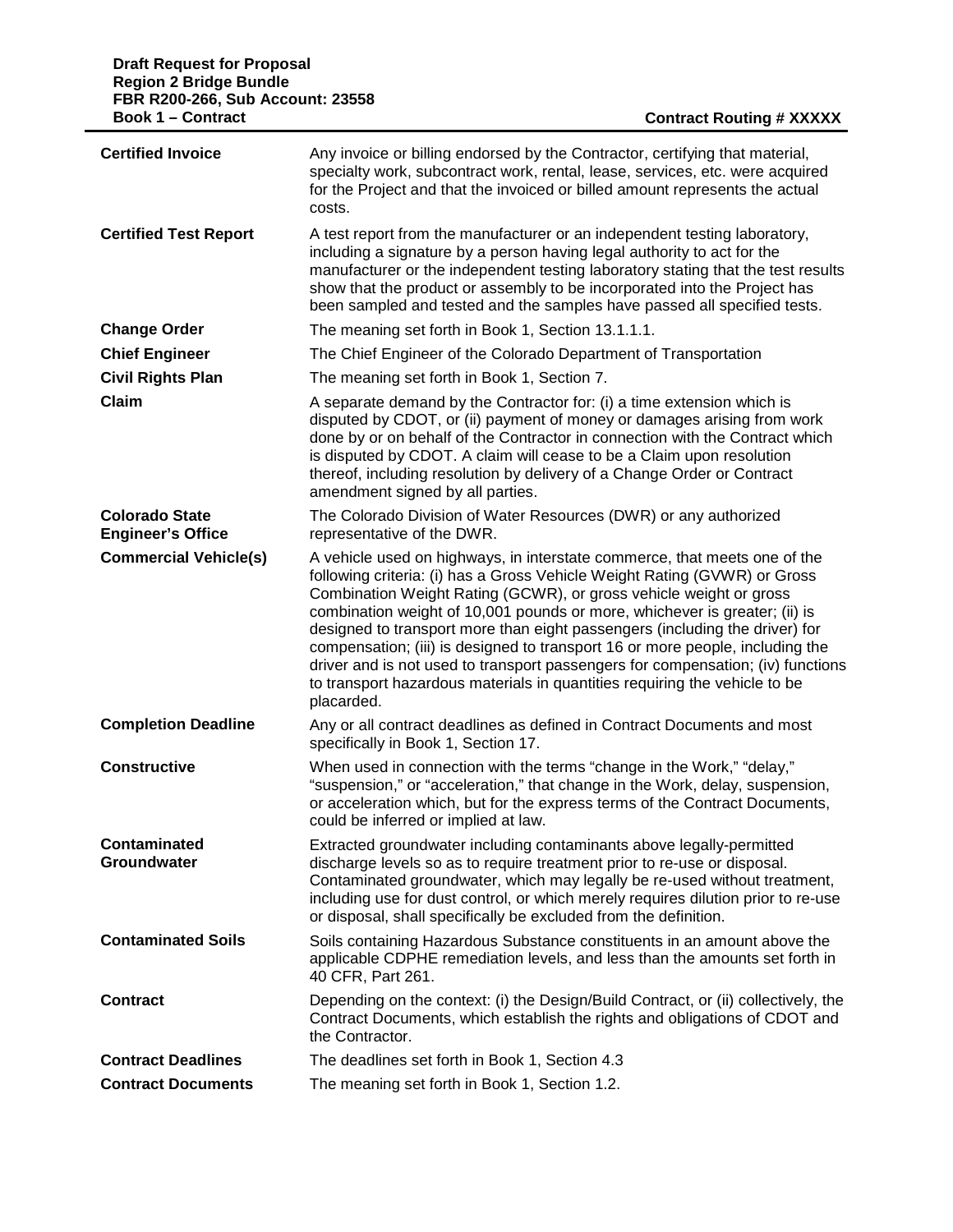| <b>Contract Drawings</b>                              | The drawings included in Book 4, including the ROW Plans.                                                                                                                                                                                                                                                                                                                                                                                                                                                                                                                                                                                  |
|-------------------------------------------------------|--------------------------------------------------------------------------------------------------------------------------------------------------------------------------------------------------------------------------------------------------------------------------------------------------------------------------------------------------------------------------------------------------------------------------------------------------------------------------------------------------------------------------------------------------------------------------------------------------------------------------------------------|
| <b>Contract Execution</b>                             | The meaning set forth in the ITP.                                                                                                                                                                                                                                                                                                                                                                                                                                                                                                                                                                                                          |
| <b>Contract Price</b>                                 | The meaning set forth in Book 1, Section 11.1.1.                                                                                                                                                                                                                                                                                                                                                                                                                                                                                                                                                                                           |
| <b>Contract Schedule</b>                              | The meaning set forth in Book 2, Section 2.                                                                                                                                                                                                                                                                                                                                                                                                                                                                                                                                                                                                |
| <b>Contract Year</b>                                  | A period of twelve months commending on (and including) July 1 of each<br>Calendar Year; provided that:<br>a. the first Contract Year shall be the period commencing on (and including)<br>the Effective Date and ending on the immediately following June 30; and<br>b. the final Contract Year shall be the period commencing on (and including)<br>July 1 immediately preceeding the last Calendar Day prior to Final Acceptance<br>Deadline and ending on that last Calendar Day of the Final Acceptance<br>Deadline, whereas each of June 30 and July 1 shall be determined by reference<br>to the time and date in Denver, Colorado. |
| <b>Contractor</b>                                     | The meaning set forth in the first page of Book 1.                                                                                                                                                                                                                                                                                                                                                                                                                                                                                                                                                                                         |
| <b>Contractor Specifications</b>                      | The specifications describing the Work that are developed by the Contractor.                                                                                                                                                                                                                                                                                                                                                                                                                                                                                                                                                               |
| <b>Contractor's Engineer</b>                          | A professional engineer registered in the State of Colorado who is responsible<br>for engineering and administrative supervision of the Project on behalf of the<br>Contractor, who is either an employee of the Contractor, or a consulting<br>engineer under contract to the Contractor.                                                                                                                                                                                                                                                                                                                                                 |
| <b>Contractor's Utility</b><br><b>Tracking Report</b> | The report regarding Utilities likely to be impacted by the Project which the<br>Contractor shall maintain on a current basis, and which the Contractor shall<br>periodically submit to CDOT, as more particularly described in Book 2,<br>Section 7.                                                                                                                                                                                                                                                                                                                                                                                      |
| <b>Contractor-Related</b><br><b>Entities</b>          | Contractor, Major Participants, Subcontractors, their employees, agents and<br>officers and all other Persons for whom Contractor may be legally or<br>contractually responsible.                                                                                                                                                                                                                                                                                                                                                                                                                                                          |
| <b>Critical Path</b>                                  | The precedence of activities with total Float less than or equal to zero on each<br>applicable Contract Schedule.                                                                                                                                                                                                                                                                                                                                                                                                                                                                                                                          |
| <b>Current Baseline</b><br><b>Schedule</b>            | The meaning set forth in Book 2, Section 2.                                                                                                                                                                                                                                                                                                                                                                                                                                                                                                                                                                                                |
| Day                                                   | The meaning set forth in Book 1, Section 1.8.                                                                                                                                                                                                                                                                                                                                                                                                                                                                                                                                                                                              |
| <b>DBE Construction Goal</b>                          | The meaning set forth in Book 1, Section 7.6.1.                                                                                                                                                                                                                                                                                                                                                                                                                                                                                                                                                                                            |
| <b>DBE Design Goal</b>                                | The meaning set forth in Book 1, Section 7.6.1.                                                                                                                                                                                                                                                                                                                                                                                                                                                                                                                                                                                            |
| <b>Defect or Defective</b><br><b>Condition</b>        | Nonconforming Work.                                                                                                                                                                                                                                                                                                                                                                                                                                                                                                                                                                                                                        |
| <b>Delay and Disruption</b><br><b>Damages</b>         | The meaning set forth in Book 1, Section 13.5.2.                                                                                                                                                                                                                                                                                                                                                                                                                                                                                                                                                                                           |
| <b>Department</b>                                     | The Colorado Department of Transportation.                                                                                                                                                                                                                                                                                                                                                                                                                                                                                                                                                                                                 |
| <b>Design Acceptance</b>                              | The meaning set forth in Book 2, Section 3.5.                                                                                                                                                                                                                                                                                                                                                                                                                                                                                                                                                                                              |
| <b>Design Documents</b>                               | All drawings (including plans, elevations, sections, details, and diagrams),<br>specifications, reports, calculations and records, at any stage of development<br>or revision necessary for design of the Project in accordance with the Contract<br>Documents.                                                                                                                                                                                                                                                                                                                                                                            |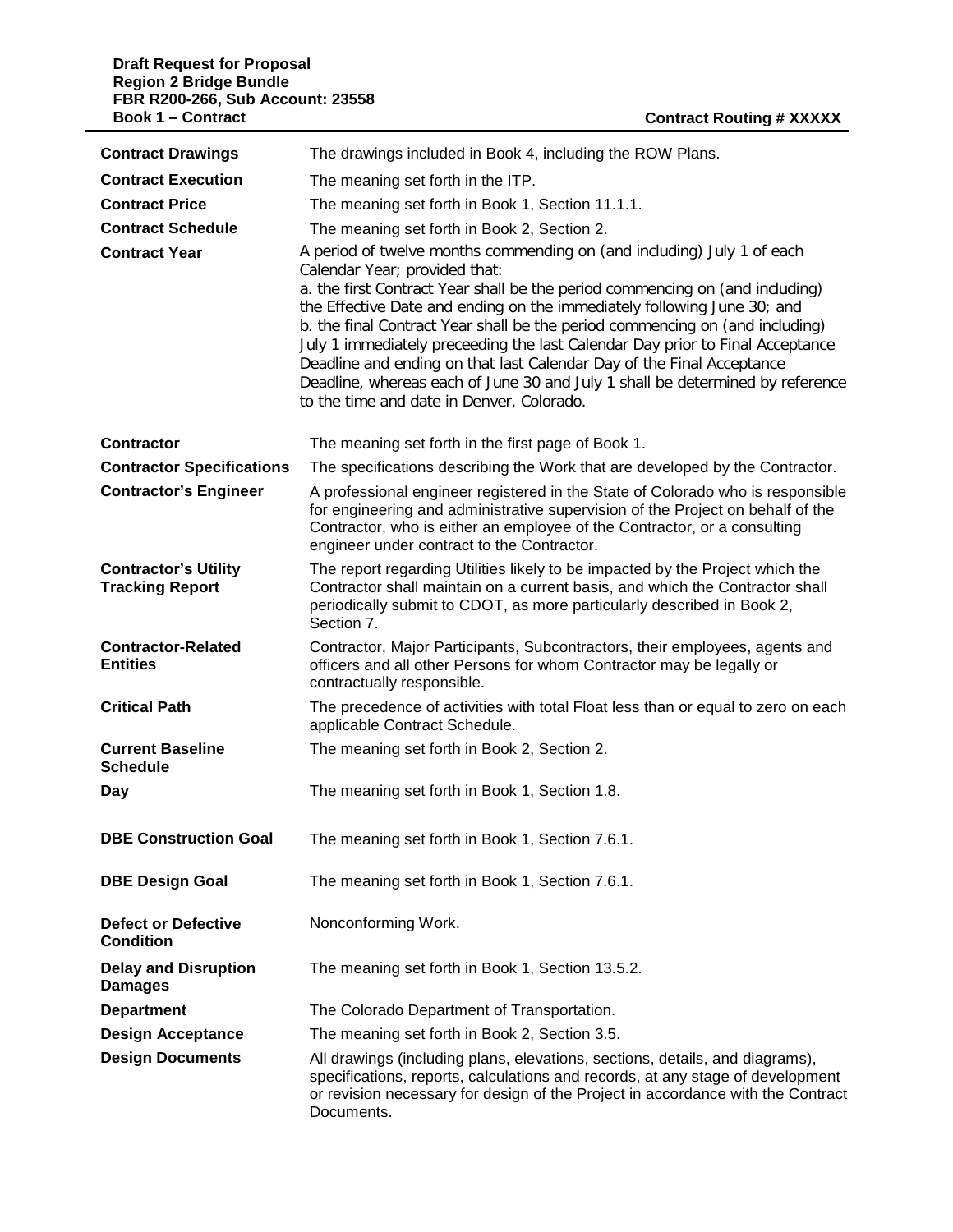| <b>Draft Request for Proposal</b><br><b>Region 2 Bridge Bundle</b><br>FBR R200-266, Sub Account: 23558<br><b>Book 1 – Contract</b> | <b>Contract Routing # XXXXX</b>                                                                                                                      |
|------------------------------------------------------------------------------------------------------------------------------------|------------------------------------------------------------------------------------------------------------------------------------------------------|
| <b>Design/Build Contract</b>                                                                                                       | That certain Design/Build Contract executed by CDOT and the Contractor (to<br>which this Exhibit A is attached), and any and all amendments thereto. |
| <b>Design-Build Quality</b><br><b>Manager</b>                                                                                      | See Quality Control Administrator                                                                                                                    |
| <b>Design Technical</b><br>Approach                                                                                                | The meaning set forth in Section 2.2.4 of the Instructions to Proposers.                                                                             |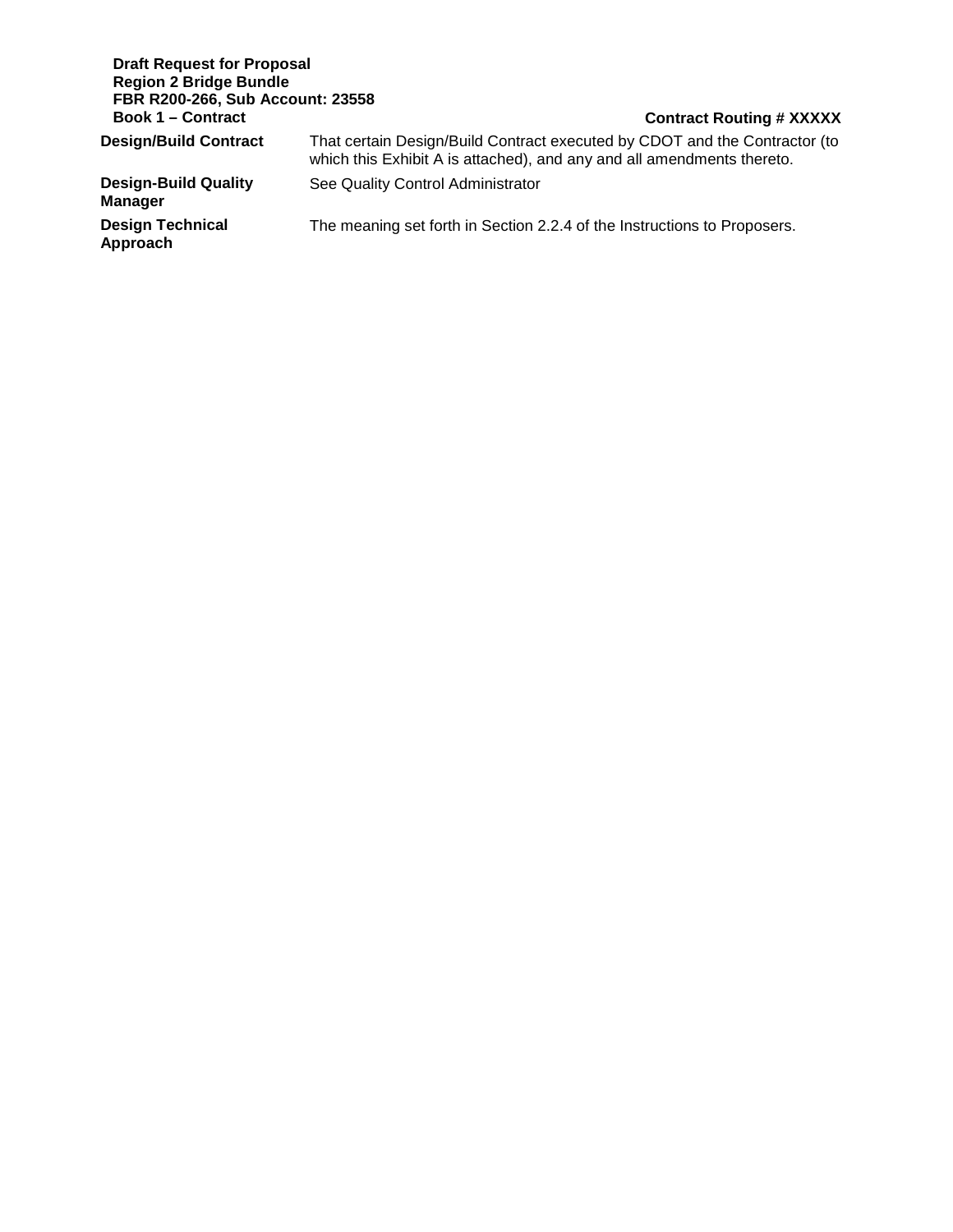| <b>Differing Site Conditions</b>                   | "Differing Site Conditions" shall mean (a) subsurface or latent conditions<br>encountered at the exact boring holes identified in the geotechnical reports<br>included with the Reference Documents, which differ materially from those<br>conditions indicated in the geotechnical reports for such boring holes, or<br>(b) physical conditions of an unusual nature, differing materially from those<br>ordinarily encountered in the area and generally recognized as inherent in the<br>type of work provided for in the Contract. The term shall specifically exclude<br>all such conditions of which Contractor had actual or constructive knowledge<br>as of the Proposal Due Date. The foregoing definition specifically excludes<br>(x) Utility facilities, (y) Hazardous Substances and (z) any conditions which<br>constitute or are caused by a Force Majeure event. |
|----------------------------------------------------|----------------------------------------------------------------------------------------------------------------------------------------------------------------------------------------------------------------------------------------------------------------------------------------------------------------------------------------------------------------------------------------------------------------------------------------------------------------------------------------------------------------------------------------------------------------------------------------------------------------------------------------------------------------------------------------------------------------------------------------------------------------------------------------------------------------------------------------------------------------------------------|
| <b>Directive Letter</b>                            | The letter described in Book 1, Section 13.1.1.2.                                                                                                                                                                                                                                                                                                                                                                                                                                                                                                                                                                                                                                                                                                                                                                                                                                |
| <b>Disadvantaged Business</b><br><b>Enterprise</b> | A State-certified business listed on the Colorado Unified Certification Program<br>DBE Directory.                                                                                                                                                                                                                                                                                                                                                                                                                                                                                                                                                                                                                                                                                                                                                                                |
| <b>Dispute</b>                                     | The meaning set forth in Book 1, Section 19.2.                                                                                                                                                                                                                                                                                                                                                                                                                                                                                                                                                                                                                                                                                                                                                                                                                                   |
| <b>Dispute Review Board</b>                        | The board described in Book 1, Section 19.2.3.                                                                                                                                                                                                                                                                                                                                                                                                                                                                                                                                                                                                                                                                                                                                                                                                                                   |
| <b>Document Control</b><br><b>System</b>           | The Contractor's system for storing and maintaining all project<br>documentation, including reports, plans, certifications, and records.                                                                                                                                                                                                                                                                                                                                                                                                                                                                                                                                                                                                                                                                                                                                         |
| <b>Document Management</b><br><b>System</b>        | CDOT's secure web-based document control system for storing, transmitting,<br>and maintaining all project documentation, including all submittals and<br>correspondence with the Contractor.                                                                                                                                                                                                                                                                                                                                                                                                                                                                                                                                                                                                                                                                                     |
| <b>Duration Deadline</b>                           | Any and all contract duration deadlines as defined in the Contract Documents<br>and most specifically in Book 1, Section 17.                                                                                                                                                                                                                                                                                                                                                                                                                                                                                                                                                                                                                                                                                                                                                     |
| <b>Earthwork Notice to</b><br><b>Proceed</b>       | A written notice issued by CDOT to the Contractor, after the First Notice to<br>Proceed or NTP1 but before the Second Notice to Proceed or NTP2, to<br>proceed with the limited amount of Work directed and described in the notice<br>on the date specified therein                                                                                                                                                                                                                                                                                                                                                                                                                                                                                                                                                                                                             |
| <b>Easement</b>                                    | The legal right of one entity to use all or part of the property of another entity<br>for some specific purpose either permanently or temporarily. The term may<br>refer to either the right itself or the document conferring the right.                                                                                                                                                                                                                                                                                                                                                                                                                                                                                                                                                                                                                                        |
| <b>Effective Date</b>                              | The date of execution of the Contract by CDOT.                                                                                                                                                                                                                                                                                                                                                                                                                                                                                                                                                                                                                                                                                                                                                                                                                                   |
| <b>Emerging Small</b><br><b>Business</b>           | A State-certified business listed on CDOT's ESB Directory.                                                                                                                                                                                                                                                                                                                                                                                                                                                                                                                                                                                                                                                                                                                                                                                                                       |
| <b>Engineer</b>                                    | See "Contractor's Engineer." The Contractor acknowledges and agrees that<br>CDOT will be responsible for certain oversight and other matters with respect<br>to the Project, and that as a result certain rights in favor of the Engineer may<br>be exercised by and inure to the benefit of CDOT rather than the Contractor's<br>Engineer. In the event any question arises regarding whether any such rights<br>are applicable to CDOT or how to apply such rights, CDOT's interpretation<br>regarding such matter shall control.                                                                                                                                                                                                                                                                                                                                              |
| Environmental<br><b>Compliance Work Plan</b>       | The meaning set forth in Book 2, Section 5.                                                                                                                                                                                                                                                                                                                                                                                                                                                                                                                                                                                                                                                                                                                                                                                                                                      |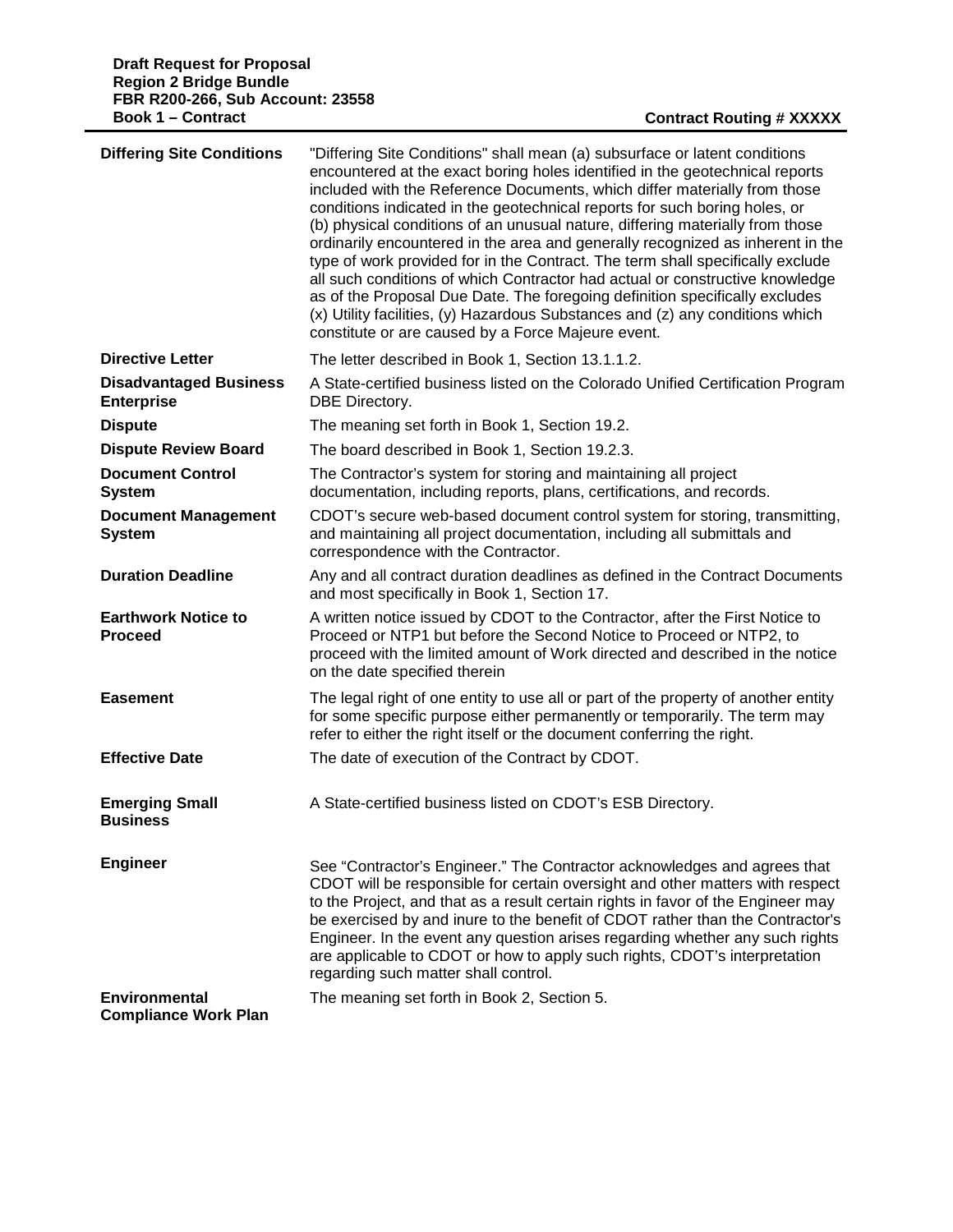| <b>Environmental Laws</b>                    | All Legal Requirements now or hereafter in effect relating to the environment<br>or to emissions, discharges, releases, or threatened releases of Hazardous<br>Substances into the environment, including into the air, surface water or<br>groundwater, or onto land, or relating to the manufacture, processing,<br>distribution, use, treatment, storage, disposal, transport, or handling of<br>Hazardous Substances or otherwise relating to the protection of public health,<br>public welfare, or the natural environmental (including protection of nonhuman<br>forms of life, land, surface water, groundwater, and air), including the statutes<br>listed in the definition of Hazardous Substances; the National Environmental<br>Policy Act, as amended, 42 U.S.C. §§ 4321 et seq.; the Occupational Safety<br>and Health Act, as amended, 29 U.S.C. §§ 651 et seq.; and the Hazardous<br>Materials Transportation Act, as amended, 49 App. U.S.C. §§ 1801; the<br>Endangered Species Act, as amended, 16 U.S.C. §§ 1531 et seq.; the Clean<br>Water Act, 33 U.S.C. §§ 1251, et seq.; the Safe Drinking Water Act, 42 U.S.C.<br>§§ 300f, et seq.; the Migratory Bird Treaty Act, 16 U.S.C. §§ 703 et seq.; and<br>the Eagle Protection Act, 16 U.S.C. § 668, each as amended. |
|----------------------------------------------|-------------------------------------------------------------------------------------------------------------------------------------------------------------------------------------------------------------------------------------------------------------------------------------------------------------------------------------------------------------------------------------------------------------------------------------------------------------------------------------------------------------------------------------------------------------------------------------------------------------------------------------------------------------------------------------------------------------------------------------------------------------------------------------------------------------------------------------------------------------------------------------------------------------------------------------------------------------------------------------------------------------------------------------------------------------------------------------------------------------------------------------------------------------------------------------------------------------------------------------------------------------------------------------------|
| <b>Environmental</b><br><b>Requirements</b>  | Any and all requirements set out in Book 2 Section 5, including the obligation<br>to comply with Environmental Laws and all Environmental Approvals.                                                                                                                                                                                                                                                                                                                                                                                                                                                                                                                                                                                                                                                                                                                                                                                                                                                                                                                                                                                                                                                                                                                                      |
| <b>Equipment</b>                             | All machinery, tools, and apparatus together with supplies for upkeep and<br>maintenance, necessary for the proper construction and acceptable<br>completion of the Work.                                                                                                                                                                                                                                                                                                                                                                                                                                                                                                                                                                                                                                                                                                                                                                                                                                                                                                                                                                                                                                                                                                                 |
| Error                                        | An error, omission, inconsistency, inaccuracy, deficiency or other defect.                                                                                                                                                                                                                                                                                                                                                                                                                                                                                                                                                                                                                                                                                                                                                                                                                                                                                                                                                                                                                                                                                                                                                                                                                |
| <b>ESB Contract Goal</b>                     | The meaning set forth in Book 1, Section 7.7.1.                                                                                                                                                                                                                                                                                                                                                                                                                                                                                                                                                                                                                                                                                                                                                                                                                                                                                                                                                                                                                                                                                                                                                                                                                                           |
| <b>Escrowed Proposal</b><br><b>Documents</b> | The meaning set forth in Book 1, Section 22.1.                                                                                                                                                                                                                                                                                                                                                                                                                                                                                                                                                                                                                                                                                                                                                                                                                                                                                                                                                                                                                                                                                                                                                                                                                                            |
| <b>Event of Default</b>                      | A default as described in Book 1, Section 16.1.1, following notice and<br>opportunity to cure to the extent permitted by Book 1, Section 16.1.2 and<br>issuance by CDOT of notice that an Event of Default has occurred.                                                                                                                                                                                                                                                                                                                                                                                                                                                                                                                                                                                                                                                                                                                                                                                                                                                                                                                                                                                                                                                                  |
| <b>Existing Utility Plans</b>                | The set of plans included on the website, Reference Documents.                                                                                                                                                                                                                                                                                                                                                                                                                                                                                                                                                                                                                                                                                                                                                                                                                                                                                                                                                                                                                                                                                                                                                                                                                            |
| <b>Extra Work</b>                            | Work neither required nor expected to be required by the Contract Documents<br>but found by the Engineer to be essential to the satisfactory completion of the<br>Contract.                                                                                                                                                                                                                                                                                                                                                                                                                                                                                                                                                                                                                                                                                                                                                                                                                                                                                                                                                                                                                                                                                                               |
| <b>Federal Requirements</b>                  | All Legal Requirements applicable to work financed with federal funds and the<br>provisions required to be included in FHWA-assisted contracts, including the<br>provisions set forth in Book 1, Exhibit C.                                                                                                                                                                                                                                                                                                                                                                                                                                                                                                                                                                                                                                                                                                                                                                                                                                                                                                                                                                                                                                                                               |
| <b>Final Acceptance</b>                      | Acceptance of the Project as described in Book 1, Section 20.                                                                                                                                                                                                                                                                                                                                                                                                                                                                                                                                                                                                                                                                                                                                                                                                                                                                                                                                                                                                                                                                                                                                                                                                                             |
| <b>Final Acceptance</b><br><b>Deadline</b>   | Achievement of all Work necessary to meet the Final Acceptance Deadline as<br>described in Book 1, Section 4.3.                                                                                                                                                                                                                                                                                                                                                                                                                                                                                                                                                                                                                                                                                                                                                                                                                                                                                                                                                                                                                                                                                                                                                                           |
| <b>Final Design Documents</b>                | The completed Design Documents following Acceptance thereof by CDOT as<br>described in Book 2, Section 3                                                                                                                                                                                                                                                                                                                                                                                                                                                                                                                                                                                                                                                                                                                                                                                                                                                                                                                                                                                                                                                                                                                                                                                  |
| <b>First Notice to Proceed</b>               | A written notice issued by CDOT to the Contractor to proceed with the limited<br>amount of Work directed and described in the notice on the date specified<br>therein. Also referred to as NTP1.                                                                                                                                                                                                                                                                                                                                                                                                                                                                                                                                                                                                                                                                                                                                                                                                                                                                                                                                                                                                                                                                                          |
| <b>Fixed Price/Best Design</b><br>Approach   | The best value selection method set forth in 23 C.F.R., Part 627, et.al.                                                                                                                                                                                                                                                                                                                                                                                                                                                                                                                                                                                                                                                                                                                                                                                                                                                                                                                                                                                                                                                                                                                                                                                                                  |
| <b>Float</b>                                 | The meaning set forth in Book 2, Section 2.                                                                                                                                                                                                                                                                                                                                                                                                                                                                                                                                                                                                                                                                                                                                                                                                                                                                                                                                                                                                                                                                                                                                                                                                                                               |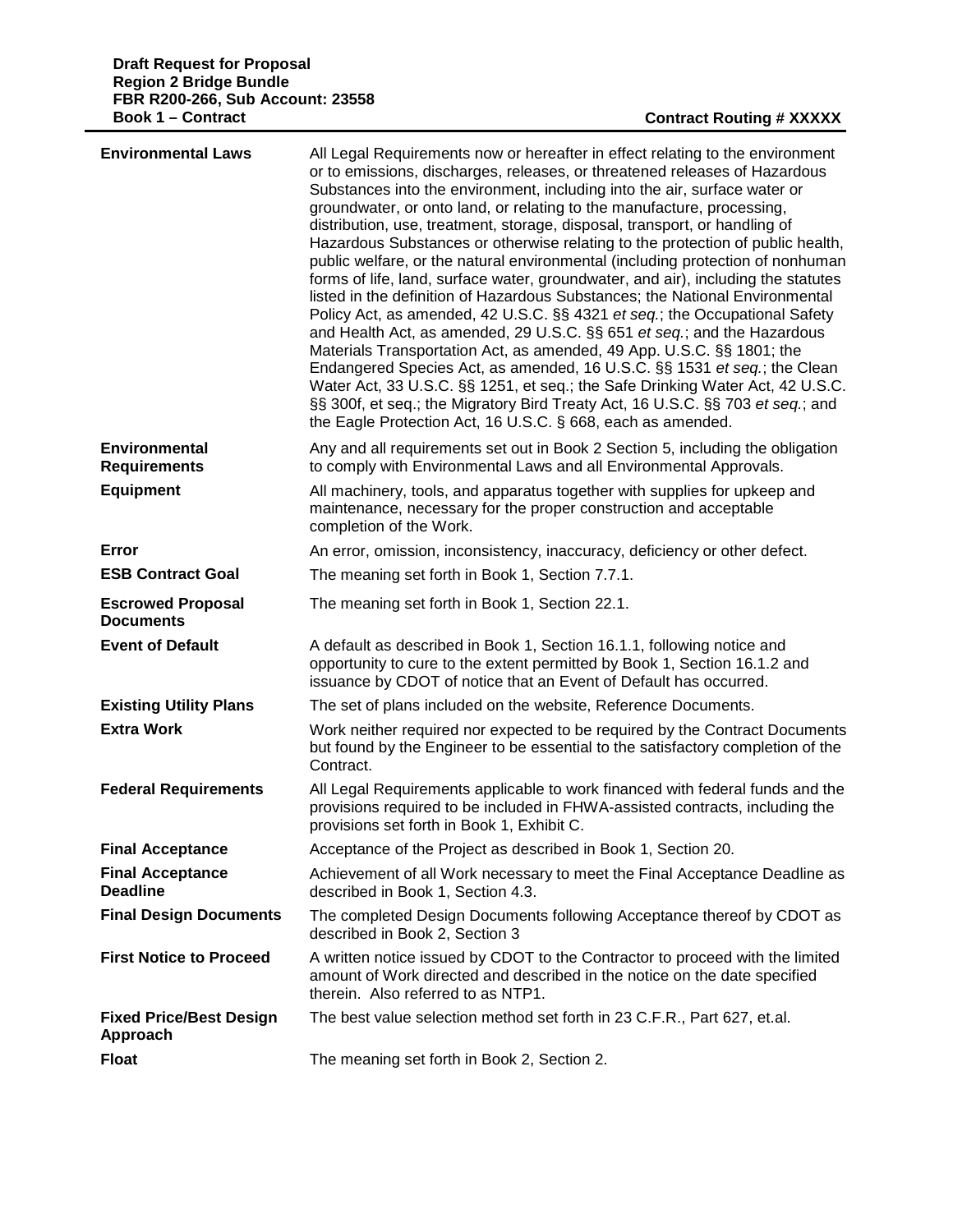| <b>Book 1 – Contract</b>             | <b>Contract Routing # XXXXX</b>                                                                                                                                                                                                                                                                                                                                                                                                                                                                                                                                                                                                                                                                                                                                                                                                                                                                                                                                    |
|--------------------------------------|--------------------------------------------------------------------------------------------------------------------------------------------------------------------------------------------------------------------------------------------------------------------------------------------------------------------------------------------------------------------------------------------------------------------------------------------------------------------------------------------------------------------------------------------------------------------------------------------------------------------------------------------------------------------------------------------------------------------------------------------------------------------------------------------------------------------------------------------------------------------------------------------------------------------------------------------------------------------|
| <b>Force Majeure</b>                 | For purposes of a Contract Price increase, the meaning set forth in Book 1,<br>Section 13.3.1.1(9)(a). For purposes of Contractor's entitlement to a time<br>extension, the meaning set forth in Book 1, Section 13.3.1.1(9)(b).                                                                                                                                                                                                                                                                                                                                                                                                                                                                                                                                                                                                                                                                                                                                   |
| <b>General Layout Drawing</b>        | A drawing depicting the Plan View, the Longitudinal Section, a Profile Diagram<br>and a Typical Section for a given structure.                                                                                                                                                                                                                                                                                                                                                                                                                                                                                                                                                                                                                                                                                                                                                                                                                                     |
| <b>Governmental Approval</b>         | Any approval, authorization, certification, consent, decision, exemption, filing,<br>lease, license, permit, agreement, concession, grant, franchise, registration or<br>ruling, required by or with any Governmental Person in order to design and<br>construct the Project.                                                                                                                                                                                                                                                                                                                                                                                                                                                                                                                                                                                                                                                                                      |
| <b>Governmental Person</b>           | Any federal, state, local or foreign government and any political subdivision or<br>any governmental, quasi-governmental, judicial, public or statutory<br>instrumentality, administrative agency, authority, body or entity. The term<br>includes the State of Colorado and agencies and subdivisions thereof, other<br>than the Department of Transportation. Also referred to as Third Party.                                                                                                                                                                                                                                                                                                                                                                                                                                                                                                                                                                   |
| <b>Hazardous Substances</b>          | Any of the following:                                                                                                                                                                                                                                                                                                                                                                                                                                                                                                                                                                                                                                                                                                                                                                                                                                                                                                                                              |
|                                      | (a) Substance, product, waste or other material of any nature whatsoever<br>which is or becomes listed, regulated, or addressed pursuant to the<br>Comprehensive Environmental Response, Compensation and Liability<br>Act, 42 USC Section 9601, et seq. ("CERCLA"); the Hazardous<br>Materials Transportation Act, 49 USC Section 1801, et seq.; the<br>Resource Conservation and Recovery Act, 42 USC Section 6901 et<br>seq. ("RCRA"); the Toxic Substances Control Act, 15 USC Sections<br>2601 et seq.; the Clean Water Act, 33 USC Sections 1251 et seq.; the<br>Clean Air Act, 42 USC Sections 7401 et seq.; all as amended, or any<br>other federal, state or local statute, law, ordinance, resolution, code,<br>rule, regulation, order or decree regulating, relating to, or imposing<br>liability or standards of conduct concerning, any hazardous, toxic or<br>dangerous waste, substance or material, as now or at any time<br>hereafter in effect, |
|                                      | (b) Any substance, product, waste or other material of any nature<br>whatsoever which may give rise to liability under any of the above<br>statutes or under any statutory or common law theory based on<br>negligence, trespass, intentional tort, nuisance or strict liability or<br>under any reported decisions of a state or federal court,                                                                                                                                                                                                                                                                                                                                                                                                                                                                                                                                                                                                                   |
|                                      | (c) Petroleum or crude oil excluding de minimis amounts and excluding<br>petroleum and petroleum products contained within regularly<br>operated motor vehicles, and                                                                                                                                                                                                                                                                                                                                                                                                                                                                                                                                                                                                                                                                                                                                                                                               |
|                                      | (d)<br>Asbestos or asbestos-containing materials in structures and or<br>other improvements on or in the Site (other than mineral asbestos naturally<br>occurring in the ground).                                                                                                                                                                                                                                                                                                                                                                                                                                                                                                                                                                                                                                                                                                                                                                                  |
| Highway, Freeway,<br>Street, or Road | A general term denoting a public way for purposes of vehicular travel,<br>including the entire area within the ROW.                                                                                                                                                                                                                                                                                                                                                                                                                                                                                                                                                                                                                                                                                                                                                                                                                                                |
| <b>Holidays</b>                      | New Year's Day, Dr. Martin Luther King, Jr.'s Birthday (observed),<br>Washington-Lincoln Day, Memorial Day, Independence Day, Labor Day,<br>Columbus Day, Veterans' Day, Thanksgiving Day, and Christmas Day. When<br>New Year's Day, Independence Day or Christmas Day falls on Sunday, the<br>following Monday shall be considered a Holiday. When one of these days falls<br>on a Saturday, the preceding Friday shall be considered a Holiday. Additional                                                                                                                                                                                                                                                                                                                                                                                                                                                                                                      |

legal holidays, when designated by the Governor of the State of Colorado or

the President of the United States will also be included as Holidays.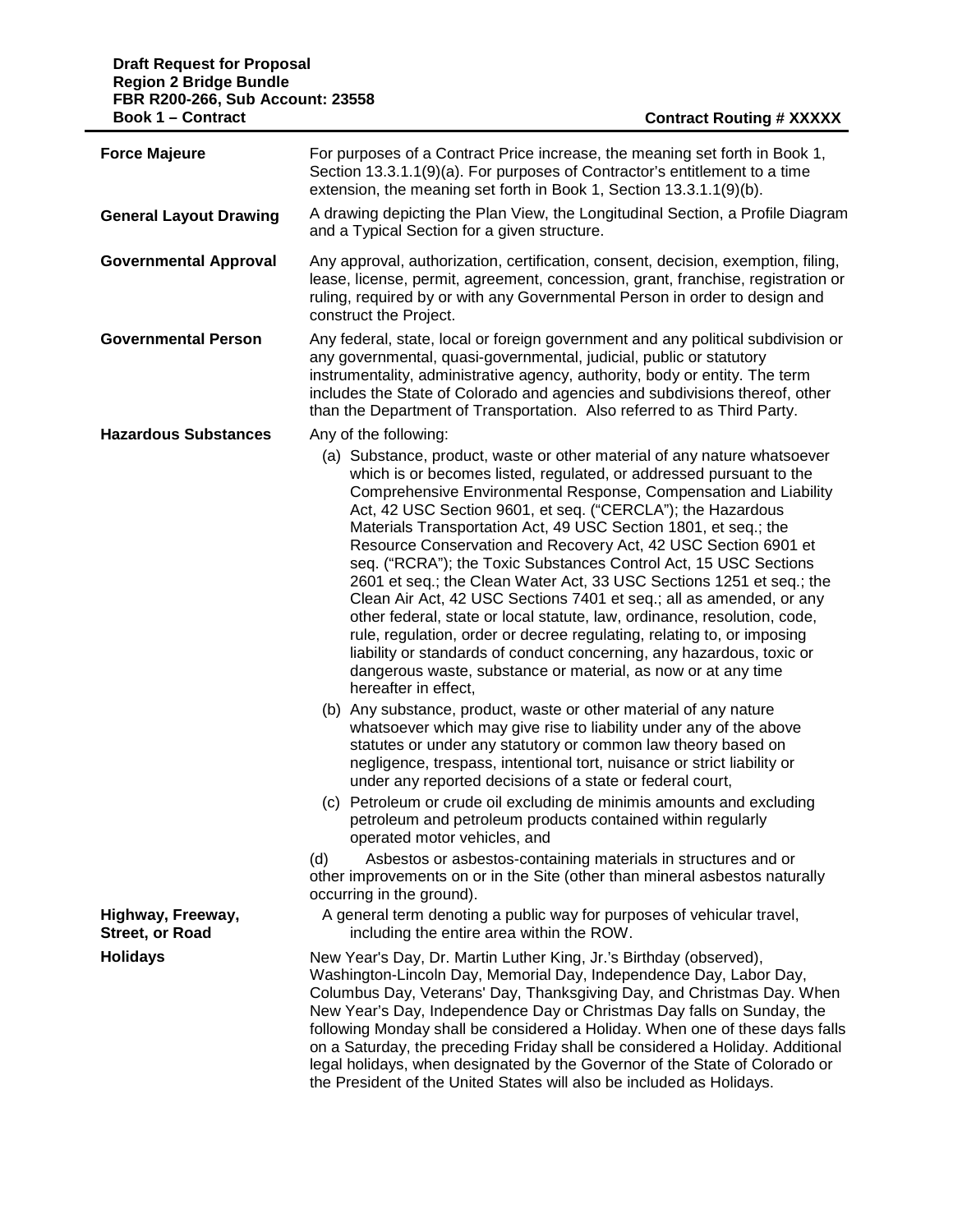| <b>Incidental Utility Work</b>                          | Incidental Utility Work shall include Abandonment, Protection-in-Place<br>and Utility Removal Work necessary and/or determined by the<br>Contractor to be convenient for construction and/or accommodation of<br>the Project. The Contractor shall be responsible for Incidental Utility<br>Work for all Utilities, including regired Governmental Approvals                                                                                                                                                                                                                                                                                                                                                                                                                                                                                                                                                                                                                                                                                    |
|---------------------------------------------------------|-------------------------------------------------------------------------------------------------------------------------------------------------------------------------------------------------------------------------------------------------------------------------------------------------------------------------------------------------------------------------------------------------------------------------------------------------------------------------------------------------------------------------------------------------------------------------------------------------------------------------------------------------------------------------------------------------------------------------------------------------------------------------------------------------------------------------------------------------------------------------------------------------------------------------------------------------------------------------------------------------------------------------------------------------|
| Including, or including,<br>includes, included          | All references in the Contract Documents to "Including" or "including" shall<br>mean "including, but not limited to".                                                                                                                                                                                                                                                                                                                                                                                                                                                                                                                                                                                                                                                                                                                                                                                                                                                                                                                           |
| <b>Incremental Costs</b>                                | Those costs, if any, which the Contractor incurs as a result of a particular<br>circumstance, which the Contractor would not have incurred but for the<br>circumstance. In determining such costs, one would determine the total cost<br>that the Contractor would have incurred had the circumstance not occurred,<br>and subtract such amount from the costs actually incurred; the difference is<br>the "increment." (For example, if the Contractor originally has to relocate<br>three water lines, and a fourth water line is discovered in the same general<br>area which can be relocated by the same crew, then if the Contractor is<br>entitled (pursuant to Contract Section 13.11.3) to a Change Order increasing<br>the Contract Price on account of such newly discovered water line, CDOT will<br>be charged with only the costs of keeping the crew working the additional<br>time to relocate the fourth water line, and will not be charged any portion of<br>the expense of moving the crew to the site in the first place.) |
| <b>Indemnified Parties</b>                              | The meaning set forth in Book 1, Section 18.1.1.                                                                                                                                                                                                                                                                                                                                                                                                                                                                                                                                                                                                                                                                                                                                                                                                                                                                                                                                                                                                |
| <b>Independent Assurance</b>                            | Activities that are an unbiased and independent evaluation of all the sampling<br>and testing (or inspection) procedures field used in the Quality Assurance<br>program.                                                                                                                                                                                                                                                                                                                                                                                                                                                                                                                                                                                                                                                                                                                                                                                                                                                                        |
| <b>Independent Contractor</b><br><b>Quality Control</b> | Independent on-site inspection and testing of the construction elements of the<br>work by the Contractor to verify the work has been constructed in<br>conformance with the Contract requirements, and to support CDOT's owner<br>acceptance responsibilities.                                                                                                                                                                                                                                                                                                                                                                                                                                                                                                                                                                                                                                                                                                                                                                                  |
| <b>Independent Design</b><br><b>Quality Control</b>     | The meaning set forth in Book 2, Section 3.                                                                                                                                                                                                                                                                                                                                                                                                                                                                                                                                                                                                                                                                                                                                                                                                                                                                                                                                                                                                     |
| <b>Initial Schedule</b>                                 | The meaning set forth in Book 2, Section 2                                                                                                                                                                                                                                                                                                                                                                                                                                                                                                                                                                                                                                                                                                                                                                                                                                                                                                                                                                                                      |
| Inspection                                              |                                                                                                                                                                                                                                                                                                                                                                                                                                                                                                                                                                                                                                                                                                                                                                                                                                                                                                                                                                                                                                                 |
|                                                         | The act of viewing or looking carefully at construction, manufacturing, design,<br>and maintenance practices, processes, and products, including document<br>control and shop drawing review, to ensure that the practices, processes, and<br>products comply with the quality requirements contained in the Contract<br>Documents.                                                                                                                                                                                                                                                                                                                                                                                                                                                                                                                                                                                                                                                                                                             |
| <b>Inspector or Inspector</b>                           | Representatives of either the Design-Builder or CDOT to perform inspection<br>during construction activity.                                                                                                                                                                                                                                                                                                                                                                                                                                                                                                                                                                                                                                                                                                                                                                                                                                                                                                                                     |
| <b>Instructions to Proposers</b>                        | The RFP Document identified as Instructions to Proposers.                                                                                                                                                                                                                                                                                                                                                                                                                                                                                                                                                                                                                                                                                                                                                                                                                                                                                                                                                                                       |
| <b>ITS Work</b>                                         | All elements of the Work necessary for completion of the ITS Elements,<br>including providing equipment to meet specified performance measures,<br>development of computer software, installation of equipment, testing and<br>acceptance of equipment and software, integration of newly installed<br>components with existing ITS infrastructure and maintenance of ITS<br>components.                                                                                                                                                                                                                                                                                                                                                                                                                                                                                                                                                                                                                                                        |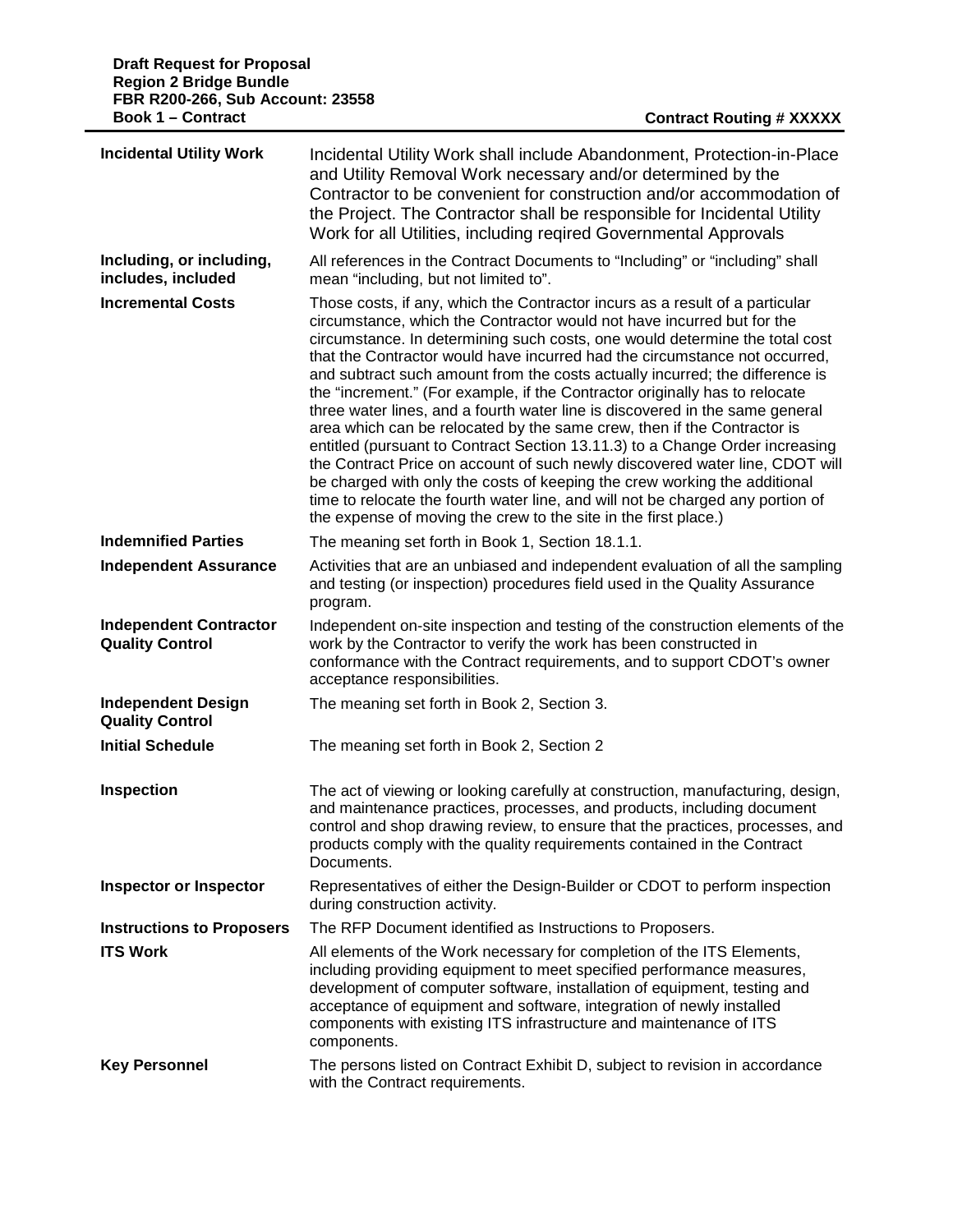| Laboratory                                                   | The testing laboratory of the Contractor, CDOT, or any other certified testing<br>laboratory.                                                                                                                                                                                                                                                                                                                                                                        |
|--------------------------------------------------------------|----------------------------------------------------------------------------------------------------------------------------------------------------------------------------------------------------------------------------------------------------------------------------------------------------------------------------------------------------------------------------------------------------------------------------------------------------------------------|
| <b>Landscape Acceptance</b>                                  | The meaning set forth in Book 2, Section 17.                                                                                                                                                                                                                                                                                                                                                                                                                         |
| Landscape and<br><b>Aesthetics</b>                           | The design and visual treatment of Project elements and components<br>comprising landscaping for the highway ROW, architectural treatment of<br>bridges and Structures with their adjacent environments, retaining and noise<br>wall patterning, parking structures, site furnishings and lighting and slope<br>paving.                                                                                                                                              |
| <b>Landscape and Wetlands</b><br><b>Establishment Period</b> | The meaning set forth in Book 2, Section 17.                                                                                                                                                                                                                                                                                                                                                                                                                         |
| <b>Late Finish Cost</b><br><b>Schedule</b>                   | The late start dates set forth on each applicable Contract Schedule, subject<br>to revision in connection with any Change Orders, which revise the Contract<br>Schedules.                                                                                                                                                                                                                                                                                            |
| <b>Legal Requirements</b>                                    | All applicable federal, state and local laws, codes, ordinances, rules,<br>regulations, judgments, decrees, directives, guidelines, policy requirements,<br>orders and decrees of any Governmental Person having jurisdiction over the<br>Project or Site, the practices involved in the Project or Site, any Work, or any<br>Utility Work being performed by a Utility Owner. The term "Legal<br>Requirements" does not include Governmental Approvals.             |
| Lien                                                         | Any pledge, lien, security interest, mortgage, deed of trust or other charge or<br>encumbrance of any kind, or any other type of preferential arrangement<br>(including any agreement to give any of the foregoing, any conditional sale or<br>other title retention agreement, any lease in the nature of a security<br>instrument, and the filing of or agreement to file any financing statement or<br>other instrument intended to perfect a security interest). |
| <b>Liquidated Damages</b>                                    | The damages described in Book 1, Section 17.1.                                                                                                                                                                                                                                                                                                                                                                                                                       |
| <b>Local Agency</b>                                          | An agency that may hold review, acceptance or approval authority on the<br>Project                                                                                                                                                                                                                                                                                                                                                                                   |
| <b>Major Participants</b>                                    | The meaning set forth in Section 1.1 of the Instructions to Proposers                                                                                                                                                                                                                                                                                                                                                                                                |
| <b>Materials</b>                                             | All components required for use in the construction of the Project.                                                                                                                                                                                                                                                                                                                                                                                                  |
| <b>Monthly Invoice</b>                                       | The meaning set forth in Book 2, Section 2.                                                                                                                                                                                                                                                                                                                                                                                                                          |
| <b>Monthly Maintenance</b><br><b>Progress Report</b>         | The meaning set forth in Book 2, Section 18.                                                                                                                                                                                                                                                                                                                                                                                                                         |
| <b>Monthly Progress Report</b>                               | The meaning set forth in Book 2, Section 2.                                                                                                                                                                                                                                                                                                                                                                                                                          |
| <b>Monthly Progress</b><br><b>Schedule</b>                   | The meaning set forth in Book 2, Section 2.                                                                                                                                                                                                                                                                                                                                                                                                                          |
| <b>Multi-Use Trail</b>                                       | A trail that accommodates various travel modes.                                                                                                                                                                                                                                                                                                                                                                                                                      |
| <b>Necessary Design</b><br>Change                            | The meaning set forth in Book 1, Section 2.4.3.                                                                                                                                                                                                                                                                                                                                                                                                                      |
| <b>New Environmental</b><br><b>Approval</b>                  | Any of the following:<br>(a) A new Governmental Approval of the same type as an<br>Environmental Approval; and<br>A renewal, revision, modification or amendment to one or more of<br>(b)<br>the Environmental Approvals.                                                                                                                                                                                                                                            |
| <b>Nonconformance Report</b>                                 | The report described in Book 2, Section 3.                                                                                                                                                                                                                                                                                                                                                                                                                           |
| <b>Nonconforming Work</b>                                    | Work performed that does not meet the requirements of the Contract<br>Documents.                                                                                                                                                                                                                                                                                                                                                                                     |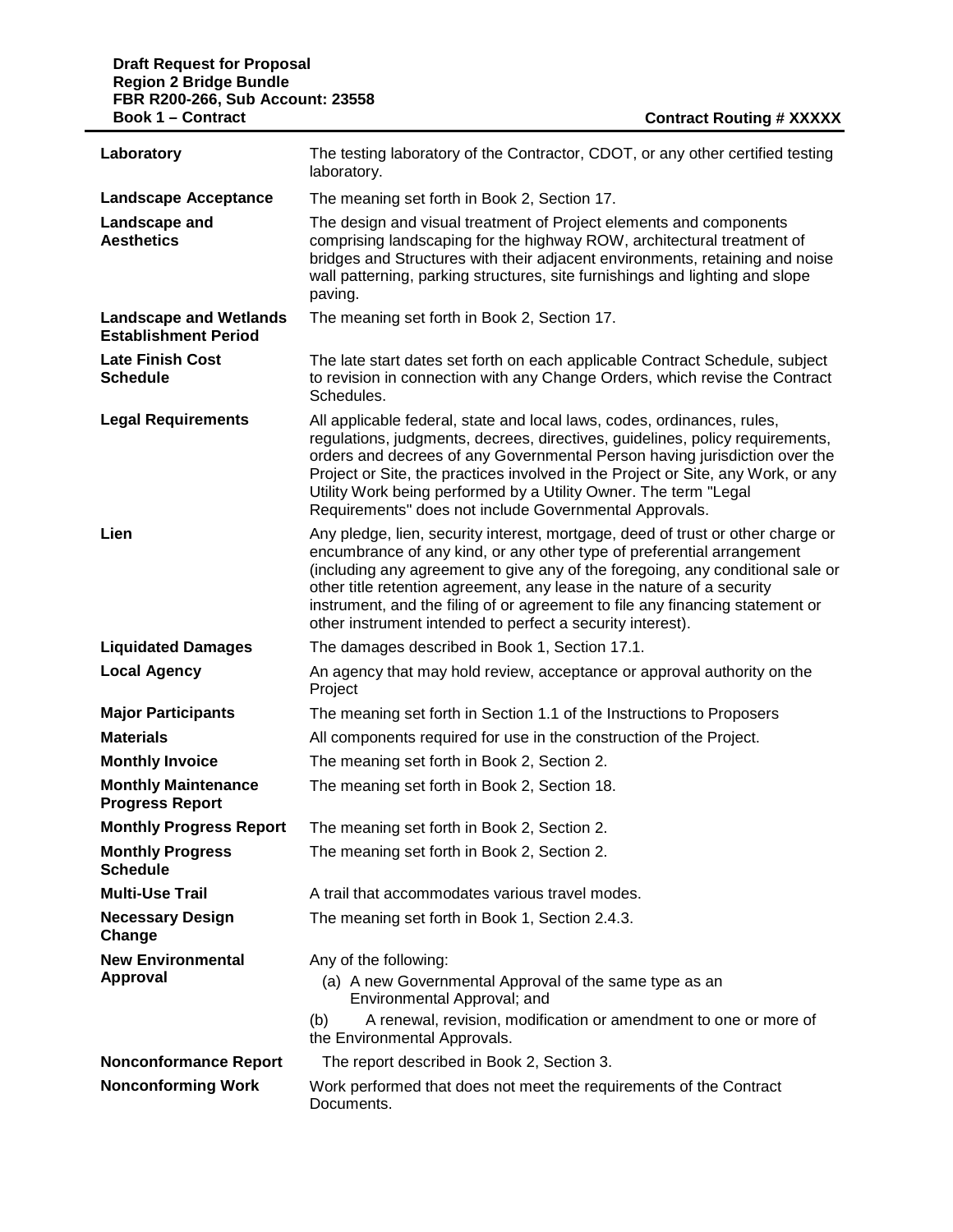| <b>Notice of Final</b><br>Acceptance                            | The notice delivered to the Contractor under Book 1, Section 20.1.4 stating<br>that final CDOT acceptance of the Project has occurred.                                                                                                                                                                                                                                               |
|-----------------------------------------------------------------|--------------------------------------------------------------------------------------------------------------------------------------------------------------------------------------------------------------------------------------------------------------------------------------------------------------------------------------------------------------------------------------|
| <b>Notice of Termination (or</b><br><b>Partial Termination)</b> | A notice issued by CDOT to terminate the Contract and the performance of<br>Work by the Contractor, either in whole or in part, pursuant to Book 1,<br>Section 15.                                                                                                                                                                                                                   |
| <b>OJT Goal</b>                                                 | The meaning set forth in Book 1, Section 7.8.1.                                                                                                                                                                                                                                                                                                                                      |
| <b>Original Baseline</b><br><b>Schedule</b>                     | The meaning set forth in Book 2, Section 2.                                                                                                                                                                                                                                                                                                                                          |
| Overburden                                                      | Any material that overlays material designated for road or bridge construction.                                                                                                                                                                                                                                                                                                      |
| <b>Owner Acceptance</b>                                         | CDOT's responsibility for the acceptance of the project, as required by Title<br>23, Code of Federal Regulations, Part 637 (23 CFR 637).                                                                                                                                                                                                                                             |
| <b>Owner Verification</b>                                       | Testing and auditing performed by CDOT.                                                                                                                                                                                                                                                                                                                                              |
| <b>Pavement Structure</b>                                       | The combination of Subbase, Base Course, and Surface Course placed on a<br>prepared Subgrade to support the traffic load and distribute it to the Roadbed.<br>Subgrade. The top surface of a Roadbed upon which the Pavement Structure<br>and Shoulders are constructed.<br>Subbase. The layer or layers of specified or selected Material of designed                               |
|                                                                 | thickness placed on a Subgrade to support a Base Course, Surface Course,<br>or both.                                                                                                                                                                                                                                                                                                 |
|                                                                 | Base Course. The layer or layers of specified or selected Material of designed<br>thickness placed on a Subbase or a Subgrade to support a Surface Course.<br>Surface Course. The upper most component of a Pavement Structure<br>designed to accommodate the traffic load, the top layer of which resists<br>skidding, traffic abrasion, and the disintegrating effects of climate. |
| <b>Payment Bond</b>                                             | The payment bond described in Book 1, Section 8.                                                                                                                                                                                                                                                                                                                                     |
| <b>PCO Notice</b>                                               | The potential change order notice described in Book 1, Section 13.3.                                                                                                                                                                                                                                                                                                                 |
| <b>Performance Bond</b>                                         | The performance bond described in Book 1, Section 8                                                                                                                                                                                                                                                                                                                                  |
| <b>Permanent Water Quality</b><br><b>Mitigation Pool</b>        | The CDOT funding entity responsible for improvements to CDOT permanent<br>water quality facilities to meet the MS4 permit requirements                                                                                                                                                                                                                                               |
| <b>Permission to Enter</b><br><b>Property Forms</b>             | The meaning set forth in Book 2, Section 8                                                                                                                                                                                                                                                                                                                                           |
| Permit                                                          | An official certificate, license, or document granting authorization                                                                                                                                                                                                                                                                                                                 |
| <b>Person</b>                                                   | Any individual, corporation, company, voluntary association, partnership,<br>trust, unincorporated organization, or Governmental Person, including CDOT.                                                                                                                                                                                                                             |
| <b>Preferred Alternative</b>                                    | Means the alternative identified as the "Preferred Alternative" pursuant to<br>NEPA in the FEIS related to the Project.                                                                                                                                                                                                                                                              |
| <b>Preliminary Baseline</b><br><b>Schedule</b>                  | The meaning set forth in Book 2, Section 2.                                                                                                                                                                                                                                                                                                                                          |
| <b>Price Proposal</b>                                           | The meaning set forth in the ITP.                                                                                                                                                                                                                                                                                                                                                    |
| <b>Private Utility</b>                                          | A Utility that is owned by a Private Utility Owner.                                                                                                                                                                                                                                                                                                                                  |
| <b>Private Utility Owner</b>                                    | Any owner or operator of a Utility that is not a Public Utility Owner. However,<br>a private property owner, which merely owns one or more Service Lines is not<br>considered a Private Utility Owner as a result of such ownership.                                                                                                                                                 |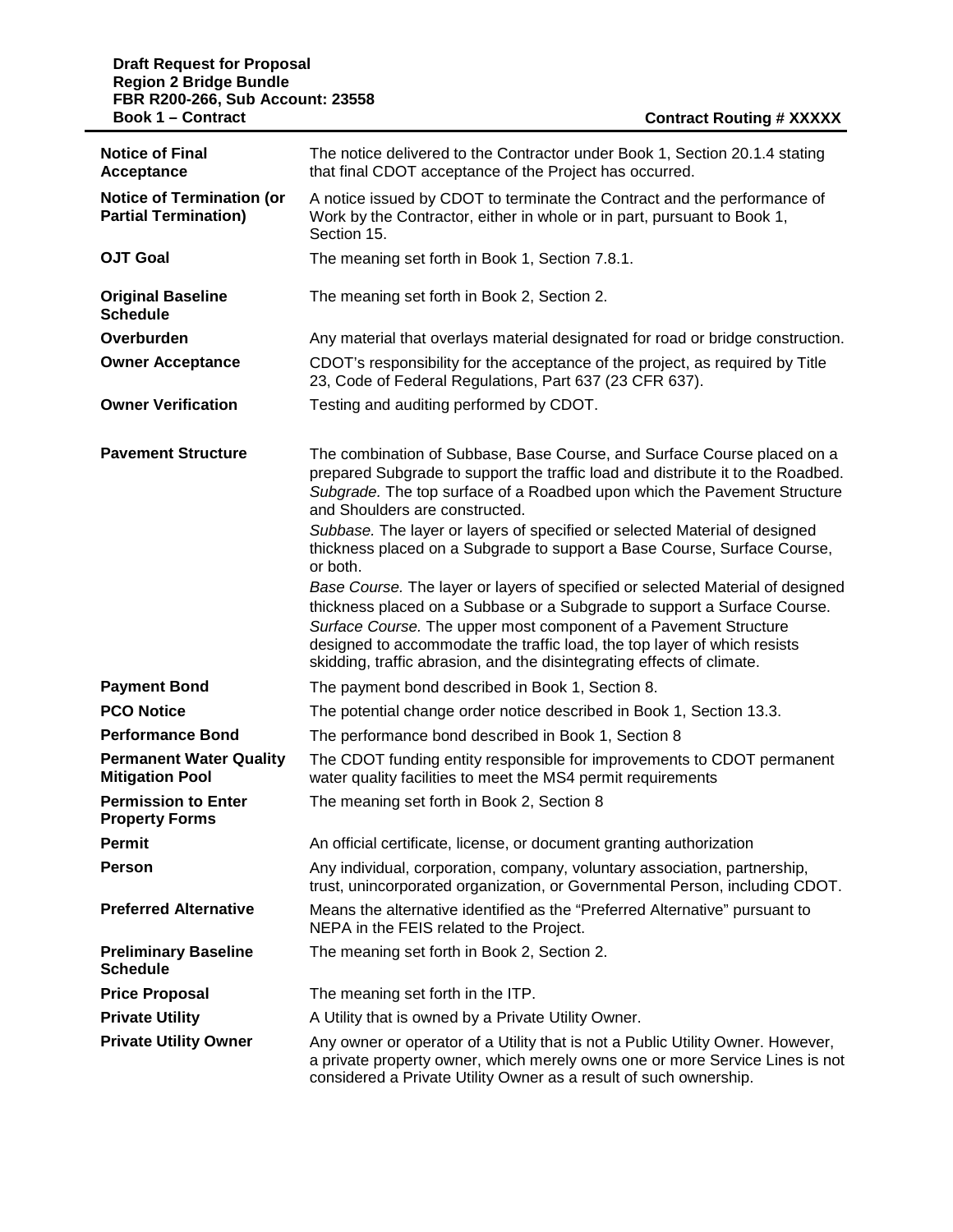## **Draft Request for Proposal Region 2 Bridge Bundle FBR R200-266, Sub Account: 23558**

| <b>Process Control</b>                            | The system used to monitor, assess, and adjust production or placement<br>processes to ensure that the final product will meet the specified level of<br>quality.                                                                                                                                                                |
|---------------------------------------------------|----------------------------------------------------------------------------------------------------------------------------------------------------------------------------------------------------------------------------------------------------------------------------------------------------------------------------------|
| <b>Professional Engineer</b>                      | A registered licensed professional engineer in the State of Colorado.                                                                                                                                                                                                                                                            |
| <b>Professional Land</b><br><b>Surveyor</b>       | A registered licensed professional land surveyor in the State of Colorado.                                                                                                                                                                                                                                                       |
| <b>Profile Grade</b>                              | The trace of a vertical plane usually intersecting the top surface of the<br>proposed rail or wearing surface and usually along the longitudinal centerline<br>of the roadbed. Profile grade means either elevation or gradient of such trace<br>according to the context.                                                       |
| <b>Progress Status Meeting</b>                    | The meaning set forth in Book 2, Section 2.                                                                                                                                                                                                                                                                                      |
| Project                                           | The Region 2 Bridge Bundle Design-Build Project, as more specifically<br>described in Book 2, Section 1.0, and all Work to be provided by the<br>Contractor as a condition to Final Acceptance.                                                                                                                                  |
| <b>Project Completion</b>                         | Completion of the Project as described in Book 1, Section 20.                                                                                                                                                                                                                                                                    |
| <b>Project Completion</b><br><b>Deadline</b>      | Date by which all Work necessary to achieve Project Completion must be<br>finished, as described in Book 1, Section 4.3.                                                                                                                                                                                                         |
| <b>Project Survey</b><br>Coordinator              | The meaning set forth in Book 2, Section 9.                                                                                                                                                                                                                                                                                      |
| <b>Project Manager</b>                            | The person designated by the Contractor to supervise the Project Persons<br>performing Work, and to receive delivery of notices to the Contractor per<br>Book 1, Section 24.9.1.                                                                                                                                                 |
| <b>Project Operationally</b><br><b>Complete</b>   | Interchanges, Ramps and Bridges fully operational and in the final<br>configuration. Final basic configuration, roadway lighting, pavement, signals,<br>signage and striping complete in place.                                                                                                                                  |
| <b>Proposal Due Date</b>                          | The date the Proposal was due as specified in the Instructions to Proposers.                                                                                                                                                                                                                                                     |
| <b>Proposal or Proposal</b><br><b>Documents</b>   | Those documents constituting the Contractor's proposal in response to the<br>RFP, including any best and final offers or supplements to proposals as may<br>have been requested by CDOT.                                                                                                                                         |
| <b>Proposer</b>                                   | An individual, firm, partnership, corporation, joint venture, or combination<br>thereof that was shortlisted under CDOT's Request for Qualifications and that<br>submits a proposal in response to the RFP.                                                                                                                      |
| <b>Proposer's Price</b>                           | The price included by the Proposer in Form J of the Instructions to Proposers.                                                                                                                                                                                                                                                   |
| <b>Protection-in-Place</b><br>or Protect-in-Place | Any Activity undertaken to avoid damaging a Utility which does not involve<br>removing or relocating that Utility, including staking the location of a Utility,<br>avoidance of a Utility's location by construction equipment, installing steel<br>plating or concrete slabs, encasement in concrete, temporarily de-energizing |

**Book 1 – Contract Contract Routing # XXXXX**

**Public Utility** A Utility that is owned by a Public Utility Owner.

Relocation.

power lines, and installing physical barriers, per Utility Owner's requirements as necessary to ensure their safe operation and structural integrity. For example, temporarily lifting power lines without cutting them would be considered Protection in Place; whereas temporarily moving power lines to another location after cutting them would be considered a temporary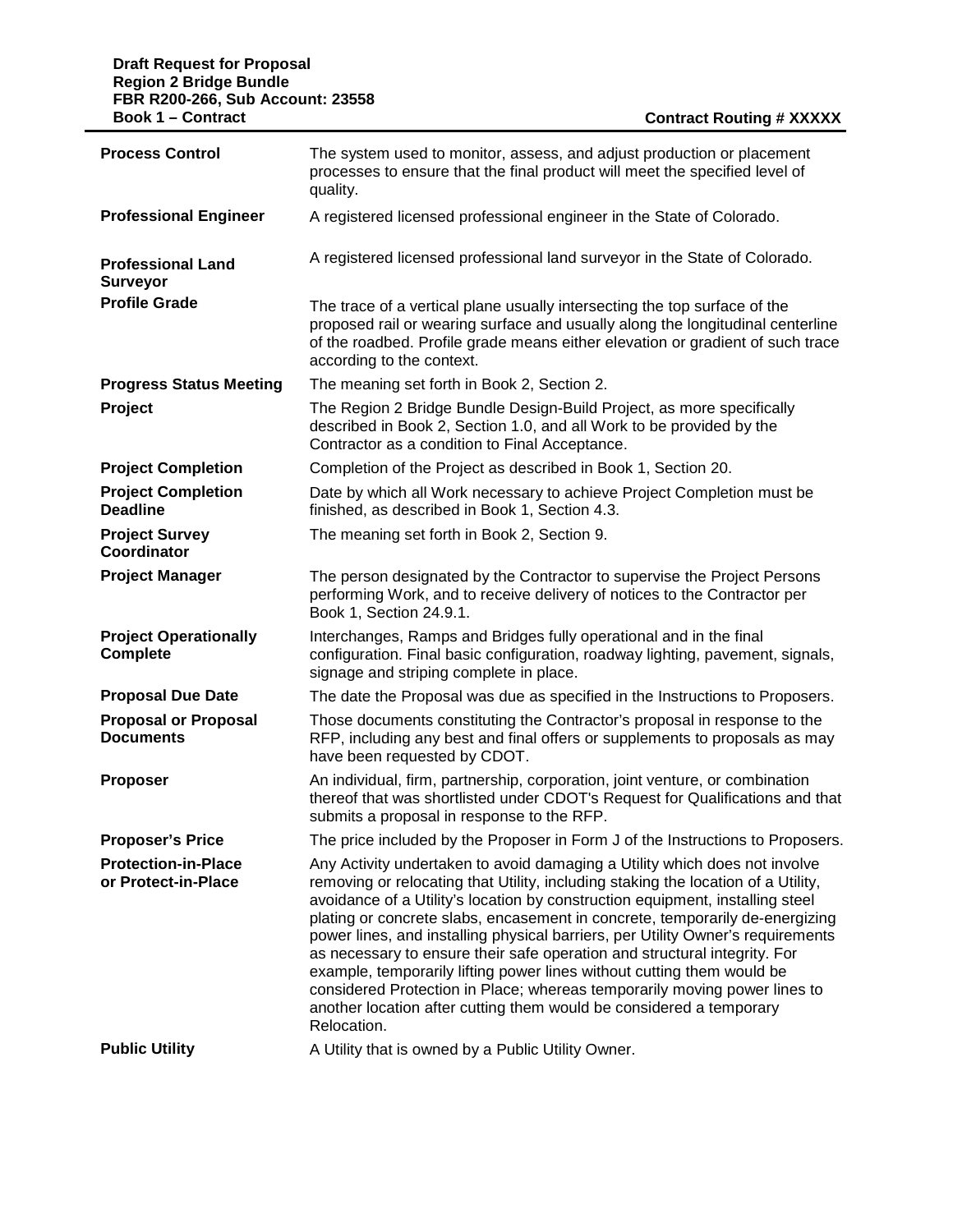| <b>Public Utility Owner</b>                          | Any owner or operator of a Utility that is entitled to reimbursement of its<br>Relocation costs pursuant to Section 43-1-225, Colorado Revised Statutes;<br>provided, however, that in the event of any inconsistency between the<br>foregoing definition and the designation of a Utility Owner as either "public" or<br>"private" in the Reference Documents - Utilities, the designation set forth in<br>the Reference Documents - Utilities shall control. |
|------------------------------------------------------|----------------------------------------------------------------------------------------------------------------------------------------------------------------------------------------------------------------------------------------------------------------------------------------------------------------------------------------------------------------------------------------------------------------------------------------------------------------|
| <b>Punch List</b>                                    | The list of Work items with respect to the Project which remain to be<br>completed after achievement of each Milestone Completion, each Segment<br>Completion, or the Project Completion, limited to minor Work necessary to<br>correct imperfections which have no adverse effect on the safety or operability<br>of the Project.                                                                                                                             |
| <b>Quality Assurance</b>                             | All those planned and systematic actions necessary to provide confidence that<br>a product or facility will perform satisfactorily in service.                                                                                                                                                                                                                                                                                                                 |
| <b>Quality Control</b>                               | The system used to monitor, assess, and adjust production or placement<br>processes to ensure that the final product will meet the specified level of<br>quality.                                                                                                                                                                                                                                                                                              |
| <b>Quality Control</b><br>Administrator              | The person designated by the Contractor that has overall responsibility for the<br>Contractor's design and construction quality activities, exclusive and<br>independent of Process Control (PC) activities. Also referred to as the<br>Design-Build Quality Manager.                                                                                                                                                                                          |
| <b>Quality Management Plan</b>                       | A written document that describes the implementation and maintenance of an<br>effective quality program to manage, control, document and ensure all<br>obligation of the Contractor comply with the requirements of the Contract<br>Documents.                                                                                                                                                                                                                 |
| <b>Quality Status Reports</b>                        | The meaning set forth in Book 2, Section 3.                                                                                                                                                                                                                                                                                                                                                                                                                    |
| <b>Railroad</b>                                      | Depending on the context, either the ROW, tracks, and systems used for rail<br>traffic in the vicinity of the Project, or the company that owns and operates<br>such facilities.                                                                                                                                                                                                                                                                               |
| <b>Real-Time Notice</b>                              | Information about construction activities as they happen. This information will<br>be disseminated to stakeholders through a variety of tools to give them<br>access to current Project conditions.                                                                                                                                                                                                                                                            |
| <b>Reasonable Accuracy</b>                           | The meaning set forth in Book 1, Section 6.2.                                                                                                                                                                                                                                                                                                                                                                                                                  |
| <b>Recognized Hazardous</b><br><b>Materials</b>      | The meaning set forth in Book 2, Section 5.                                                                                                                                                                                                                                                                                                                                                                                                                    |
| <b>Record Set</b>                                    | A reproduction of a drawing or set of drawings, design calculations, or other<br>record of engineering work required to be performed by the Contractor's<br>Engineer in accordance with the Rules of Procedures of the State Board of<br>Registration for Professional Engineers and Land Surveyors.                                                                                                                                                           |
| <b>Recovery Schedule</b>                             | The schedule described in Book 2, Section 2, and which Contractor is<br>required to provide under Book 1, Section 4.5.                                                                                                                                                                                                                                                                                                                                         |
| <b>Reference Documents</b>                           | The RFP Documents designated on the website, Reference Documents, and<br>described in Book 1, Section 1.4.                                                                                                                                                                                                                                                                                                                                                     |
| <b>Reference Drawings</b>                            | Preliminary and conceptual design plans developed for the project                                                                                                                                                                                                                                                                                                                                                                                              |
| <b>Released for</b><br><b>Construction Documents</b> | The drawings (including plans, elevations, sections, details, and diagrams),<br>specifications, shop drawings, drawings, samples, reports and calculations<br>approved by the Contractor for construction as required by Book 2, Section 3.                                                                                                                                                                                                                    |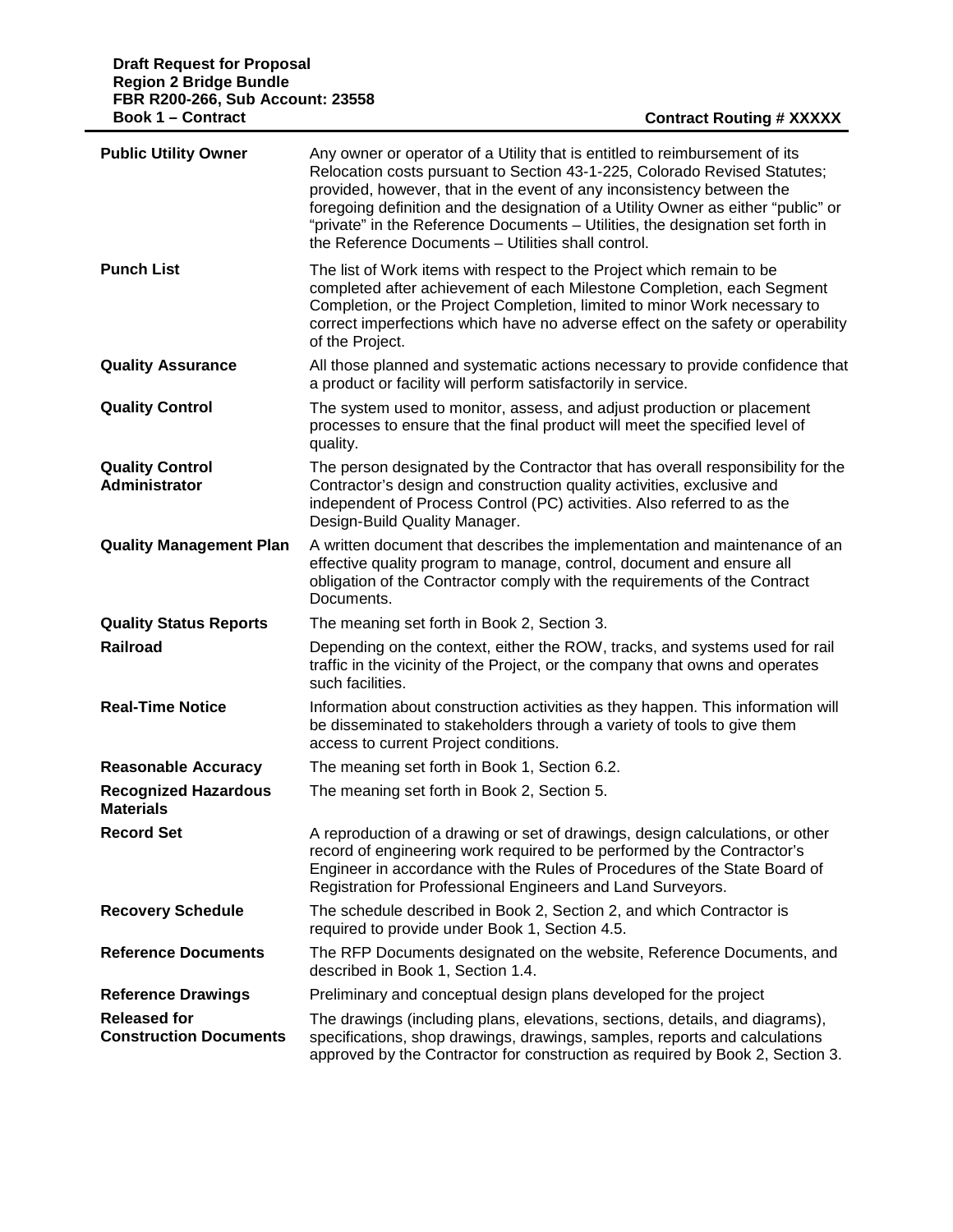| <b>Relocation or Relocate</b>                   | As related to Utilities, each removal, transfer of location, Abandonment and/or<br>Protection in Place (including provision of temporary services as necessary)<br>of any and all Utilities that is necessary or advisable in order to accommodate<br>or permit construction of the Project.                                                                                                                                     |
|-------------------------------------------------|----------------------------------------------------------------------------------------------------------------------------------------------------------------------------------------------------------------------------------------------------------------------------------------------------------------------------------------------------------------------------------------------------------------------------------|
| <b>Remediation Work</b>                         | After determination by the Contractor that a Hazardous Substance(s) exists,<br>sampling, treatment, and/or off-Site disposal of Hazardous Substances and<br>materials containing Hazardous Substances, as Approved by CDOT and in<br>accordance with Book 2, Section 5.                                                                                                                                                          |
| <b>Request for Change</b><br>Order              | A Contractor-initiated request for a change order under Book 1, Section 13.3.                                                                                                                                                                                                                                                                                                                                                    |
| <b>Request for Change</b><br>Proposal           | A proposal issued by CDOT under Book 1, Section 13.2.1.                                                                                                                                                                                                                                                                                                                                                                          |
| <b>Request for Proposals</b>                    | The Request for Proposals for this project, issued by CDOT on July 12, 2019,<br>including all addenda thereto.                                                                                                                                                                                                                                                                                                                   |
| <b>Requested Relocation</b>                     | As related to Utilities, a requested relocation is generally defined as the<br>relocation of a Utility that is not attributable to the construction of the Project<br>and is made solely for the benefit of and at the election of the Utility Owner.<br>For these types of relocations, the Utility Owner and the Contractor shall<br>negotiate terms and come to agreement outside of the Project without CDOT<br>involvement. |
| Retainage                                       | The meaning set forth in Book 1, Section 11.5.1.                                                                                                                                                                                                                                                                                                                                                                                 |
| <b>Review</b>                                   | A formal assessment or examination by CDOT of a particular matter or item<br>with the possibility or intention of instituting change if necessary.                                                                                                                                                                                                                                                                               |
| <b>Revised Progress</b><br><b>Schedule</b>      | The meaning set forth in Book 2, Section 2.                                                                                                                                                                                                                                                                                                                                                                                      |
| <b>Request for Proposal</b><br><b>Documents</b> | The documents listed in ITP Section 1.2.                                                                                                                                                                                                                                                                                                                                                                                         |
| <b>Right-of-Way</b>                             | The real property and property interests provided by CDOT, local jurisdictions,<br>and/or Utility Owners (through agreements with CDOT) necessary for<br>ownership and operation of the Project.                                                                                                                                                                                                                                 |
| Road                                            | A general term denoting a public way for purposes of vehicular travel,<br>including the entire area within the ROW.                                                                                                                                                                                                                                                                                                              |
| <b>Roadbed</b>                                  | The graded portion of highway within top and side slopes, prepared as a<br>foundation for the pavement structure and shoulders.                                                                                                                                                                                                                                                                                                  |
| <b>Roadbed Material</b>                         | Material in cuts, embankments, and in embankment foundations from the<br>subgrade down that supports the pavement structure.                                                                                                                                                                                                                                                                                                     |
| Roadside                                        | A general term denoting the area adjoining the outer edge of the roadway.<br>Extensive areas between the roadways of a divided highway may also be<br>considered roadside.                                                                                                                                                                                                                                                       |
| <b>Roadside Development</b>                     | Those items necessary for the preservation of landscape materials and<br>features. The rehabilitation and protection against erosion of all areas<br>disturbed by construction through seeding, sodding, mulching and the placing<br>of other ground covers. Suitable planting and other improvements as may<br>increase the effectiveness and enhance the appearance of the highway.                                            |
| Roadway                                         | The portion of a highway within limits of construction.                                                                                                                                                                                                                                                                                                                                                                          |
| <b>Roadway Width</b>                            | See bridge.                                                                                                                                                                                                                                                                                                                                                                                                                      |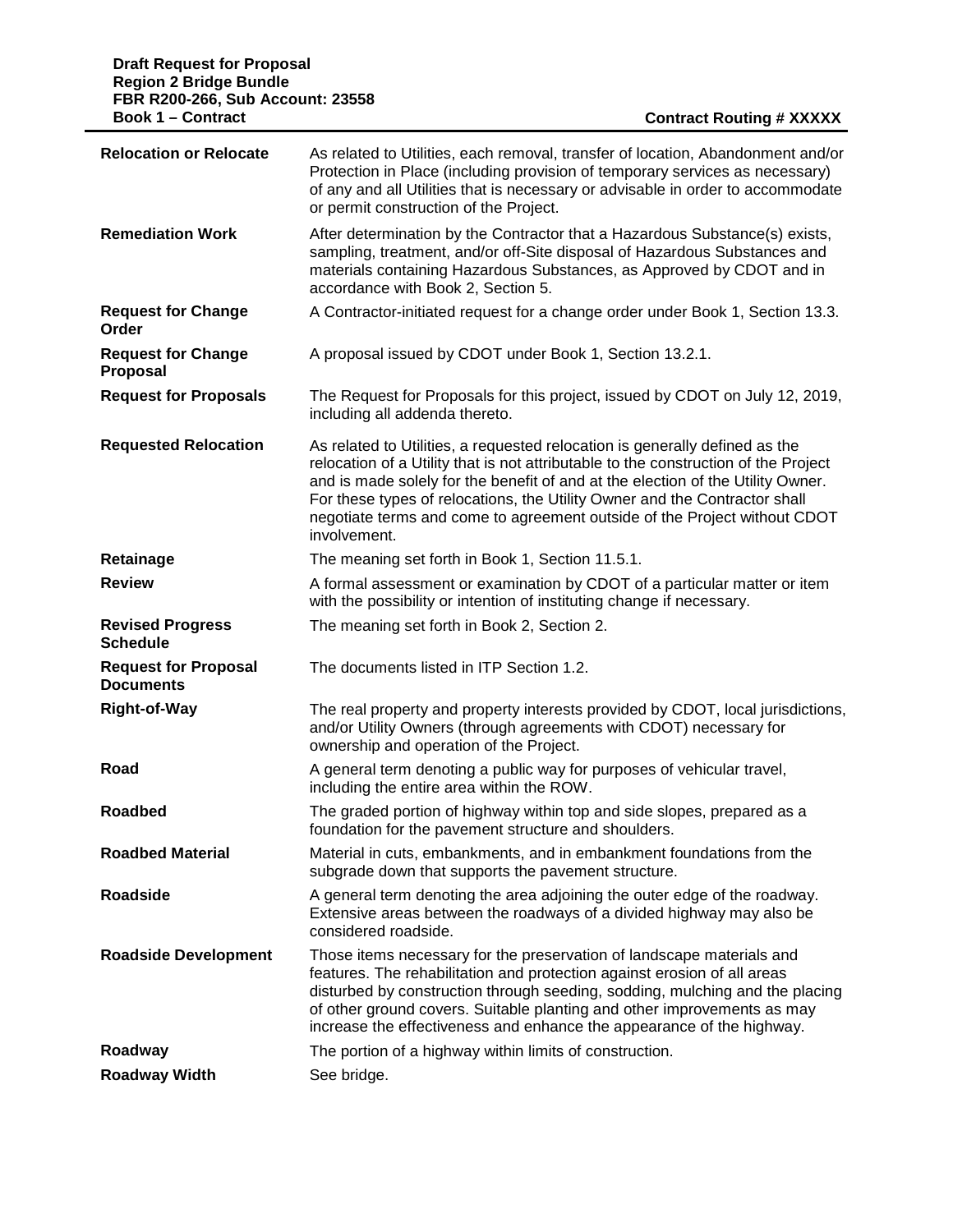| <b>Routine Maintenance</b><br><b>Activity</b> | The type of work performed on a routine; (e.g., daily or weekly) basis to<br>maintain the highway surfaces, shoulders, roadsides, facilities, and structures;<br>such as litter pickup, graffiti removal, and vegetation control.                                                                                                                                                                                             |
|-----------------------------------------------|-------------------------------------------------------------------------------------------------------------------------------------------------------------------------------------------------------------------------------------------------------------------------------------------------------------------------------------------------------------------------------------------------------------------------------|
| <b>ROW Access Schedule</b>                    | The meaning set forth in Book 1, Section 6.1.1.2.                                                                                                                                                                                                                                                                                                                                                                             |
| <b>ROW Plans</b>                              | The meaning set forth in Book 1, Section 6.1.1.                                                                                                                                                                                                                                                                                                                                                                               |
| <b>Safety Management Plan</b>                 | The Approved safety management plan established by the Contractor, as<br>specified in Book 2, Section 2 (or, prior to such Approval, the draft safety<br>management plan included with the Proposal Documents).                                                                                                                                                                                                               |
| <b>Salvable Material</b>                      | Material that can be saved or salvaged. Unless otherwise specified in the<br>Contract, all salvable material shall become the property of the Contractor.                                                                                                                                                                                                                                                                     |
| <b>Second Notice to</b><br><b>Proceed</b>     | A written notice issued by CDOT to the Contractor to proceed with the<br>remainder of the Work on the date specified therein. Also referred to as NTP<br>2.                                                                                                                                                                                                                                                                   |
| <b>Segment</b>                                |                                                                                                                                                                                                                                                                                                                                                                                                                               |
| <b>Service Line</b>                           | As related to Utilities, a Utility line, the function of which is to directly connect<br>the improvements on an individual property to another Utility line located off<br>such property, which other Utility line connects more than one such individual<br>line to a larger system. (The term "Service Line" also includes any Utility on<br>public or private property that services structures located on such property.) |
| <b>Shop Drawings</b>                          | A general term that includes drawings, diagrams, illustrations, samples,<br>schedules, calculations, and other data, which provide details of the<br>construction of the Work and details to be used by the Engineer for inspection.                                                                                                                                                                                          |
| <b>Shoulder</b>                               | The portion of the roadway contiguous with the traveled way for<br>accommodation of stopped vehicles, for emergency use, and for lateral<br>support of base and surface courses.                                                                                                                                                                                                                                              |
| <b>Sidewalk</b>                               | That portion of the roadway constructed for pedestrian use.                                                                                                                                                                                                                                                                                                                                                                   |
| <b>Site</b>                                   | The parcels of ROW identified on the ROW Plans or upon which the Project is<br>to be constructed and installed as well as all other areas in the vicinity used by<br>the Contractor for construction Work.                                                                                                                                                                                                                    |
| <b>Specialty Item</b>                         | Work requiring highly specialized knowledge, abilities, or equipment not<br>ordinarily available in the type of contracting organization qualified and<br>expected to bid on the Contract as a whole, and generally limited to minor<br>components of the overall Contract.                                                                                                                                                   |
| <b>Stabilization</b>                          | Modification of soils or aggregates by incorporating materials that increase<br>load-bearing capacity, firmness, and resistance to weathering or<br>displacement.                                                                                                                                                                                                                                                             |
| <b>Stakeholder</b>                            | The meaning set forth in Book 2, Section 4.                                                                                                                                                                                                                                                                                                                                                                                   |
| <b>Standard Drawings</b>                      | Plans issued by CDOT for general application and repetitive use in connection<br>with CDOT projects; the Standard Drawings will not apply to the Work except<br>with regard to work performed using the documents or in connection with any<br>design furnished by the Contractor which references the Standard Drawings.                                                                                                     |
| <b>Standard Specifications</b>                | Colorado Department of Transportation Standard Specifications for Road and<br>Bridge Construction 2017.                                                                                                                                                                                                                                                                                                                       |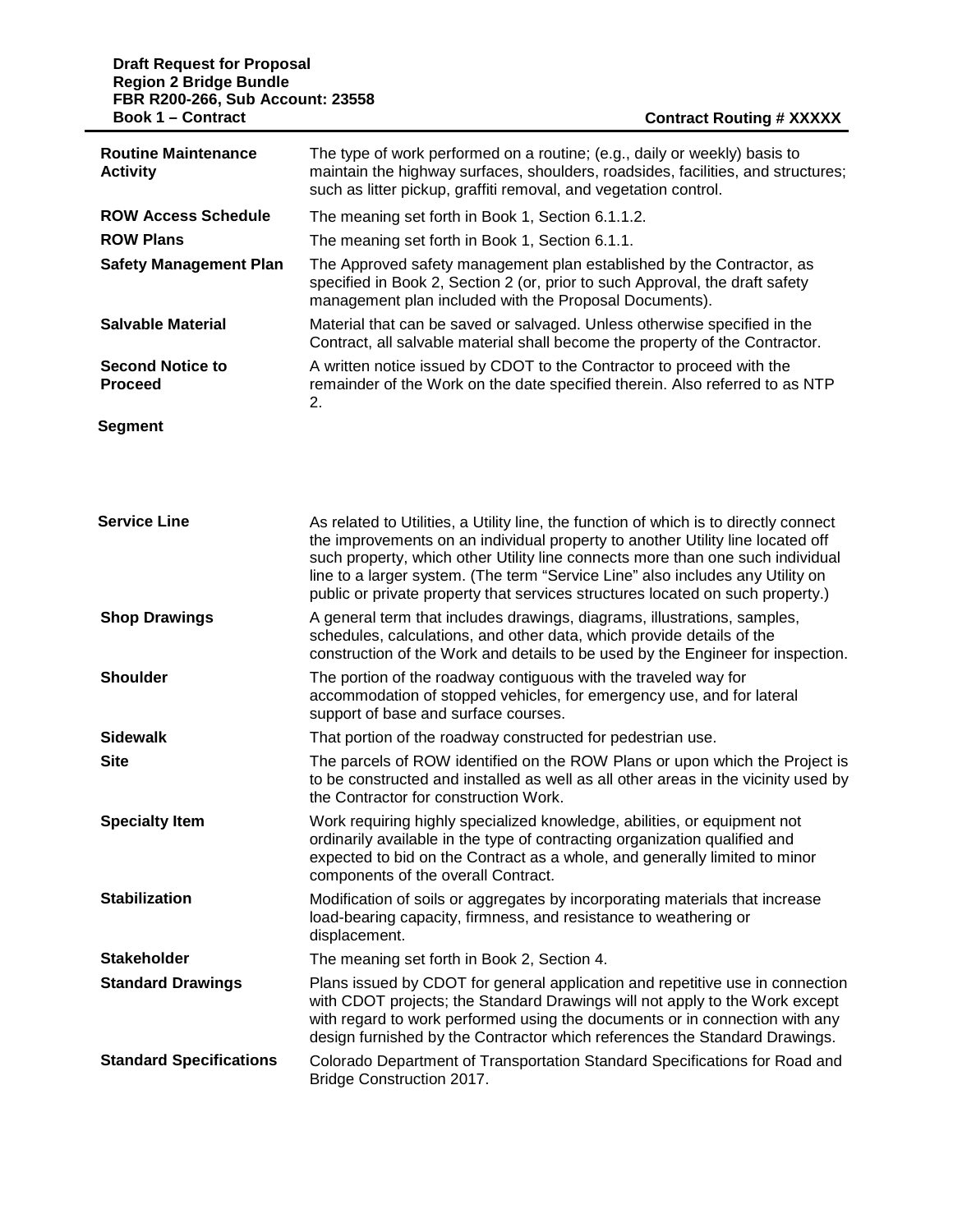| <b>Standards of the Industry</b>                  | Practices, procedures, methods and standards that: (i) are consistent with<br>current industry practices established for, or employed by, leading<br>participants in the design, construction, operation, and maintenance<br>industries; (ii) comply with applicable laws and applicable industry<br>underwriters' and the fire and life safety codes and standards; and (iii)<br>promote reliability, efficiency, safety, and security. Standards of the Industry<br>include, without limitation, taking reasonable steps to assure that sufficient<br>personnel are employed and available to perform the work and that such<br>personnel are adequately skilled, experienced, and trained to design,<br>construct, install, operate, and maintain the work properly and efficiently, and<br>that appropriate coordination, monitoring, and testing is performed to assure<br>that all elements of the work are designed, constructed, and installed so as to<br>function as required by the Contract Documents. |
|---------------------------------------------------|--------------------------------------------------------------------------------------------------------------------------------------------------------------------------------------------------------------------------------------------------------------------------------------------------------------------------------------------------------------------------------------------------------------------------------------------------------------------------------------------------------------------------------------------------------------------------------------------------------------------------------------------------------------------------------------------------------------------------------------------------------------------------------------------------------------------------------------------------------------------------------------------------------------------------------------------------------------------------------------------------------------------|
| <b>State</b>                                      | State of Colorado acting through its authorized representative, or the State of<br>Colorado in the geographic sense, depending on the context.                                                                                                                                                                                                                                                                                                                                                                                                                                                                                                                                                                                                                                                                                                                                                                                                                                                                     |
| <b>Street</b>                                     | A general term denoting a public way for purposes of vehicular travel,<br>including the entire area within the ROW.                                                                                                                                                                                                                                                                                                                                                                                                                                                                                                                                                                                                                                                                                                                                                                                                                                                                                                |
| <b>Structures</b>                                 | Bridges, culverts, catch basins, drop inlets, retaining walls, cribbing,<br>manholes, endwalls, buildings, storm drains, service pipes, underdrains,<br>foundation drains, fences, guardrail, signs, end sections, traffic signals, light<br>standards, and other features which may be encountered in the Work and not<br>otherwise classified.                                                                                                                                                                                                                                                                                                                                                                                                                                                                                                                                                                                                                                                                   |
| <b>Subbase</b>                                    | The layer or layers of specified or selected Material of designed thickness<br>placed on a Subgrade to support a Base Course, Surface Course, or both.                                                                                                                                                                                                                                                                                                                                                                                                                                                                                                                                                                                                                                                                                                                                                                                                                                                             |
| <b>Subcontract</b>                                | Any subcontract to perform any part of the Work or provide any materials,<br>equipment or supplies for any part of the Work between the Contractor and a<br>Subcontractor, or between any Subcontractor and its lower tier Subcontractor,<br>at any tier.                                                                                                                                                                                                                                                                                                                                                                                                                                                                                                                                                                                                                                                                                                                                                          |
| Subcontractor or<br><b>Subconsultant</b>          | Any Person with whom the Contractor has entered into any Subcontract and<br>any other Person with whom any Subcontractor has further subcontracted any<br>part of the Work, at any tier.                                                                                                                                                                                                                                                                                                                                                                                                                                                                                                                                                                                                                                                                                                                                                                                                                           |
| <b>Subgrade</b>                                   | The top surface of a Roadbed upon which the Pavement Structure and<br>Shoulders are constructed.                                                                                                                                                                                                                                                                                                                                                                                                                                                                                                                                                                                                                                                                                                                                                                                                                                                                                                                   |
| <b>Subgrade Treatment</b>                         | Modification of roadbed material by stabilization.                                                                                                                                                                                                                                                                                                                                                                                                                                                                                                                                                                                                                                                                                                                                                                                                                                                                                                                                                                 |
| <b>Substantial Landscape</b><br><b>Completion</b> | The meaning set forth in Book 2, Section 17.                                                                                                                                                                                                                                                                                                                                                                                                                                                                                                                                                                                                                                                                                                                                                                                                                                                                                                                                                                       |
| <b>Substructure</b>                               | All of the structure below the bearings of simple and continuous spans,<br>skewbacks of arches, and tops of footings of rigid frames, together with the<br>backwalls, wingwalls, and wing protection railings.                                                                                                                                                                                                                                                                                                                                                                                                                                                                                                                                                                                                                                                                                                                                                                                                     |
| Superintendent                                    | The Contractor's authorized employee responsible for the construction Work<br>related to the Project or a Segment.                                                                                                                                                                                                                                                                                                                                                                                                                                                                                                                                                                                                                                                                                                                                                                                                                                                                                                 |
| <b>Superstructure</b>                             | The entire structure except the substructure.                                                                                                                                                                                                                                                                                                                                                                                                                                                                                                                                                                                                                                                                                                                                                                                                                                                                                                                                                                      |
| Supplemental<br><b>Specifications</b>             | CDOT-approved additions and revisions to the Standard Specifications.                                                                                                                                                                                                                                                                                                                                                                                                                                                                                                                                                                                                                                                                                                                                                                                                                                                                                                                                              |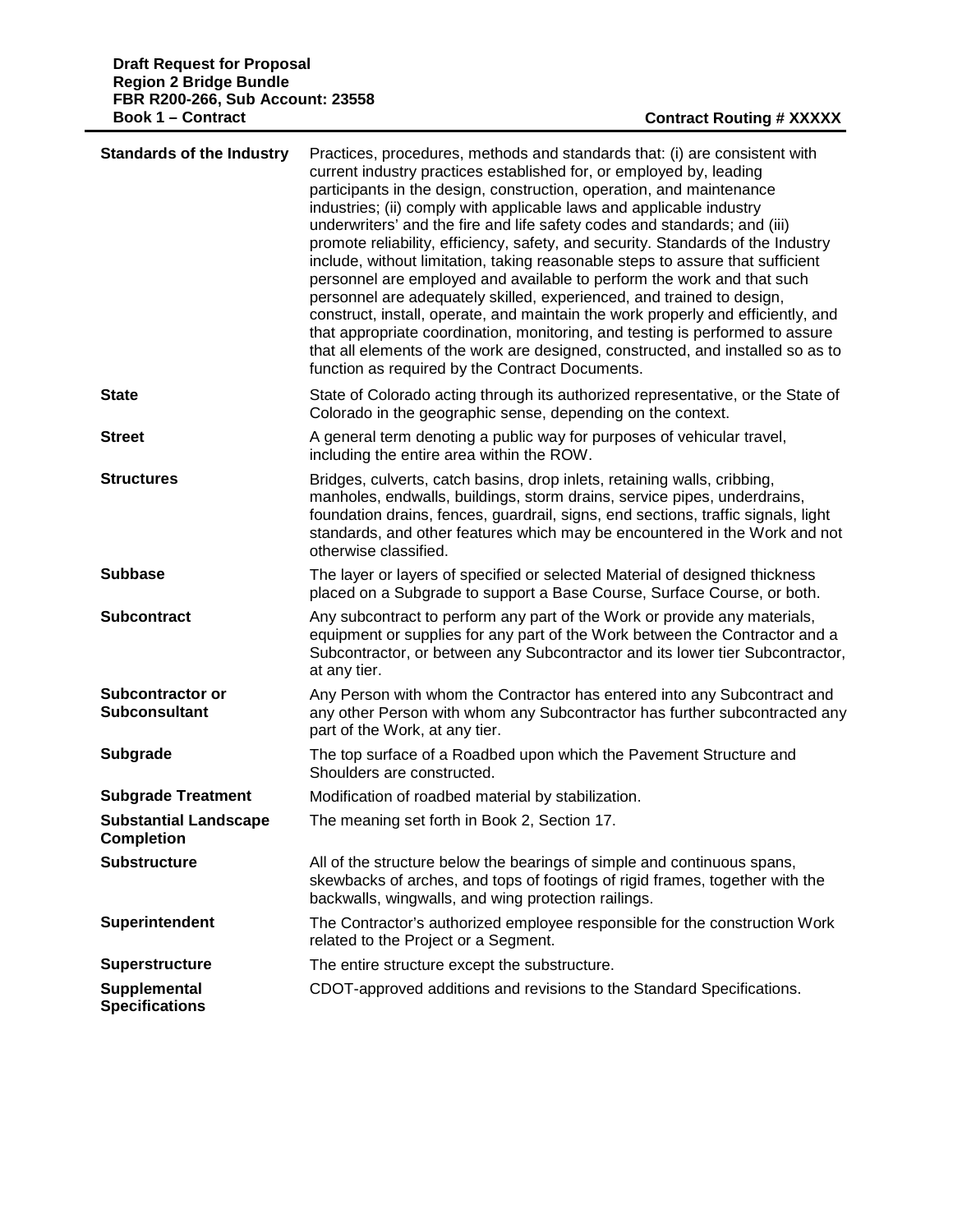| <b>Supplier</b>                                      | 101.86.5 Supplier: An individual, firm, or corporation who fabricates or<br>processes an item off the site of work, and who may or may not deliver this<br>item to the site of work. A supplier shall not include an individual, firm, or<br>corporation who establishes a fabricating process or facility exclusively for use<br>of the project, whether on or off the site of work; or who performs work on the<br>site of work that is incorporated into the project. |
|------------------------------------------------------|--------------------------------------------------------------------------------------------------------------------------------------------------------------------------------------------------------------------------------------------------------------------------------------------------------------------------------------------------------------------------------------------------------------------------------------------------------------------------|
| <b>Surety</b>                                        | Each properly licensed surety company approved by CDOT, which has issued<br>one or more of the Payment and Performance Bonds.                                                                                                                                                                                                                                                                                                                                            |
| <b>Surface Course</b>                                | The upper most component of a Pavement Structure designed to<br>accommodate the traffic load, the top layer of which resists skidding, traffic<br>abrasion, and the disintegrating effects of climate.                                                                                                                                                                                                                                                                   |
| <b>Technical Criteria</b>                            | The criteria described in Book 2 that establishes the minimum acceptable<br>standards of quality, materials, and performance for the Work, and which will<br>be used as a basis for reviews, and as a basis for Final Acceptance.                                                                                                                                                                                                                                        |
| Test                                                 | The procedure and method of acquiring and recording physical data and<br>comparing it to set standards and submitting a statement to such conditions or<br>operations as will lead to its Acceptance or rejection (deficiency, Defective<br>Condition, Nonconformance) of the item.                                                                                                                                                                                      |
| <b>Test Procedure</b>                                | Methods that detail the practice of acquiring the Test data.                                                                                                                                                                                                                                                                                                                                                                                                             |
| <b>Test-Based Acceptance</b>                         | Acceptance based on each test meeting minimum requirements.                                                                                                                                                                                                                                                                                                                                                                                                              |
| <b>Third Party</b>                                   | See Governmental Person                                                                                                                                                                                                                                                                                                                                                                                                                                                  |
| <b>Time and Materials</b><br><b>Change Order</b>     | A Change Order issued under Book 1, Contract Section 13.7.                                                                                                                                                                                                                                                                                                                                                                                                               |
| <b>Traffic Control Plan</b>                          | The plan described in Book 2, Section 16.                                                                                                                                                                                                                                                                                                                                                                                                                                |
| <b>Traveled Way</b>                                  | The portion of the roadway for the movement of vehicles, exclusive of<br>shoulders and auxiliary lanes.                                                                                                                                                                                                                                                                                                                                                                  |
| <b>Type I Action</b>                                 | An alteration or modification of the existing highway that meets the definition<br>of a Type I project per 23 CFR 772.5.                                                                                                                                                                                                                                                                                                                                                 |
| <b>Ultimate Configuration</b>                        | Has the same meaning as given to the Preferred Alternative.                                                                                                                                                                                                                                                                                                                                                                                                              |
| <b>Unidentified Utility</b>                          | Any existing Utility that is not identified in the Utility Data included with the<br>Reference Documents.                                                                                                                                                                                                                                                                                                                                                                |
| <b>Unit Price</b>                                    | The meaning set forth in Book 1, Section 13.6.2.                                                                                                                                                                                                                                                                                                                                                                                                                         |
| <b>Unit Price Allowance</b>                          | The meaning set forth in Book 1, Section 11.1.1.                                                                                                                                                                                                                                                                                                                                                                                                                         |
| <b>United States Department</b><br>of Transportation | United States Department of Transportation or any executive department or<br>agency thereof, or as the context may require, the USDOT Secretary or other<br>person who may at the time be acting in the capacity of Secretary, or an<br>authorized representative or any other person otherwise authorized to perform<br>the functions to be performed hereunder by USDOT.                                                                                               |
| <b>Upset Amount</b>                                  | The agreed to guaranteed maximum Contract Price not be exceeded. The<br>amount as identified in the ITP.                                                                                                                                                                                                                                                                                                                                                                 |
| <b>Utility Agreement</b>                             | A PSURA and/or a Work Order, as the context may require.                                                                                                                                                                                                                                                                                                                                                                                                                 |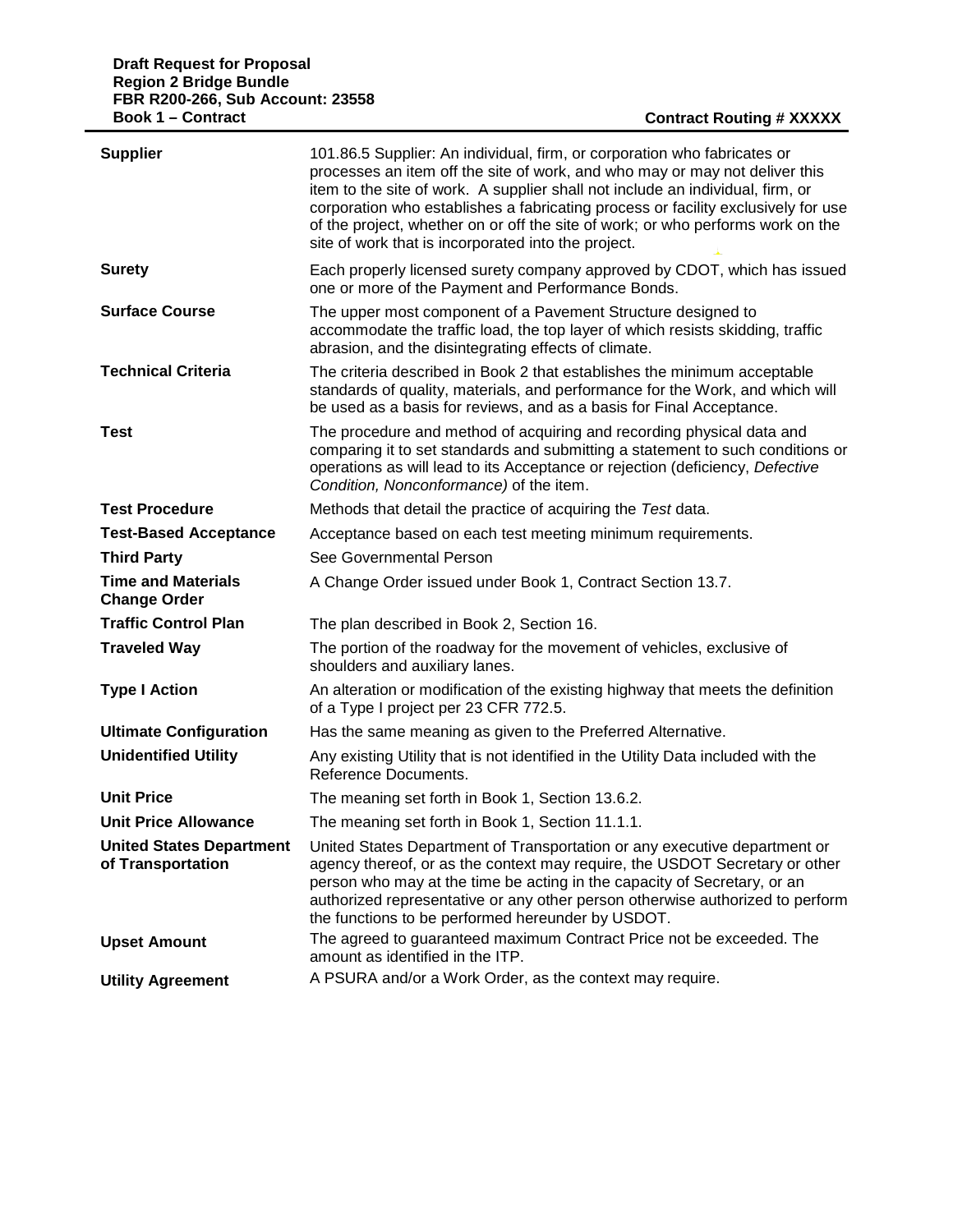| <b>Utility Delay</b>                                 | Any failure by a Utility Owner to meet any time parameters for performance by<br>such Utility Owner which are set forth in the applicable Work Order, which<br>failure by the Utility Owner delays the Critical Path so as to impair the<br>Contractor's ability to meet a Completion Deadline; provided, however, that:<br>(i) to the extent that such failure is excused under a "force majeure" provision<br>in the applicable PSURA or in the Work Order, such failure shall not be the<br>basis for calculating a Utility Delay against the Utility Owner; however, the<br>Contractor shall be entitled to an extension of any Completion Deadline(s), (ii)<br>once the Contractor has issued a Design Acceptance Letter for a particular<br>Utility-Owner furnished design pursuant to Book 2, Section 7, any subsequent<br>failure by such Utility Owner to meet the time parameters in the applicable<br>Work Order resulting from any failure of such design to comply with the<br>requirements of Book 2, Section 7 shall not constitute a Utility Delay, and (iii)<br>once the Contractor has issued a Construction Inspection Acceptance Letter<br>for construction by a particular Utility Owner pursuant to Book 2, Section 7,<br>any subsequent failure by such Utility Owner to meet the time parameters in<br>the applicable Work Order resulting from any failure of such construction to<br>comply with the requirements of Book 2, Section 7 shall not constitute a Utility<br>Delay. Any time parameters set forth in a PSURA shall not be the basis for<br>calculating a Utility Delay. Time extensions as related to Utility Delays are<br>described in Book 1 Section 6.2.4. |
|------------------------------------------------------|------------------------------------------------------------------------------------------------------------------------------------------------------------------------------------------------------------------------------------------------------------------------------------------------------------------------------------------------------------------------------------------------------------------------------------------------------------------------------------------------------------------------------------------------------------------------------------------------------------------------------------------------------------------------------------------------------------------------------------------------------------------------------------------------------------------------------------------------------------------------------------------------------------------------------------------------------------------------------------------------------------------------------------------------------------------------------------------------------------------------------------------------------------------------------------------------------------------------------------------------------------------------------------------------------------------------------------------------------------------------------------------------------------------------------------------------------------------------------------------------------------------------------------------------------------------------------------------------------------------------------------------------------------------------------------------------------|
| <b>Utility Easements</b>                             | All permanent easements and/or other permanent interests in real property<br>owned by Utility Owners in connection with existing Utilities.                                                                                                                                                                                                                                                                                                                                                                                                                                                                                                                                                                                                                                                                                                                                                                                                                                                                                                                                                                                                                                                                                                                                                                                                                                                                                                                                                                                                                                                                                                                                                          |
| <b>Utility Information Sheet</b>                     | A form, completed prior to NTP1 for each Utility impacted by the Project,<br>which documents the existing condition of such Utility and a preliminary<br>Relocation recommendation to mitigate the potential conflict.                                                                                                                                                                                                                                                                                                                                                                                                                                                                                                                                                                                                                                                                                                                                                                                                                                                                                                                                                                                                                                                                                                                                                                                                                                                                                                                                                                                                                                                                               |
| Utility or utility or Utility<br>Company             | (i) A privately, publicly or cooperatively owned line, facility and/or system for<br>producing, transmitting or distributing communications, power, cable<br>television, electricity, light, heat, gas, oil, crude products, water, steam, waste,<br>signal systems and other products that directly or indirectly serve the public;<br>and/or (ii) a privately owned irrigation facility. The necessary appurtenances<br>to each utility facility shall be considered part of such utility. Without limitation,<br>any Service Line connecting directly to a utility shall be considered an<br>appurtenance to that utility, regardless of the ownership of such Service Line.<br>The term "Utility" is sometimes also used to refer to the owner or operator of<br>any such line, facility and/or system (a "Utility Owner"). The term "Utility" shall<br>specifically exclude existing storm water facilities, traffic signals and street<br>lights, without regard to whether or not such items are included in the<br>definition of "Utility" in the PSURAs.                                                                                                                                                                                                                                                                                                                                                                                                                                                                                                                                                                                                                                    |
| <b>Utility Owner</b>                                 | The owner or operator of any Utility (including both Public Utility Owners and<br>Private Utility Owners).                                                                                                                                                                                                                                                                                                                                                                                                                                                                                                                                                                                                                                                                                                                                                                                                                                                                                                                                                                                                                                                                                                                                                                                                                                                                                                                                                                                                                                                                                                                                                                                           |
| <b>Utility Owner</b><br><b>Identification Number</b> | The number that has been assigned to each Utility Owner on the UISs.                                                                                                                                                                                                                                                                                                                                                                                                                                                                                                                                                                                                                                                                                                                                                                                                                                                                                                                                                                                                                                                                                                                                                                                                                                                                                                                                                                                                                                                                                                                                                                                                                                 |
| <b>Utility Relocation</b><br><b>Agreement</b>        | An agreement made between CDOT and a Utility Owner that provides a<br>general framework for addressing Utility conflicts associated with the Project                                                                                                                                                                                                                                                                                                                                                                                                                                                                                                                                                                                                                                                                                                                                                                                                                                                                                                                                                                                                                                                                                                                                                                                                                                                                                                                                                                                                                                                                                                                                                 |
| <b>Utility Relocation Plans</b>                      | The design plans for Relocation of a Utility impacted by the Project to be<br>prepared by the Contractor or the Utility Owner, as determined pursuant to<br>Book 2, Section 7.                                                                                                                                                                                                                                                                                                                                                                                                                                                                                                                                                                                                                                                                                                                                                                                                                                                                                                                                                                                                                                                                                                                                                                                                                                                                                                                                                                                                                                                                                                                       |